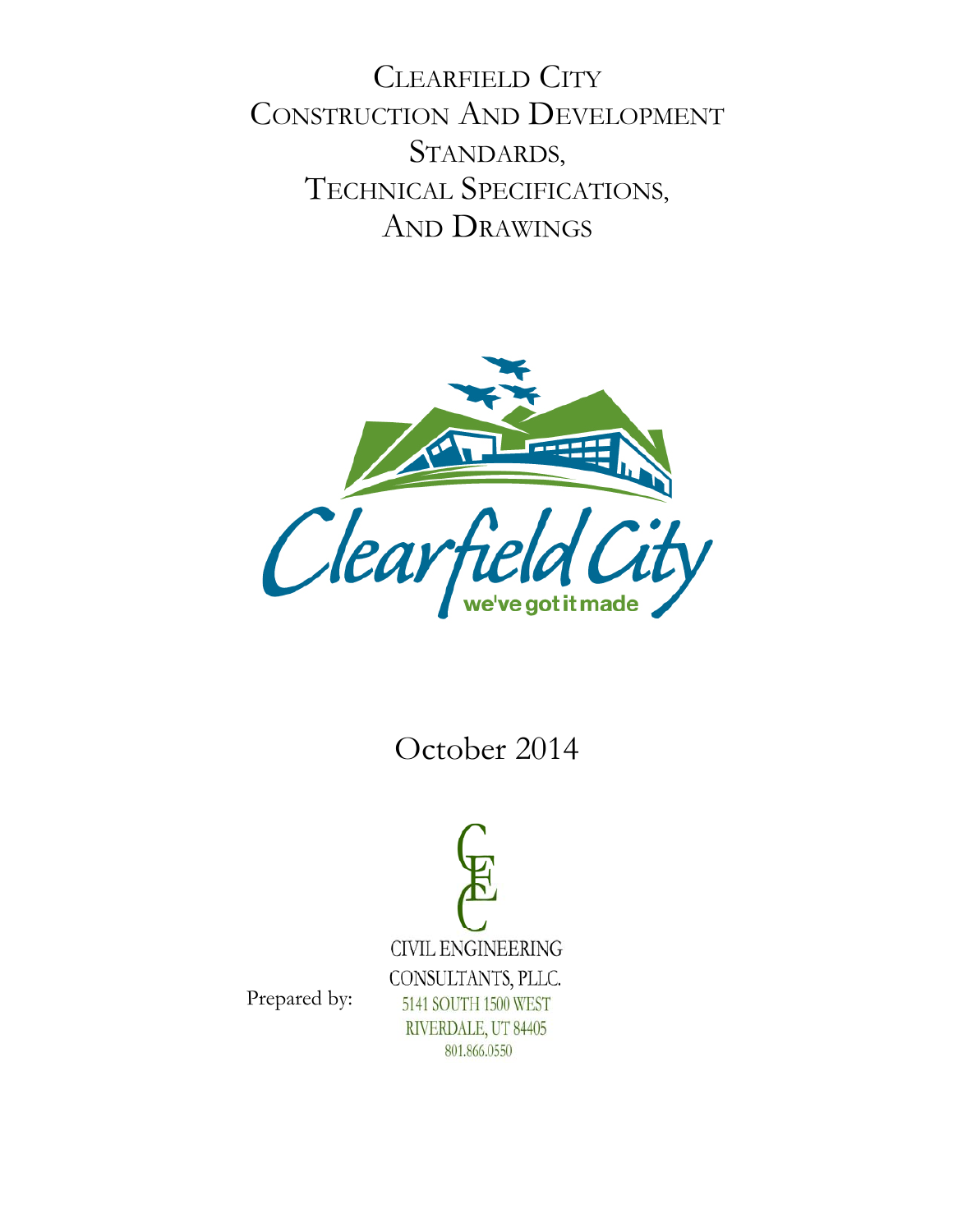### CONSTRUCTION AND DEVELOPMENT STANDARDS, TECHNICAL SPECIFICATIONS, AND DRAWINGS FOR CLEARFIELD CITY, UTAH

Adopted by the Clearfield City Council Date Approved: Date Updated: October 2014

> **Mayor** Mark R. Shepherd

#### **Council**

Kent Bush Keri Benson Ron Jones Mike LeBaron Bruce L. Young

#### **Public Works Director**

Scott Hodge

#### PREPARED BY:

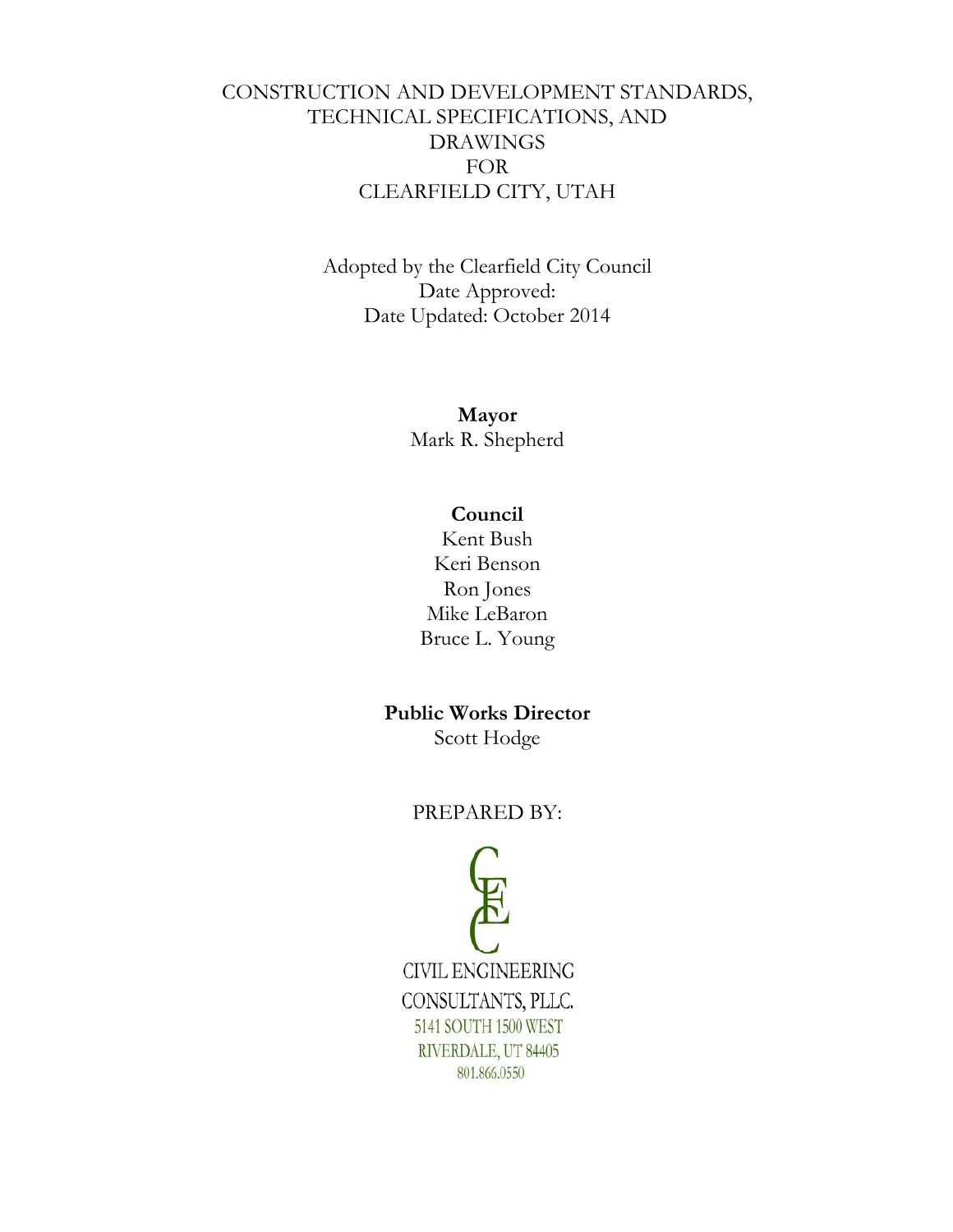CLEARFIELD CITY

 CONSTRUCTION AND DEVELOPMENT STANDARDS, TECHNICAL SPECIFICATIONS, AND DRAWINGS

PART I TECHNICAL SPECIFICATIONS<br>PART II DRAWINGS **DRAWINGS**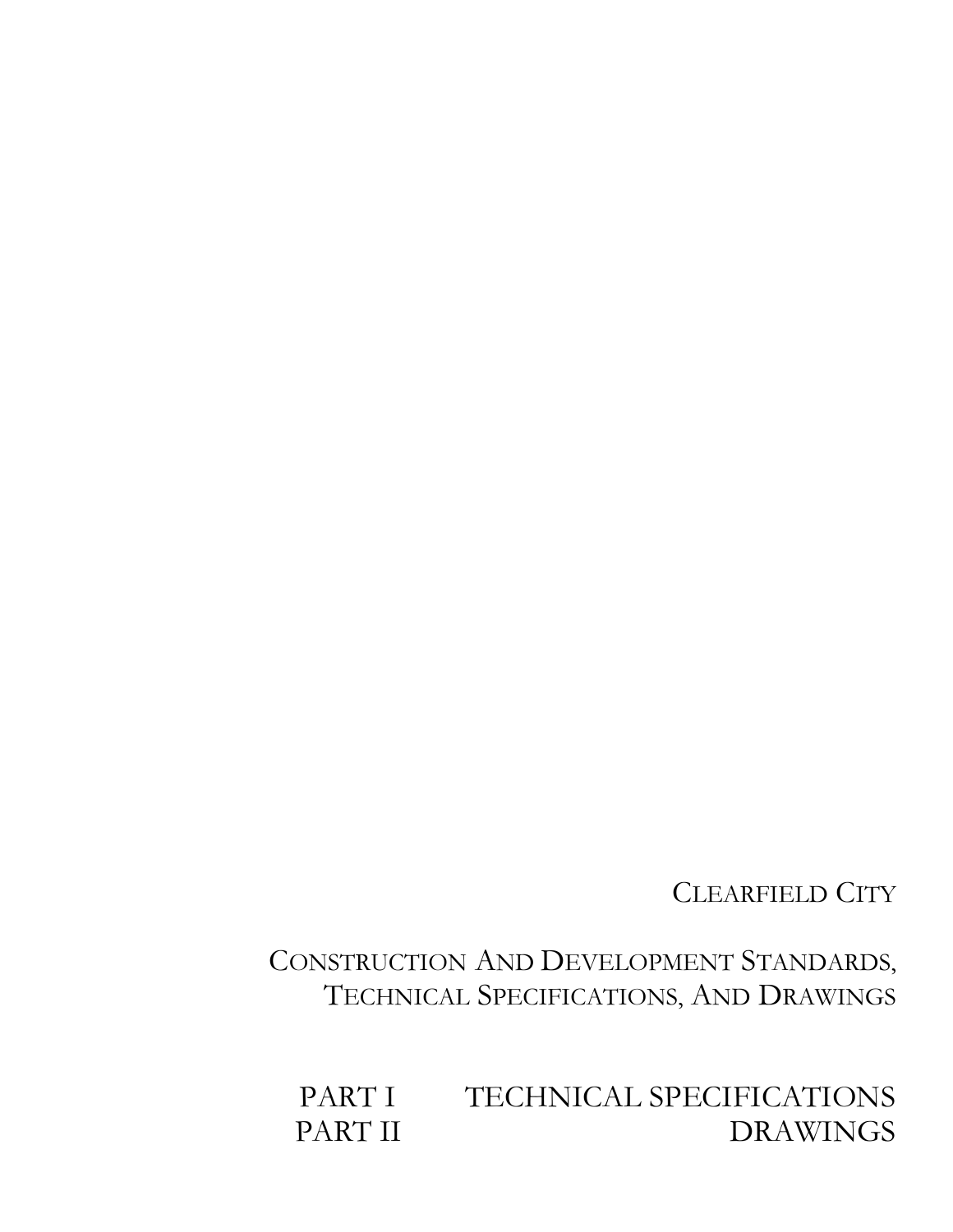# **TABLE OF CONTENTS**

### Part I **TECHNICAL SPECIFICATIONS**

| Section |                                                        | Page |
|---------|--------------------------------------------------------|------|
| 1.      | General Improvement Requirements                       | 1    |
| 2.      | Earthwork                                              | 5    |
| 3.      | <b>Asphalt Paving</b>                                  | 7    |
| 4.      | <b>Portland Cement Concrete</b>                        | 10   |
| 5.      | <b>Excavation and Backfill for Pipelines</b>           | 15   |
| 6.      | Concrete Pipe                                          | 19   |
| 7.      | <b>PVC Plastic Sewer Pipe</b>                          | 23   |
| 8.      | Manholes                                               | 26   |
| 9.      | Ductile Iron Pressure Pipe (Water lines)               | 28   |
| 10.     | Polyvinyl Chloride (C-900) Pressure Pipe (Water lines) | 32   |
| 11.     | Waterline Warning Tape                                 | 34   |
| 12.     | Valves, Hydrants, and Miscellaneous Items              | 35   |
| 13.     | Testing and Disinfection of Culinary Water Lines       | 36   |
| 14.     | Construction and Placement of Thrust Blocks            | 38   |
| 15.     | Restoration of Surface Improvements                    | 39   |
| 16.     | Subsurface Drain Pipe Materials                        | 41   |
| 17.     | Irrigation Water                                       | 42   |
| 18.     | Storm Water Pollution Prevention Plan (SWPPP)          | 44   |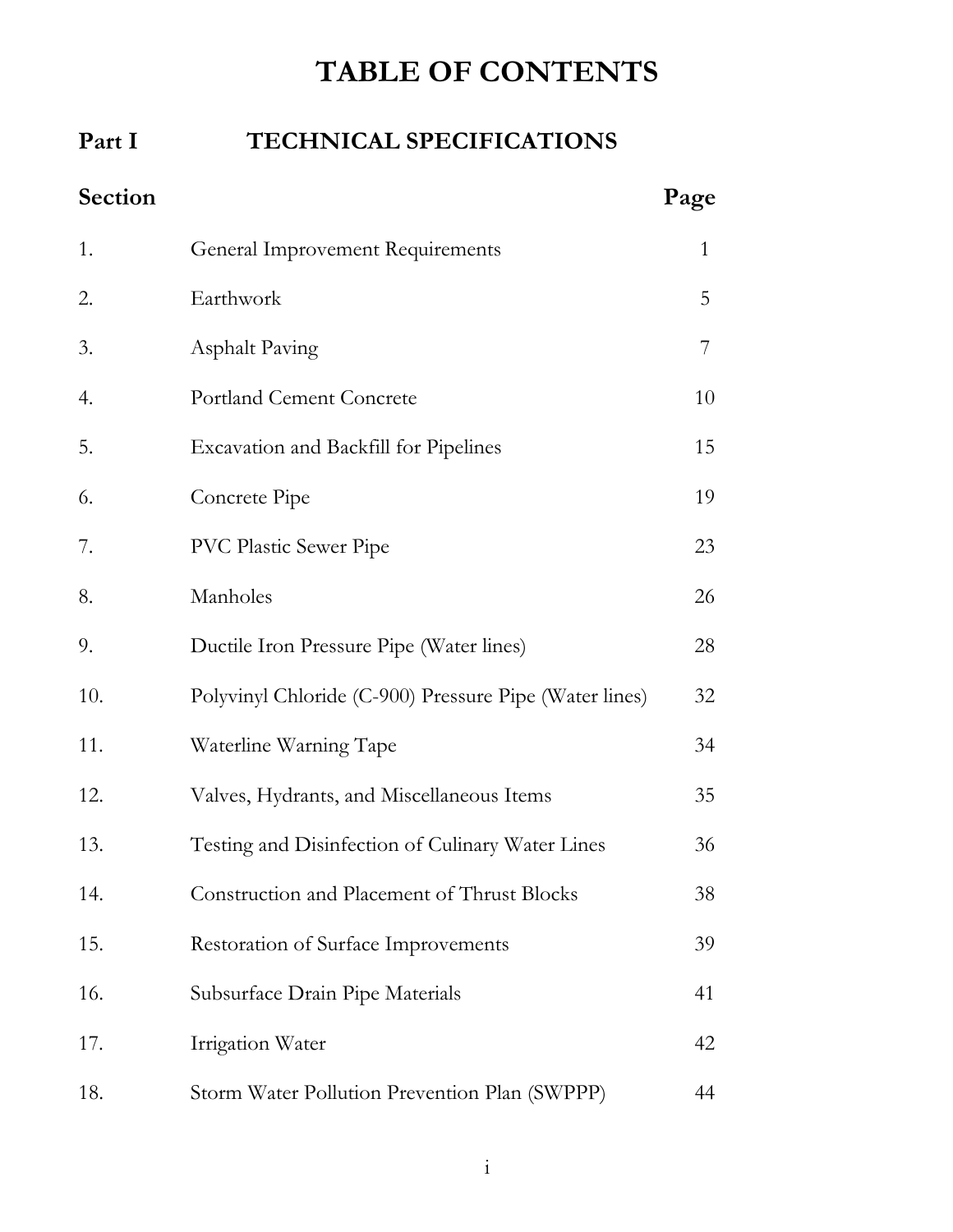# **TABLE OF CONTENTS**

### **Continued**

## **Part II DRAWINGS**

### Title Sheet No.

| Title Sheet                                             | 1              |
|---------------------------------------------------------|----------------|
| <b>Typical Street Intersection</b>                      | $\overline{2}$ |
| Typical Roadway Improvements                            | 3              |
| Storm Water Hooded and Rural Catch Basins               | 4              |
| Type I & Type II Catch Basins/Cleanout                  | 5              |
| Type III & Type IV Catch Basins/Grate Detail            | 6              |
| Inlet & Outlet Dipstone Details/Cleanout                | 7              |
| Manhole Details                                         | 8              |
| Sanitary Sewer Lateral Details & Blow-off Valve         | 9              |
| Fire Hydrant, Trench Detail, Water Connection           | 10             |
| $1\frac{1}{2}$ , $2$ , $2$ & $4$ . Water Meter Vaults   | 11             |
| Cul-de-sac/Temporary Turnaround/Street Bubble           | 12             |
| Cul-de-sac Detail                                       | 13             |
| Typical Wheelchair Ramp Detail/Pedestrian Access Detail | 14             |
| Street Light Pole Detail                                | 15             |
| Testing & Inspection Standards                          | 16             |
| Best Management Practices (BMP's)                       | 17             |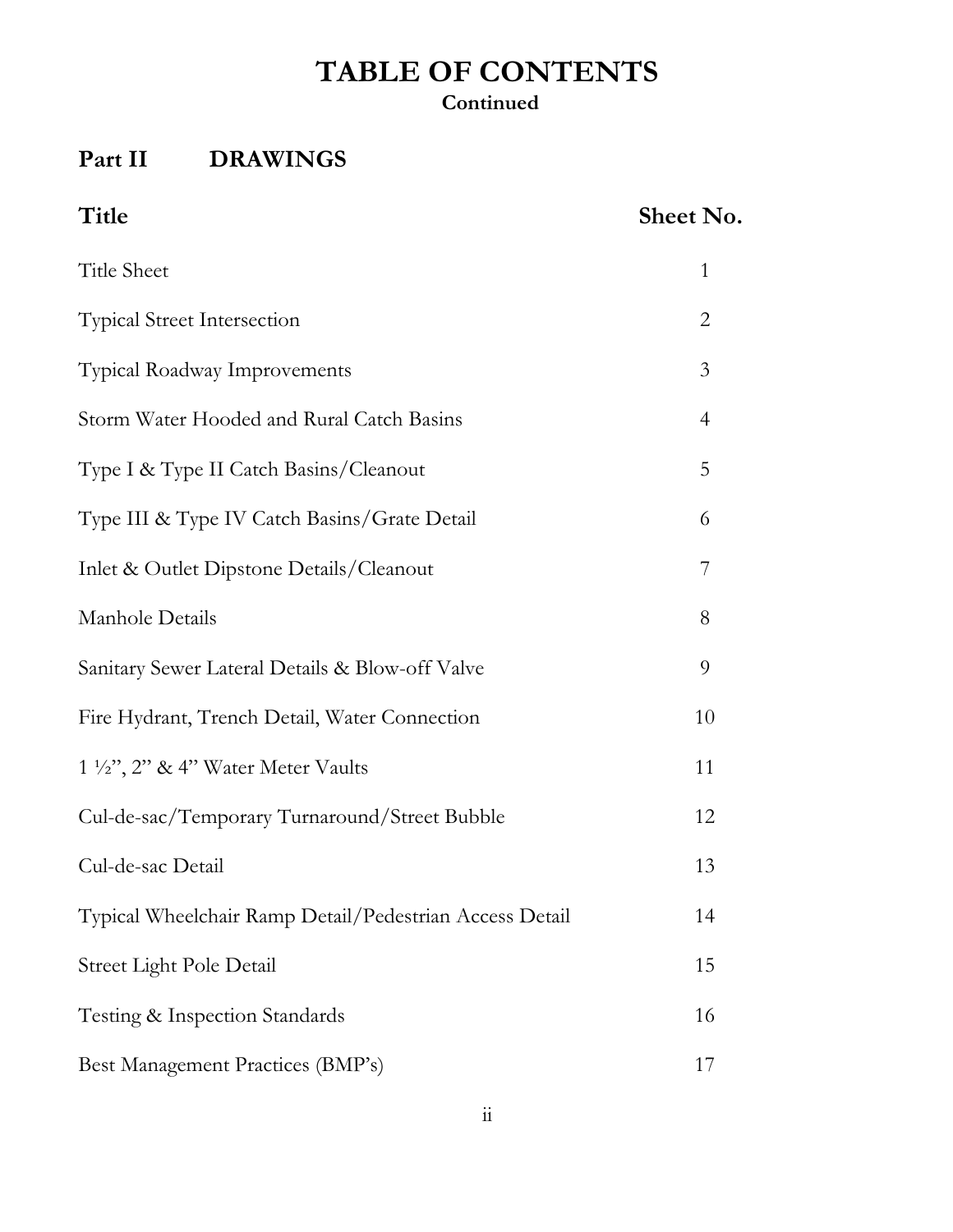PART I TECHNICAL SPECIFICATIONS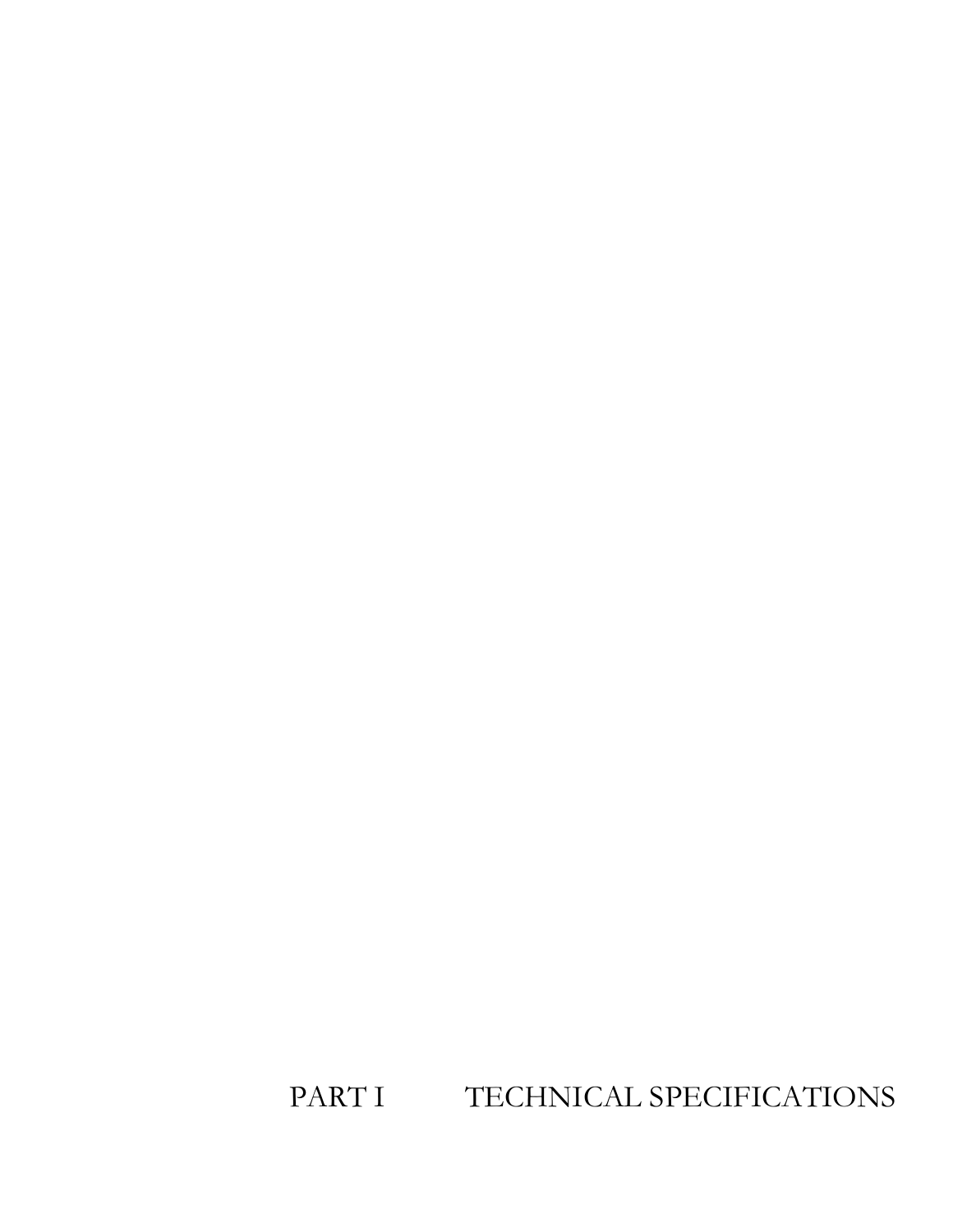#### **SECTION 1** - **GENERAL IMPROVEMENT REQUIREMENTS**

A. **Scope**. This section defines the general requirements for improvements to be built.

 The improvements shall include all street improvements in front of all lots and along all dedicated streets to a connection with existing improvements of the same kind or to the boundary of the subdivision nearest existing improvements. Layout must provide for future extension to adjacent development and to be compatible with the contour of the ground for proper drainage. All water lines, sewer lines, and any other buried conduit shall be installed to the boundary lines of the subdivision.

**SPECIAL NOTE: Any items not described by these standards shall be subject to review and approval by the City Manager and Public Works Director, or their designees.**

**At the City's sole discretion, alternate methods of construction or deviations from these standards may be required or approved by the City Manager and Public Works Director (or their designees), when such are necessary to meet the best interests of the City.**

- B. **Construction Drawings**. Complete and detailed construction plans and drawings of improvements shall be submitted to the City Engineer prior to commencing construction. No construction shall be started until plans have been checked and approved by an authorized City Representative.
- C. **Standard for Construction Drawings**. The following instructions are for the purpose of standardizing the preparation of drawings to obtain uniformity in appearance, clarity, size, and style.

 The construction plans shall be submitted in the current required amount with two (2) sets to be retained by the City Engineer and one (1) set returned to the subdivider with approval signature of the City Engineer. This approved set shall be kept available at the construction site.

 The construction plans and designs shall meet the standards defined in the specifications and drawings hereinafter outlined. The minimum information required on drawings for improvements are as follows:

 All drawings and/or prints shall be clear and legible and conform to good engineering and drafting practice drawn in waterproof black ink on mylar. The size of drawings shall be twenty-four (24) by thirty-six (36) inches (trim line) with one-half (1/2) inch border on top, bottom and right sides, also one and one-half (1- 1/2) inch on the left side.

- (1) In general, the following shall be included on drawings:
	- a. North arrow (plan).
	- b. Scale and elevations above sea level referenced to USGS datum.
	- c. Stationing and elevations for profiles.
	- d. Title block, located in lower right corner of sheet to include:
		- i. Name of city.
		- ii. Project title (subdivision, etc.).
		- iii. Specific type and location of work.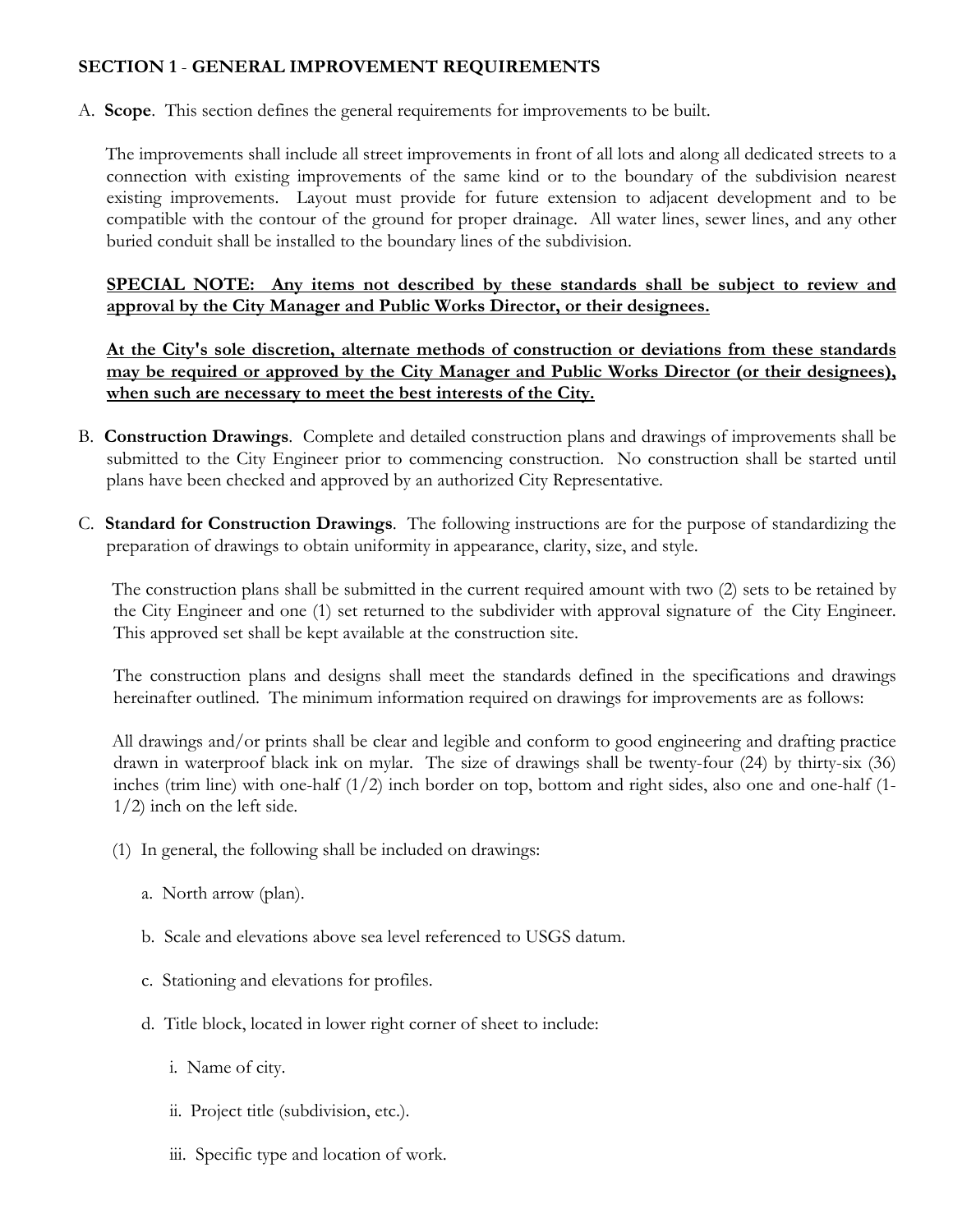- iv. Space for approval signature of City Engineer and date.
- v. Name of engineer or firm preparing drawings with license number.
- (2) Curb and gutter, storm drain lines, and drainage structures, sidewalks, and street surfacing shall show:
	- a. Scale:  $1"=20$ ' to  $1"=50$ ' horizontal;  $1"=5$ ' to  $1"=10$ ' vertical.
	- b. Both plan view and profiles must be shown. In development along steep cross slopes, profiles each side of the street should be shown.
	- c. Stationing and top of curb elevations with curve data must be shown for all curb returns.
	- d. Flow direction and type of cross drainage structures at intersections with adequate flow line elevations.
	- e. B.M. location and elevation above sea level (use USGS datum).
	- f. Typical street cross-section with all distances shown.
	- g. Street survey monument locations.
- (3) Sewer drawings shall show:
	- a. Scale:  $1"=20'$  to  $1"=50'$  horizontal;  $1"=5'$  to  $1"=10'$  vertical.
	- b. Location, size and slope of mains.
	- c. Manhole size, location, and flow line elevations.
	- d. Type of pipe materials.
	- e. B.M. location and elevation above sea level (use USGS datum).
- (4) Culinary water drawings shall show:
	- a. Scale: 1"=20' to 1"=50'.
	- b. Size and location of water mains, valves, and hydrants.
	- c. Type of pipe materials.
	- d. Minimum cover indicated.
	- e. All structures.
- (5) Each set of plans shall be accompanied by a separate sheet of details for structures which are to be constructed. All structures shall be designed in accordance with minimum requirements established by the Clearfield City Public Works specifications and drawings.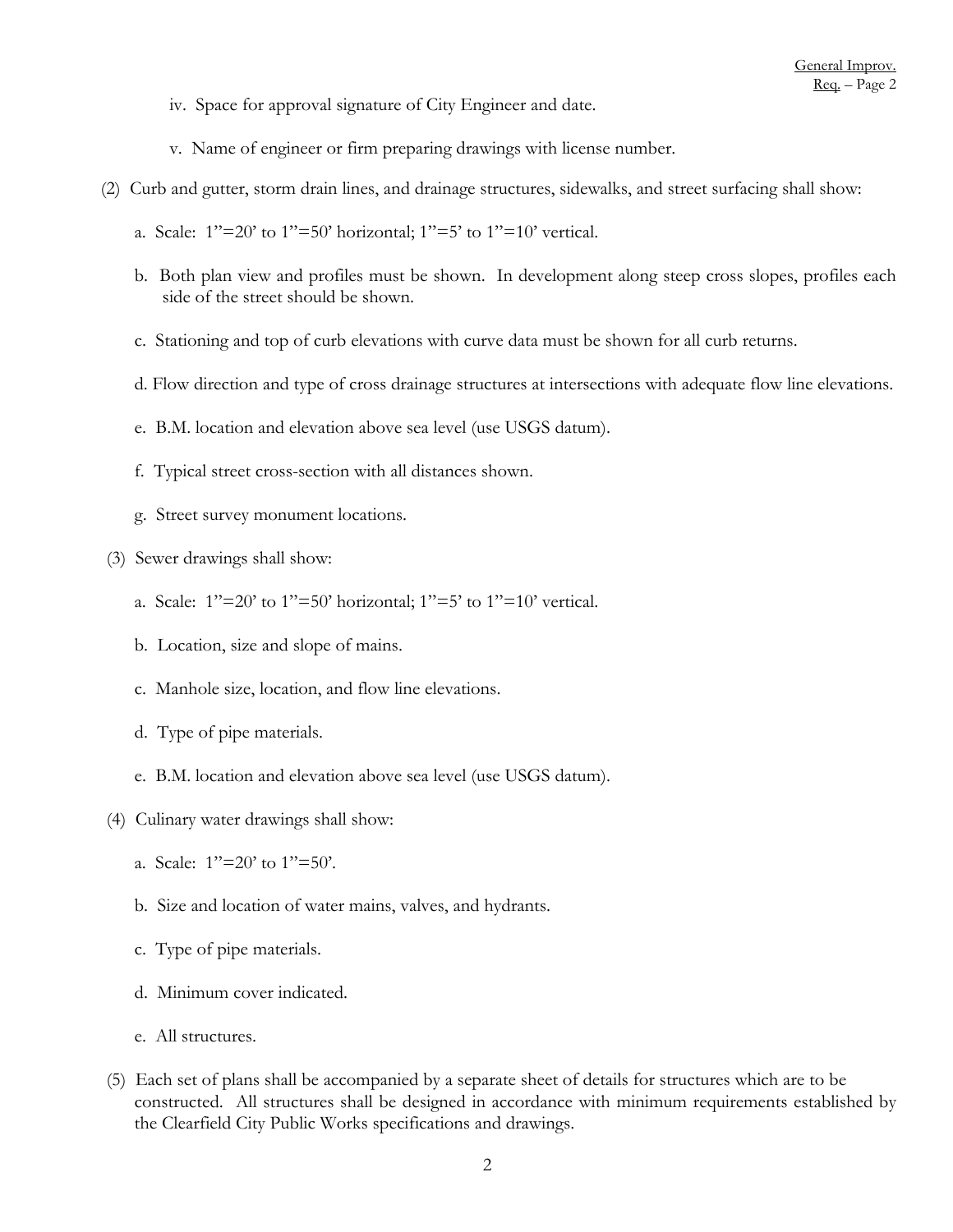- D. **Preconstruction Conference**. A preconstruction conference may be held before any excavation or other work is begun, if deemed necessary by the City. The meeting will be held in the City offices and will include the following:
	- (1) City Engineer, Public Works Director, other City Officials as required
	- (2) Developer
	- (3) Design Engineer and or Surveyor
	- (4) All contractors and or subcontractors, as required.
	- (5) Representatives of all local utility companies

Items pertaining to the construction and inspection of the subdivision improvements will be discussed.

- E. **Inspection**. All construction work involving the installation of improvements in subdivisions shall be subject to inspection by the city. Certain types of construction shall have continuous inspection while others may have only periodic inspections (City reserves the right to require continuous inspection).
	- (1) Continuous inspection involves all work to be done under direct observation of a City Inspector and shall be required on the following types of work:
		- a . Placement of street surfacing.
		- b. Placing of concrete curb and gutter, sidewalks, and other structures.
		- c. Laying of sewer pipe, drainage pipe, water pipe, valves, hydrants, and testing.
	- (2) Periodic inspections involves observation by a City Inspector on a periodical basis and shall be required on the following:
		- a. Street grading and gravel base.
		- b. Excavations for curb, gutter, and sidewalks.
		- c. Trenches for laying pipe.
		- d. Forms for curb, gutter, sidewalks, and structures.

On construction requiring continuous inspection, no work shall be done except in the presence of an Authorized City Representative or his designed representative.

F. **Requests for Inspection**. Requests for inspections shall be made to the city by the person responsible for the construction. Requests for inspection of work requiring continuous inspection shall be made three (3) days prior to the commencing of the work. Notice shall also be given one (1) day in advance of the starting of work requiring periodic inspection.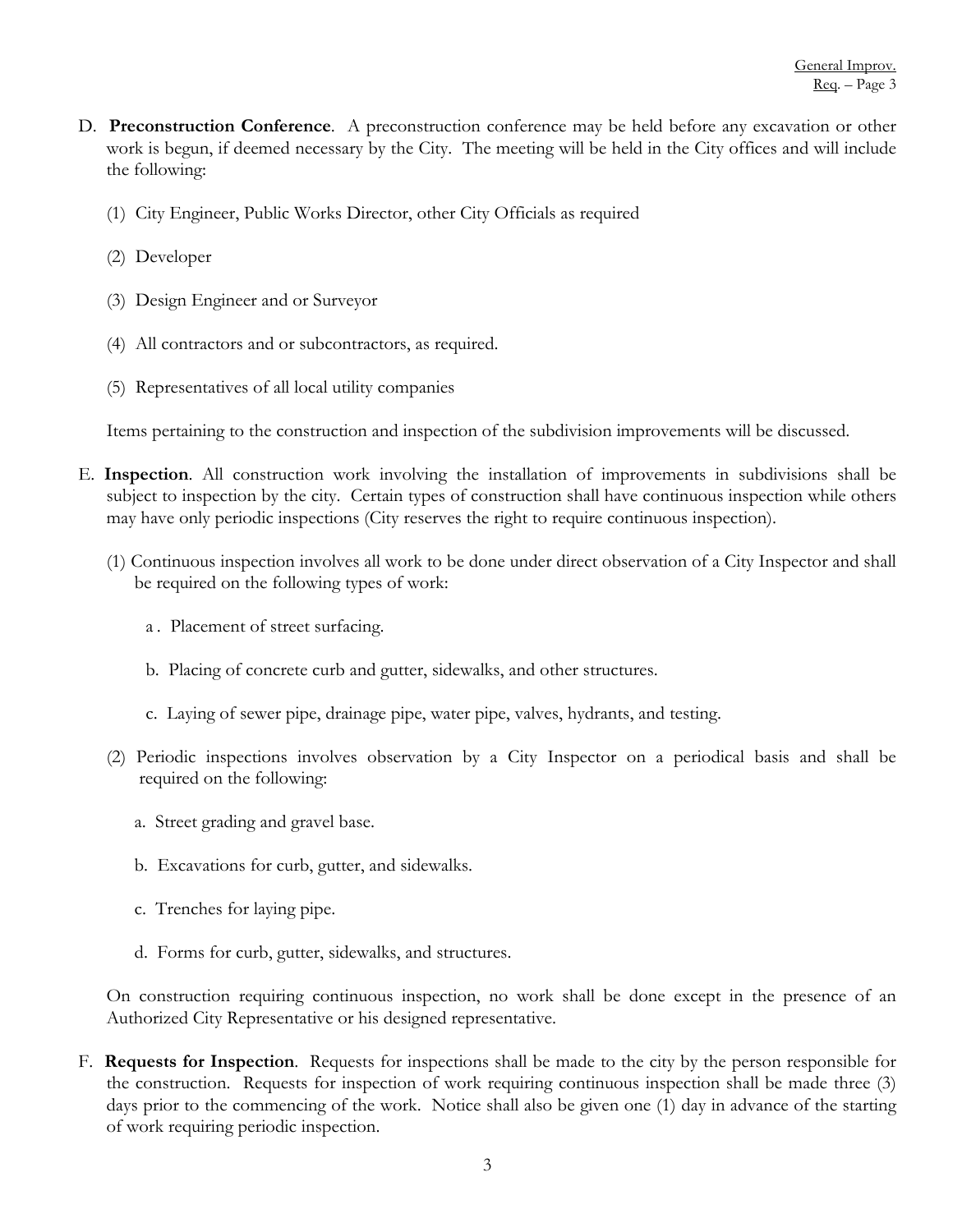- G. **Construction Completion Inspection**. An inspection shall be made by an Authorized City Representative after all construction work is completed. Any faulty or defective work shall be corrected by the persons responsible for the work no longer than ten (10) days of the date of City Engineer's Inspection Report defining the faulty or defective work.
- H. **Guarantee of Work**. The developer shall warrant and guarantee (and post bond or other security) that the improvements provided for hereunder, and every part thereof, will remain in good condition for a period of one (1) year, after the date of the Construction Completion Inspection Report by the City Engineer, and agrees to make all repairs to and maintain the improvements and every part thereof in good condition during the time with no cost to the city.

 It is further agreed and understood that the determination for the necessity of repairs and maintenance of the work rests with an Authorized City Representative. His decision upon the matter shall be final and binding upon the developer. The guarantee hereby stipulated shall extend to and include, but shall not be limited to the entire street base, all pipes, joints, valves, backfill and compaction; as well as, the working surface, curbs, gutters, sidewalks, and other accessories that are, or may be affected by the construction operations. Whenever in the judgment of the City Engineer said work shall be in need of repairs, maintenance, or rebuilding, he shall cause a written notice to be served to the developer; and thereupon the developer shall undertake and complete such repairs, maintenance, or rebuilding. If the developer fails to do so within ten (10) days from the date of the service of such notice, City Officials shall have such repairs made, and the cost of such repairs shall be paid by the developer together with 25% in addition thereto as and for stipulated damages for such failure on the part of the developer to make the repairs.

 **Note:** If the Public Works Director sees that an emergency exists, He will make the necessary repairs and those costs may be billed by the City to the developer.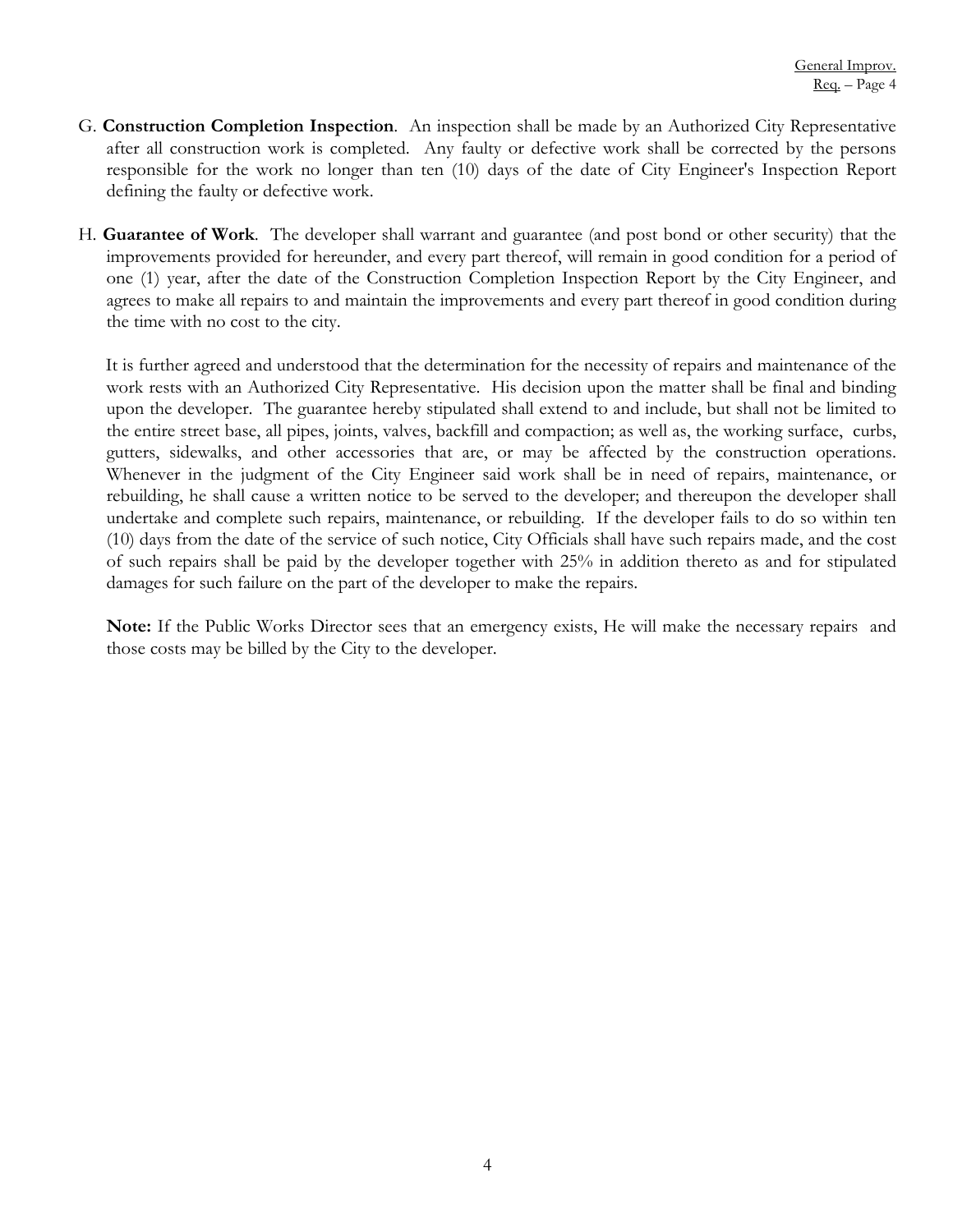#### **SECTION 2** - **EARTHWORK**

- A. **General**. This section defines the requirements for excavating and backfilling for structures; construction requirements for embankments and fills; subgrade preparation for pavements and other surface improvements.
- B. **Excavation for Structures**. All structures shall be built on undisturbed original subsoil or engineered compacted fills. All unauthorized excavation below the specified structure subgrade shall be replaced with a concrete monolithic slab or with coarse gravel compacted into place.

 Subgrade soil for all concrete structures, regardless of the type of location, shall be firm, dense, thoroughly compacted and consolidated; shall be free from mud and muck; and shall be sufficiently stable to remain firm and intact under the feet of the workmen engaged in subgrade surfacing, laying reinforcing steel, and depositing concrete. Coarse gravel or crushed stone may be used for subsoil reinforcement if satisfactory results can be obtained thereby. Such material shall be applied in thin layers, each layer being embedded in the subsoil by thorough tamping. All excess soil shall be removed to compensate for the displacement of the gravel or crushed stone and the finished elevation of any subsoil reinforced in this manner shall not be above the specified subgrade elevation.

- C. **Backfill Around Structures**. Backfill around structures shall be placed to the lines shown on the approved drawings, or as directed. After completion of foundation footings, walls, and other construction below the elevation of the final grades, and prior to backfilling, all forms shall be removed and the excavation shall be cleaned of all trash and debris. Material for backfilling shall consist of excavated material or borrow of sand, gravel, or other suitable material, and shall be placed in layers not exceeding twelve (12) inches in uncompacted thickness. Each layer shall be compacted by hand or machine tampers or by other suitable equipment to a density equal to 95% of maximum dry density as measured by ASSHTO T-99.
- D. **Construction of Embankments and Fills**. Unsuitable materials that occur in the foundations for embankments and fills shall be removed by clearing, stripping and/or grubbing. Where suitable materials occur, after stripping, the foundation shall be scarified to depth of not less than six (6) inches, and the loosened material shall be moistened and compacted as hereinafter specified for each layer. All materials in embankments and fills shall be placed, moistened, and compacted as provided in the following paragraphs.

When the embankment or fill exceeds the amount of excavation, sufficient additional material shall be obtained from borrow pits provided by the contractor. All material proposed to be imported shall be subject to the review and approval of the City Engineer prior to starting of hauling operations.

The materials used for embankment and fill construction shall be free from sod, grass, trash, rocks larger than six (6) inches in diameter and all other material unsuitable for construction of compacted fills.

 Grading of completed embankments and fills shall bring the surfaces to a smooth, uniform condition with final grades being within 0.10 feet of design grade.

E. **Compacting Earth Materials**. The material shall be deposited in horizontal layers having a thickness of not more than twelve (12) inches after being compacted as hereinafter specified; provided, that when mechanical equipment is used for placing and compacting the material on a sloping foundation, the layers may be placed parallel to the foundations. The distribution of materials shall be such that the compacted material will be homogeneous and free from lenses, pockets, of other imperfections.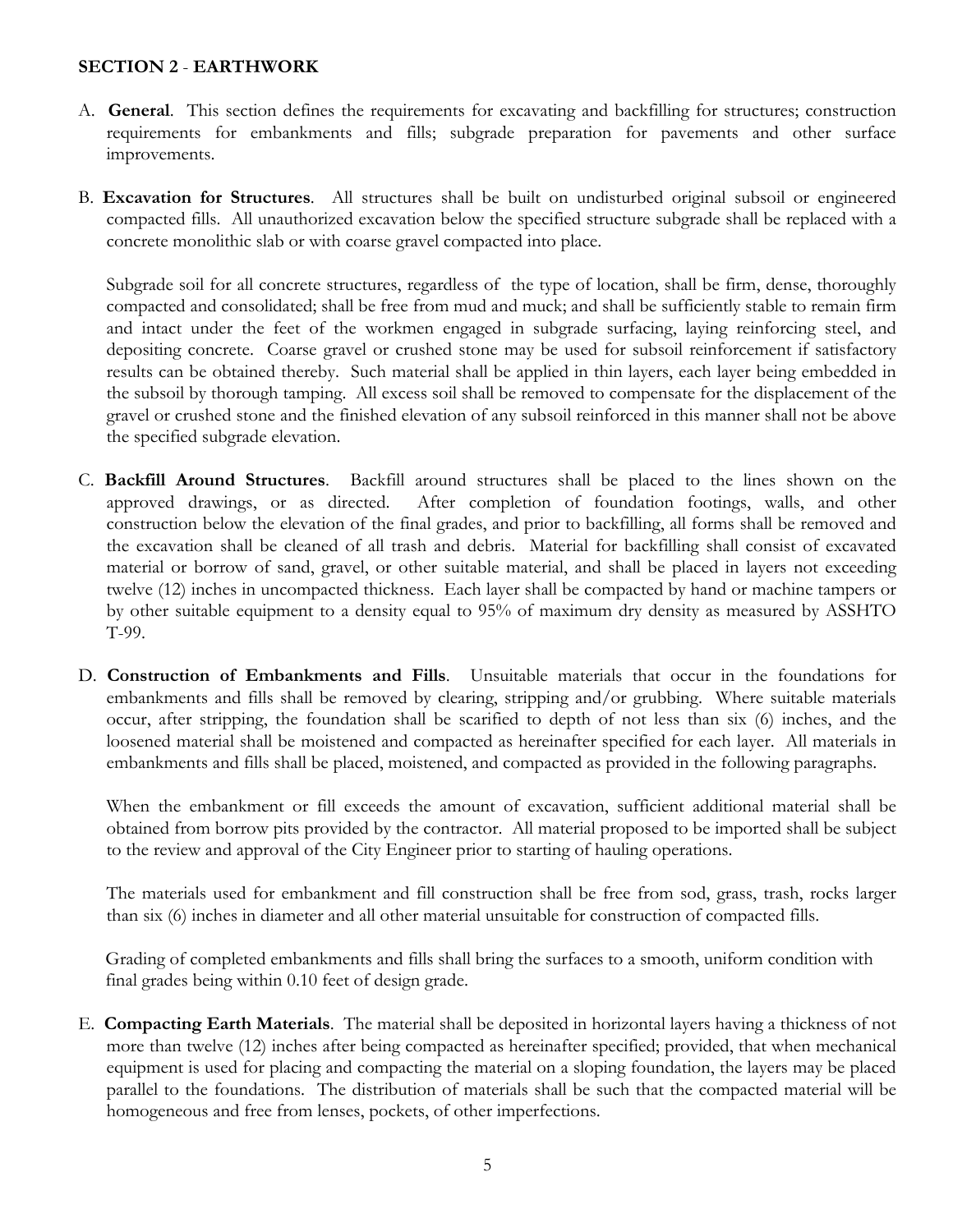Prior to and during compaction operations, the material shall have the optimum moisture content required for the purpose of compaction and the moisture content shall be uniform throughout the layers, insofar as practicable. Moistening of the material shall be performed at the site of excavation, but such moistening shall be supplemented, as required by sprinkling at the site of construction. If the moisture content is less or greater than optimum form compaction, the compaction operations shall be delayed until such time as the material has been conditioned as herein before specified, the backfill or embankment shall be compacted as follows.

- (1) **Under roadways** and extending one (1) foot beyond the proposed right-of-way line or embankment, material shall be compacted to a density equal to, but not less than 95% of maximum dry density as measured by AASHTO T-99.
- (2) **Under sidewalks and driveways** the fill or embankment, material (to at least one (1) foot each side of the edge of the slab) shall be compacted to a density equal to, but not less than 95% of maximum dry density as measured by AASHTO T-99.
- (3) **Structures**. Other fills and embankments not listed above shall be compacted to a density equal to, but not less than 95% percent of maximum dry density as measured by AASHTO T-99.
- F. **Road Subgrade Preparation**. In both cut and fill areas, the paving subgrade shall be scarified to a depth of eight (8) inches and compacted to the equivalent of 95% of maximum dry density as measured by AASHTO T-99. No rocks larger than two (2) inches in diameter, organic material, soft clay, spongy material, or other deleterious material will be permitted in this scarified subgrade layer. Rough subgrades shall be shaped and graded to within a tolerance of 0.15 feet of design grade and drainage shall be maintained at all times.

During the rolling operation moisture content of the subgrade layer shall be maintained at not less than 97% or more than 105% of optimum moisture content. Rolling shall be continued until the entire road bed, (the edge of the right-of-way) is compacted to the specified density to a minimum depth of eight (8) inches.

G. **Density Testing**. All in-place soil densities shall be tested in the presence of an Authorized City Representative by a qualified testing company. If densities do not comply with the required values, the contractor shall be required to correct any deficiencies as directed by the City Engineer. All costs associated with density testing as well as costs associated with obtaining the necessary soil proctors shall be the responsibility of the subdivider/developer. Testing shall be at the height and location per the Authorized City Representative and/or as required.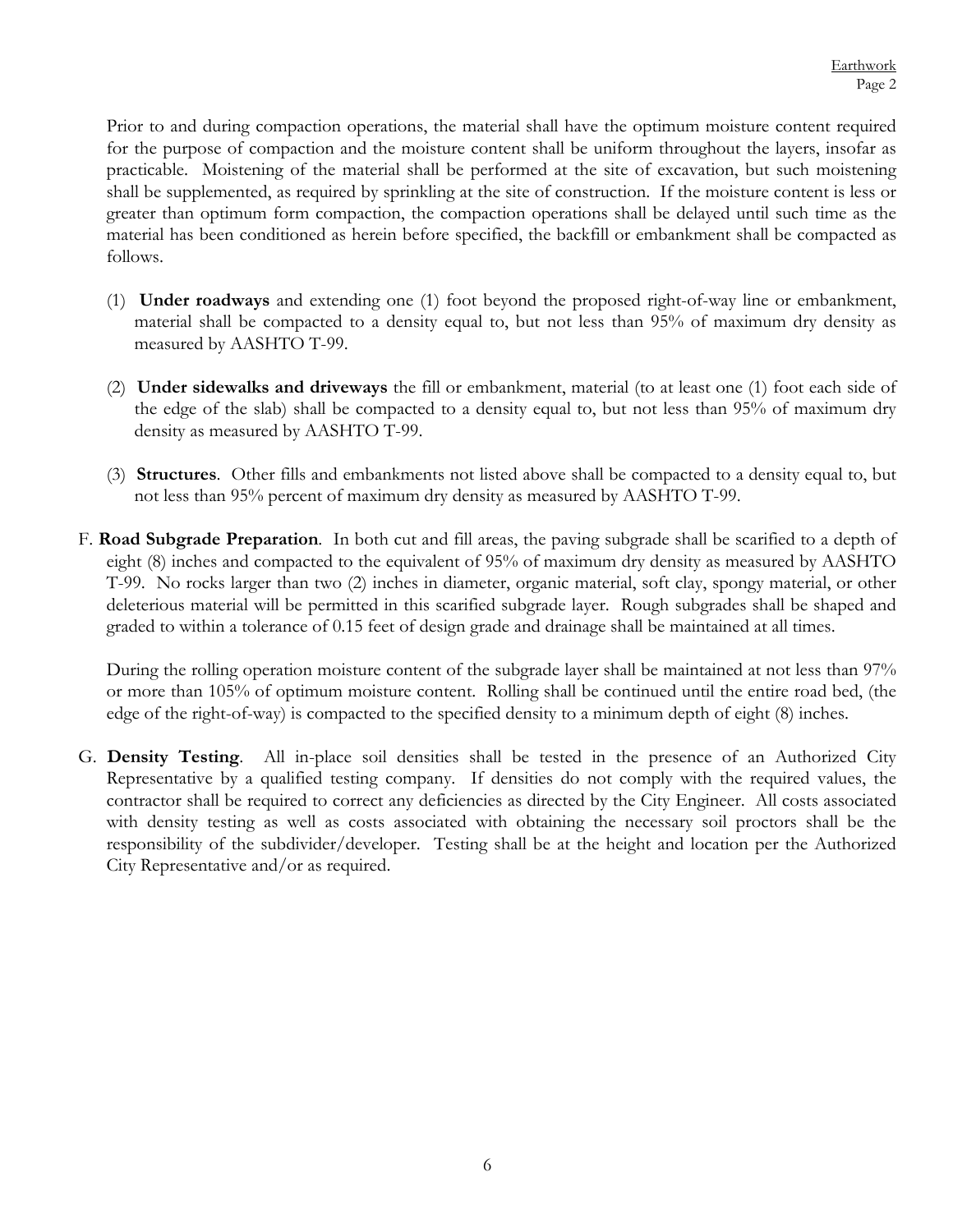#### **SECTION 3** - **ASPHALT PAVING**

- A. **General.** This section covers the requirements for bituminous surface paving on roads. All streets shall be surfaced in accordance with the following:
	- (1) Eight (8) inch or ten (10) inch minimum crushed gravel base course over prepared subgrade. (Ten (10) inch for collector or arterial roads).
	- (2) Three (3) inch minimum compacted thickness plant mix asphalt surfacing on all streets.
	- (3) Bituminous and aggregate seal coat.
- B. **Base Course**. Base for all streets shall consist of select material, either natural or crushed, and shall be graded as follows:

Percent Passing Sieves

| Sieve Size | 1" Maximum | $3/4$ " Maximum |
|------------|------------|-----------------|
| 1"         | 100        |                 |
| 1/2"       | 79-91      | 100             |
| 3/8"       |            | 78-92           |
| No. 4      | 49-61      | 55-67           |
| No. 16     | $27 - 35$  | 28-38           |
| No. 200    | $7 - 11$   | $7-11$          |

#### Each layer shall be compacted for the full width and depth by rolling with a pneumatic roller. Alternate blading and rolling will be required to provide a smooth even and uniformly compacted course true to crosssection and grade. Places inaccessible to rolling shall be compacted with mechanically operated hand tampers.

The gravel base shall be compacted to not less than 95% maximum dry density as determined by AASHTO T-180. Surfaces shall be true to the established grade with a thickness being not less than one fourth (1/4) inch from the required layer thickness and with the surface elevation varying not more than three-eighths (3/8) inch in ten (10) feet from the true profile and cross-section.

C. **Bituminous Surface Course**. Over the dry, dust-free compacted base course, the contractor shall place and compact a bituminous surface course. The surface course shall consist of a mixture of mineral aggregate and binder. Gradation of aggregate shall conform to one of the following as required by the City Engineer:

#### Percent Passing Sieves

| Sieve Size | $3/4$ " Maximum | $1/2$ " Maximum |
|------------|-----------------|-----------------|
| 3/4"       | 100             |                 |
| 3/8"       | 69-91           | 100             |
| No. 4      | $42 - 58$       | 55-85           |
| No. 16     | 17-31           | 24-38           |
| No. 50     | $9 - 21$        | $9 - 21$        |
| No. 200    | $4-8$           | $4-8$           |
|            |                 |                 |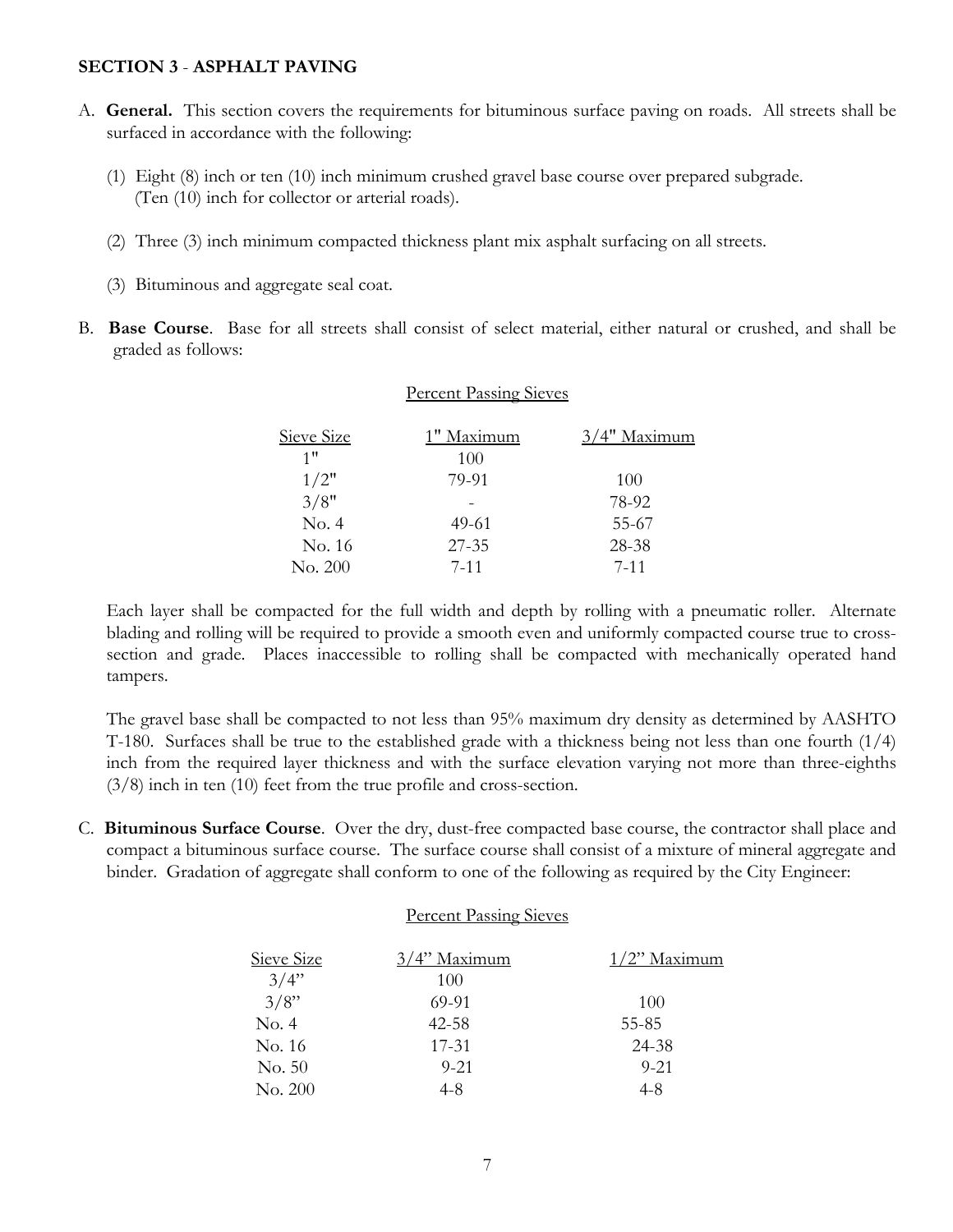The contractor shall establish a mix gradation and the amount of bituminous material shall be subject to the approval of the City Engineer and shall meet the requirements of the gradation selected.

Regardless of the bituminous content there shall not be more than three (3) percent voids in the aggregate.

The bituminous material for the surface course shall be AC-10 asphalt cement conforming to the requirements of AASHTO M-226.

 The bituminous surface course shall be mixed at a mixing plant and spread and compacted on the prepared base in conformance with the lines and dimensions shown on the plans and in accordance with these specifications.

- D. **Construction Methods and Equipment**. The methods employed in performing the work, all equipment, tools, machinery and other appliances used in handling the materials and executing the work shall be the responsibility of the contractor. The contractor shall make such changes in the methods employed and in the equipment used as are necessary whenever the bituminous surface course being produced does not meet the specifications herein established.
- E. **Spreading and Compaction**. The bituminous mixtures shall be spread with self-propelled mechanical spreading and conditioning equipment capable of distributing at least a twelve (12) foot width. The mixture shall be spread and struck off in such a manner that the finished surface shall result in a uniform smooth surface. The longitudinal joints in succeeding courses shall be off-set at least twelve (12) inches transversely to avoid a vertical joint through more than one (1) course.

The temperature of the bituminous mix shall be between 250 degrees Fahrenheit and 325 degrees Fahrenheit when placing.

After the mixture has been spread, the surface shall be rolled in longitudinal direction commencing at the outside edge or lower side and preceding to the higher side. Each pass of the roller shall overlap the preceding pass at least one-half (1/2) the width of the roller. Rolling shall continue until 95% of the laboratory density as determined in accordance with ASTM Designation D-1559 for the bituminous mixture being used has been obtained.

Rolling operations shall be conducted in such a manner that shoving or distortion will not develop beneath the roller.

The surface of the pavement, after compaction, shall be uniform and true to the established crown and grade. When tested with a ten (10) foot straight edge placed parallel to the center line of the pavement the surface of the pavement at any point shall not deviate from the lower edge of the straight edge by more than one-eighth of an inch.

 All high and low spots shall be remedied immediately by removing the wearing course material over the affected areas and replacing it with fresh, hot wearing course and surface finish material and immediately compacting it to conform with surrounding area.

All traffic shall be kept off the completed surface for a minimum period of 24 hours.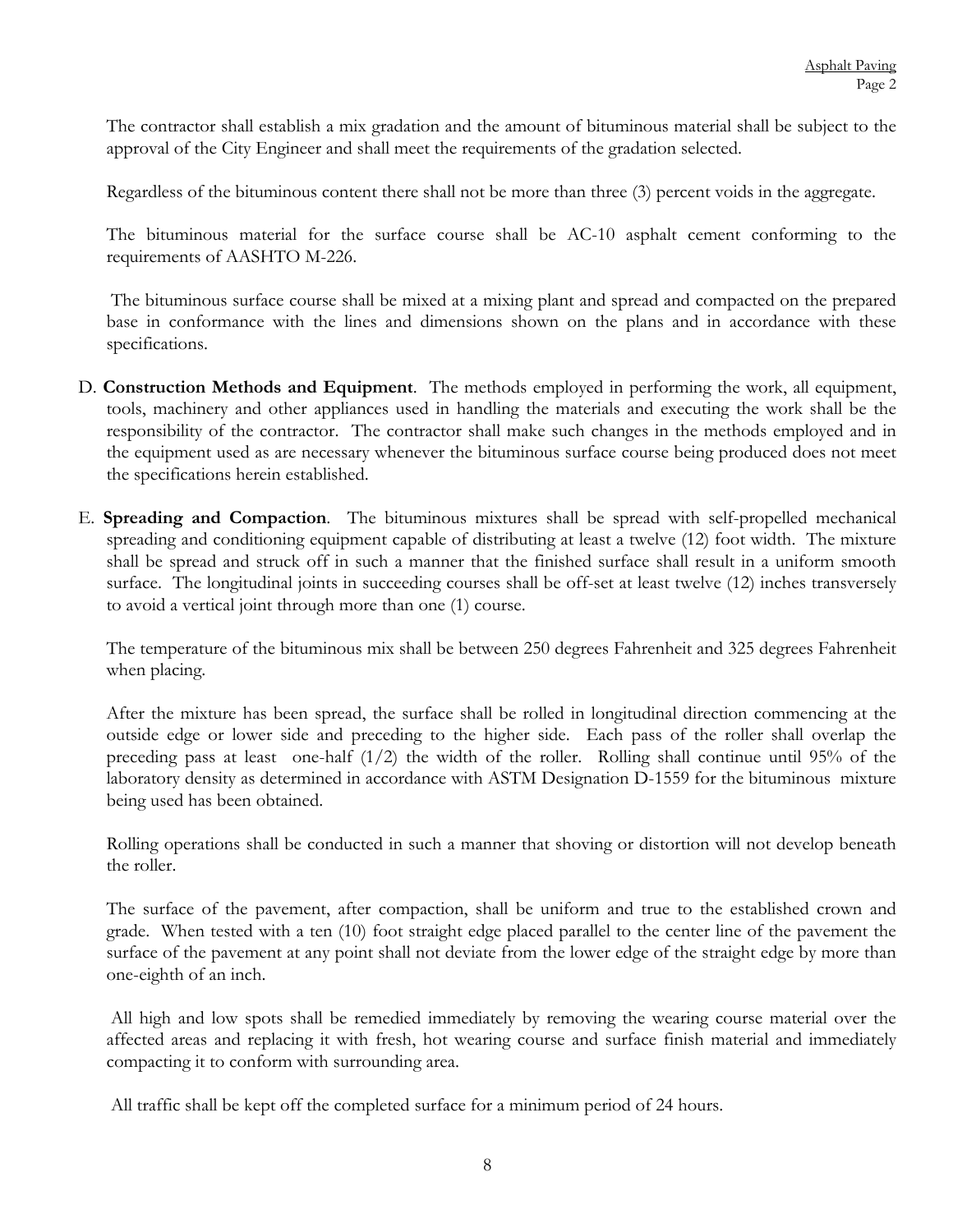F. **Bituminous Chip Seal and Bituminous Fog Coat.** The contractor shall not perform this item of work unless the air temperature is 70 degrees Fahrenheit or higher as approved by the City Engineer.

All materials and workmanship shall conform to Section 405 of the Utah Department of Highways Standard Specifications. Cover material shall be Type "A."

Bituminous chip seal and fog coat shall not be placed within ten (10) calendar days of the placement of the new bituminous surface course material.

- G. **Plant Mix Bituminous Seal Coat**. All materials and workmanship shall conform to Section 406 of the Utah Department of Highways Standard Specification.
- H. **Weather Limitations**. No bituminous surface course shall be placed when the temperature of the air or road bed is 50 degrees Fahrenheit or below, during rainy weather, when the base is wet or during other unfavorable weather conditions as approved by the City Engineer. The air temperature shall be measured in the shade.

Seal coats shall be applied only between June 1 and September 15.

I. **Testing**. All in-place road base and asphalt pavement density testing shall be performed in the presence of the City Engineer by a qualified testing company. If densities do not comply with the required values, the contractor shall be required to correct any deficiencies as directed by the City Engineer. All costs associated with testing, obtaining marshall densities, and/or asphalt extraction testing, shall be the responsibility of the subdivider/developer.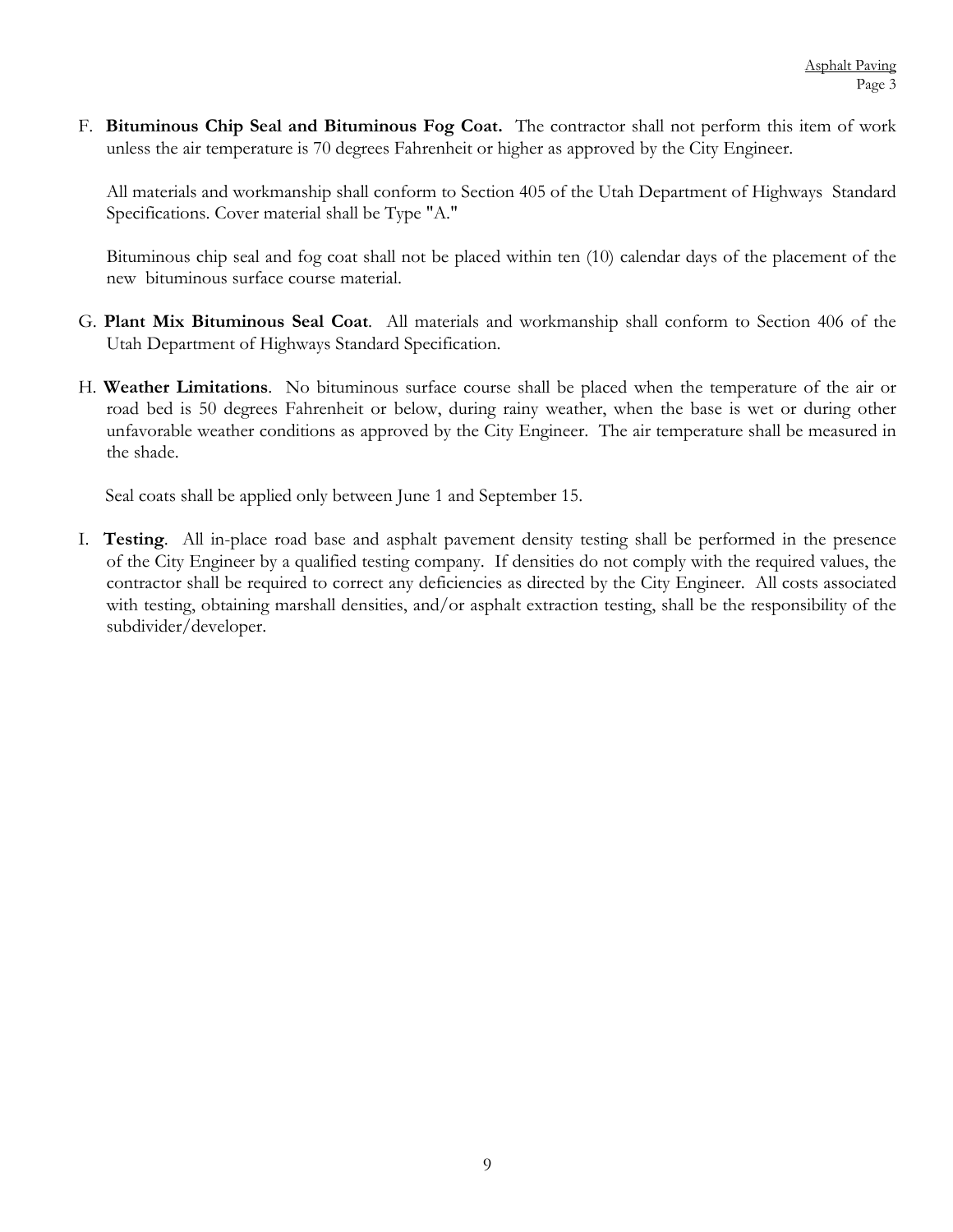#### **SECTION 4** - **PORTLAND CEMENT CONCRETE**

- A. **Scope**. This section of the specifications define materials to be used in all Portland Cement concrete work and requirements for mixing, placing, finishing, and curing.
- B. **Materials**. Materials used in Portland Cement concrete and reinforcing of Portland Cement concrete shall meet the following requirements:
	- (1) C**ement**. Portland Cement shall be Type II and shall comply with the Standard Specification for Portland Cement, ASTM C-150.
	- (2) **Aggregates**. Concrete aggregates shall conform to Tentative Specification for Concrete aggregate, ASTM C-33.
	- (3) **Water**. Water used in mixing concrete shall be clean and free from oil, acid, salt, injurious amounts of alkali, organic matter, or other deleterious substances.
	- (4) **Entraining Agent**. An air-entraining agent shall be used in all concrete exposed to the weather. The agent shall conform to ASTM Designations C-175 and C-260.
	- (5) **Admixtures.** No admixture (except calcium chloride) will be permitted to be used in Portland Cement unless such use is specifically authorized by the City Engineer. Calcium chloride shall conform to ASTM Standard Specification D-98 and shall be incorporated into the mix only with the approval of the City Engineer.
	- (6) **Reinforcing Steel**. All bar material used for reinforcement of concrete shall be intermediate grade steel conforming to the requirements of ASTM Designation A-615 and shall be deformed in accordance with ASTM Designation A-305.
	- (7) **Welded Wire Fabric**. Welded wire fabric for concrete reinforcement shall conform to the requirements of ASTM A-185.
- C. **Concrete Mix**. For the purpose of practical identification concrete has been divided into three classes; Class A, B and C. Basic requirements and use for each class are as defined below:

| Minimum<br>Cement |             |            | Minimum 28-day<br>Comp. Strength                                                                          |
|-------------------|-------------|------------|-----------------------------------------------------------------------------------------------------------|
| <u>Class</u>      | (Sacks/c.y) | <u>PSI</u> | Primary Use                                                                                               |
| A                 | $6 - 1/2$   | 4000       | Reinforced structural concrete                                                                            |
| B                 | 6           | 3500       | Sidewalks, curbs and gutters, cross gutters,<br>pavements, and nonreinforced footings,<br>and foundations |
|                   | $5-1/2$     | 3000       | Thrust blocks, anchors, mass concrete                                                                     |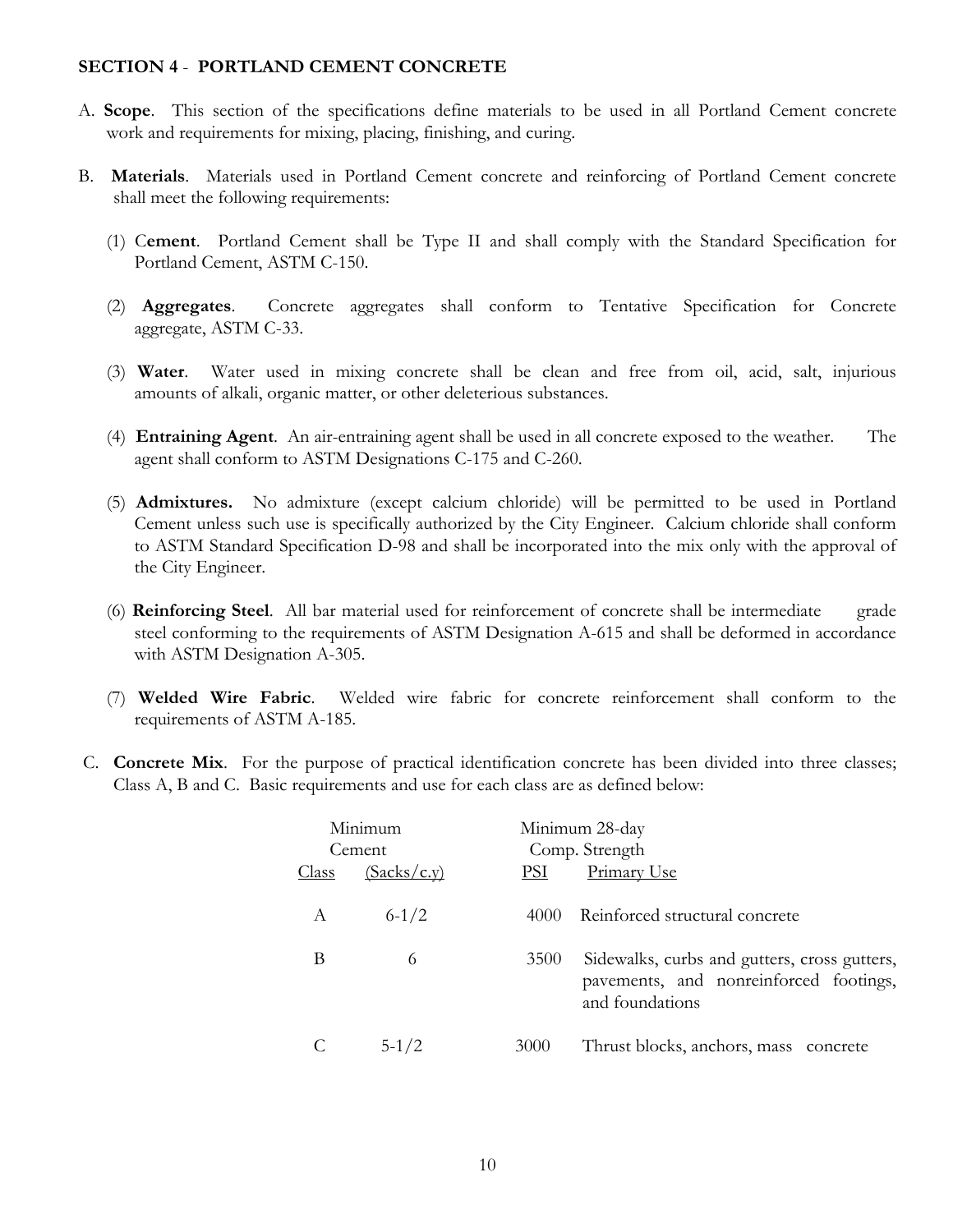All concrete shall also comply with the following requirements:

- (1) **Aggregates**. The maximum size of the aggregate shall be not larger than one-fifth (1/5) of the narrowest dimension between forms within which the concrete is to be cast, nor larger than three-fourths (3/4) of the minimum clear spacing between reinforcing bars or between reinforcing bars and forms. From nonreinforced concrete slabs the maximum size of aggregates shall not be larger than one-fourth  $(1/4)$  the slab thickness.
- (2) **Water**. Sufficient water shall be added to the mix during production at the batch plant to produce concrete with the minimum practicable slump. The slump of mechanically vibrated concrete shall not exceed four (4) inches. No concrete shall be placed with a slump in excess of five (5) inches.

The maximum permissible water-cement ratio (including free moisture on aggregates) shall be 5 and 5-3/4 gallons per bag of cement respectively for Class A and B air entrained concrete.

(3) **Air Entraining**. Air content for air-entrained concrete shall comply with following:

| Course Aggregate |                |
|------------------|----------------|
| Size (in.)       | Air Content(%) |
| $11/2$ to $21/2$ | $5 + 1$        |
| $3/4$ or 1       | $6 + 1$        |
| $3/4$ or $1/2$   | $7 + 1$        |

The air entraining agent shall be added as a liquid to the mixing water by means of mechanical equipment capable of accurate measurement and control.

- (4) **Calcium Chloride**. Calcium Chloride may be added as an accelerator during cold weather with the maximum amount being two (2) pounds per sack of cement upon prior authorization by the City Engineer.
- D. **Forms**. Forms shall be substantially built and adequately braced so as to withstand the liquid weight of concrete. All linings, studding, walling, and bracing shall be such as to prevent bulging, spreading, or loss of true alignment while pouring and displacement of concrete while setting. All concrete forms are to be inspected by an Authorized City Representative and approval given prior to the placement of any concrete.

Metal forms and/or automated equipment shall be used for curb and gutter work. All edge forms for sidewalk pavements, curbs and gutters shall be of sufficient rigidity and adequately braced to accurately maintain line and grade.

Forms or equipment used for curved sections shall be so constructed and placed that the finish surface of walls and edge of sidewalks, curbs and gutters will not deviate appreciably from the arc of the curve. Exposed vertical and horizontal edges of the concrete in structures shall be chamfered by the placing of moldings in the forms.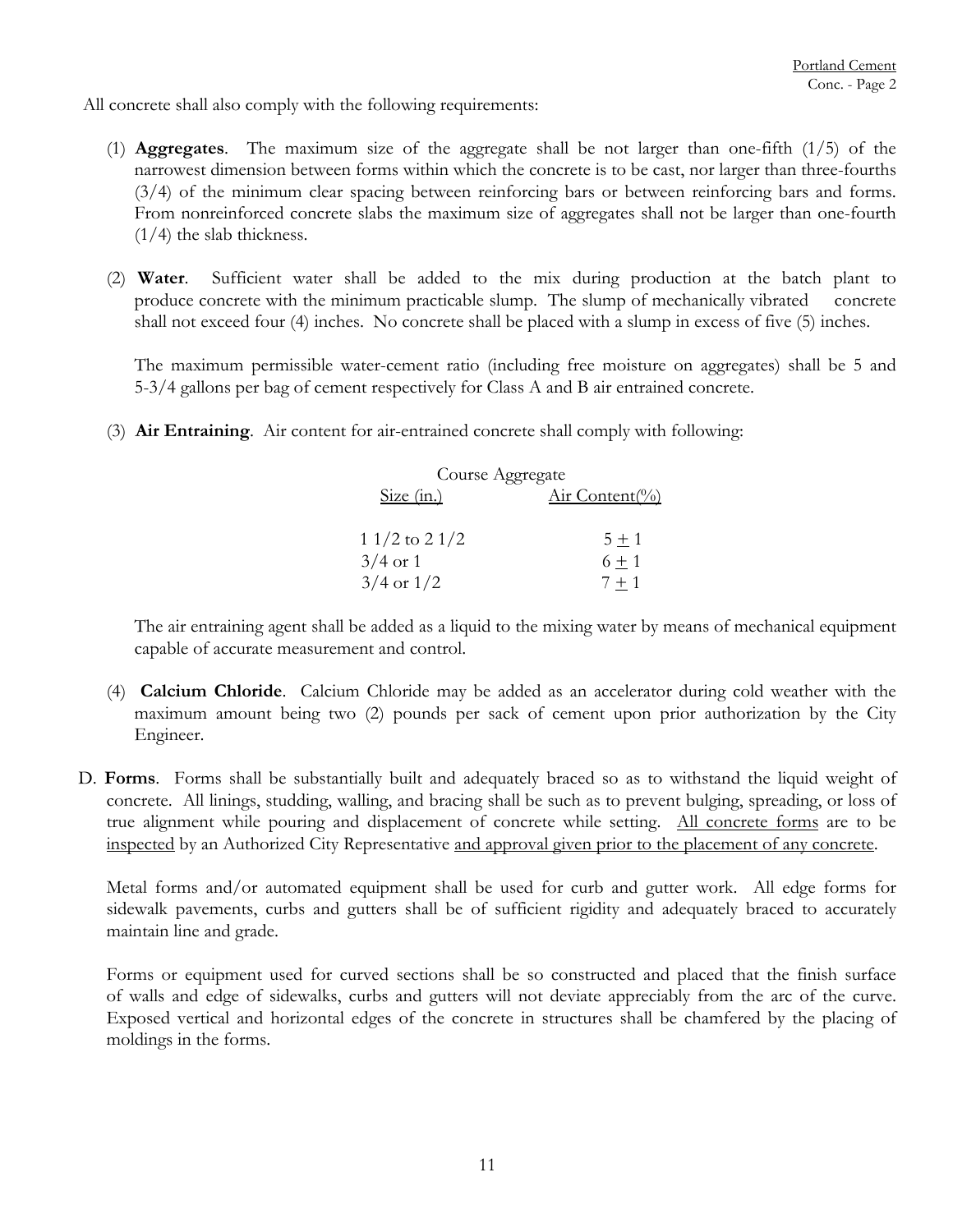- E. **Joints**. Joints shall be provided for sidewalk, curb and gutter as follows:
	- (1) **Sidewalks** shall have scribed joints at intervals of four (4) feet which joints shall be approximately three-sixteenth  $(3/16)$  inches wide and be approximately one-third  $(1/3)$  of the total slab thickness. In addition, one-half (1/2) inch expansion joints shall be provided at forty (40) foot intervals and at locations where sidewalks adjoin curbs or existing sidewalks. Slabs shall be ruled at four (4) foot intervals.
	- (2) C**urb and Gutter** shall be cut into lengths of ten (10) feet by the use of one-eighth (1/8) inch steel division plates of the exact cross-section of the curb and gutter. Curb and gutter that is constructed using automated equipment shall also be cut into lengths of ten (10) feet by a three-eighth (3/8) inch wide scribed joint. Expansion joints (one-half  $(1/2)$  inch wide) shall be provided at curb and gutter radii, or where a solid object is abutted against, unless otherwise specified by the City Engineer.
	- (3) Material for one-half (1/2) inch expansion joints shall be as defined in ASSHTO M-33, and shall be installed with its top approximately one-fourth  $(1/4)$  inch below the concrete surface.
- F. **Reinforcement and Embedded Items**. Reinforcing steel shall be clean and free from rust, scale, paint, grease, or other foreign matter which might impair the bond. It shall be accurately bent and shall be tied to prevent displacement when concrete is poured. Reinforcing steel shall be held in place by only metal or concrete ties, braces, and supports. No steel shall extend for or be visible on any finished surface. Steel shall be placed per the current Building Code adopted by the City.

The contractor shall use concrete chairs for holding the steel away from the subgrade, and spreader or other type bars for securing the steel in place. The spreader bars shall be not less than three-eighth (3/8) inch in diameter.

G. **Preparations**. Before batching and placing concrete, all equipment for mixing and transporting the concrete shall be cleaned, all debris and ice shall be removed from places that are occupied by the concrete. Forms shall be thoroughly wet (except in freezing weather), or oiled, and masonry filler units that will be in contact with concrete shall be well drenched (except in freezing weather), and the reinforcement shall be thoroughly cleaned of ice or other coatings. Ponding water shall be removed from spaces to receive concrete.

When placing concrete on earth surfaces, the surfaces shall be free from frost, ice, mud, and water. When the subgrade surface is dry soil and previous material, it shall be sprayed with water immediately before placing of concrete or shall be covered with water-proof sheathing paper or a plastic membrane. No concrete shall be placed until the surfaces have been inspected and approved by the City Engineer.

- H. **Concrete Mixing**. Ready mixed concrete shall be mixed and delivered in accordance with the requirements set forth in Tentative Specifications for Ready-Mixed concrete (ASTM C-95). Concrete shall be delivered and deposited in its final position within 60-minutes after adding the cement and water to the mixture. All concrete placed in the city right-of-way shall be ready-mixed plant concrete.
- I. **Depositing**. Concrete shall be deposited as neatly and practical in its final position to avoid segregation due to rehandling or flowing. The concrete placing shall be carried on at such a rate that the concrete is at all times plastic and flows readily into the corners of forms and reinforcing bars. No concrete that has partially hardened or been contaminated by foreign material shall be deposited in the work, nor shall retempered concrete be used. No concrete shall be dropped more than three (3) feet.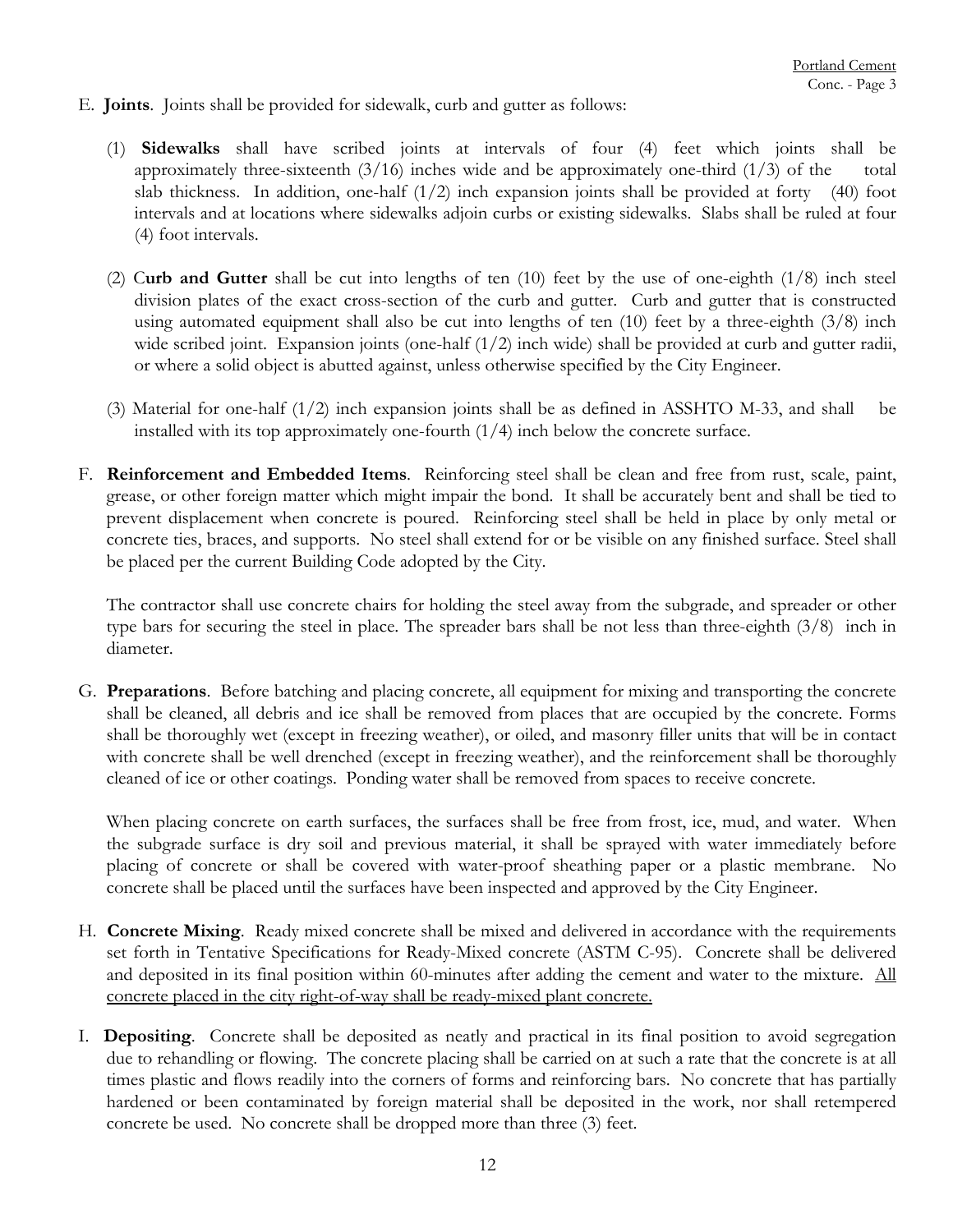All concrete in structures shall be vibrator compacted during the operation of placing, and shall be thoroughly worked around reinforcement and embedded fixtures and into the corners of the forms.

J. **Placing Concrete in Cold Weather**. No concrete shall be poured where the air temperature is lower than 35 degrees Fahrenheit, at location where the concrete cannot be covered or protected from the surrounding air. When concrete is poured below a temperature of 40 degrees Fahrenheit, the ingredients of the concrete shall be heated so that the temperature of the mixture shall not be less than 50 degrees or more than 100 degrees Fahrenheit. Before mixing, the heated aggregates shall not exceed 125 degrees Fahrenheit and the temperature of the heated water shall not exceed 175 degrees Fahrenheit.

Cement shall not be added while the temperature of the mixed aggregates and water is greater than 100 degrees Fahrenheit. When there is likelihood of freezing during the curing period, the concrete shall be protected by means of an insulating covering and/or heat for a period of not less than seven (7) days after placing. Concrete shall not be placed on frozen soil.

Equipment for protecting concrete from freezing shall be available at the job site prior to placing concrete. Particular care shall be exercised to protect edges and exposed corners from freezing. In the event heating is employed, care shall be taken to insure that no part of the concrete becomes dried out or is heated temperatures above 90 degrees Fahrenheit.

K. **Finishing**. After the concrete for slabs have been brought to the established grade, it shall be worked with a magnesium float and then given a light broom finish only or as approved. In no case shall dry cement or a mixture of dry cement and sand be sprinkled on the surface to absorb moisture or hasten hardening. Surface edges of all slabs shall be rounded to a radium of one-half (1/2) inch.

After concrete has been poured in curb and gutter forms, it shall be spaded so as to insure a thorough mixture, eliminate air pockets, and create uniform and smooth sides. Before the concrete has thoroughly set and while the concrete is still green, the forms shall be removed and the front and top side shall be finished with a float or steel trowel to make a uniform finished surface. Wherever corners are to be rounded, special steel trowels shall be used while the concrete is workable and the corners constructed to the dimensions specified.

The top and face of the curb and also the top of the apron on combined curb and gutter must be finished true to line and grade without any irregularities of surface noticeable to the eye. The gutter shall not hold water to a depth of more than one-fourth (1/4) of an inch, nor shall any portion of the surface or face of the curb or gutter depart more than one-fourth (1/4) of an inch from a straight edge ten (10) feet in length, placed on the curb parallel to the center line of the street nor shall any part of the exposed surface present a wavy appearance.

L. **Curing and Protection**. As soon as the concrete has hardened sufficiently to prevent damage, all finished surfaces shall be treated with a chemical curing agent applied in accordance with the manufacturers specification.

The concrete surface must not be damaged or pitted by rain. The contractor shall provide and use, when necessary, sufficient tarpaulins to completely cover all sections that have been placed within the preceding twelve (12) hours.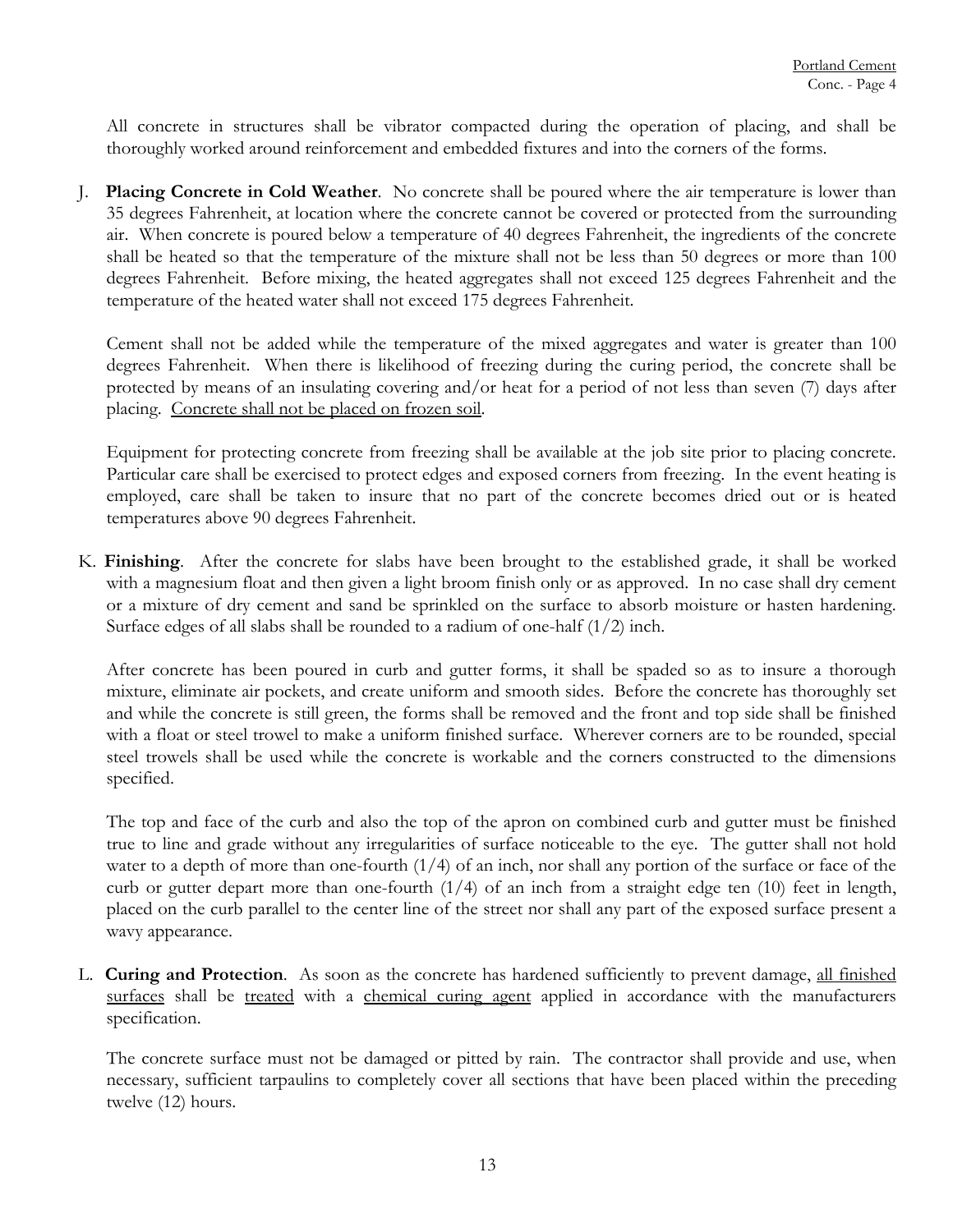The contractor shall erect and maintain suitable barriers to protect the finished surface. Any section damaged from traffic or other causes occurring prior to its official acceptance, shall be repaired or replaced by the contractor at his own expense in a manner satisfactory to the Engineer.

M. **Testing**. The contractor shall furnish to the City Engineer upon request the concrete mix design to be used prior to placement of concrete. The mix design may be modified if the City Engineer deems it necessary.

The contractor shall be responsible for testing costs associated with compressive strength and compliance testing ordered by an Authorized City Representative. Testing shall be in accordance with AASHTO T-22 and T-23.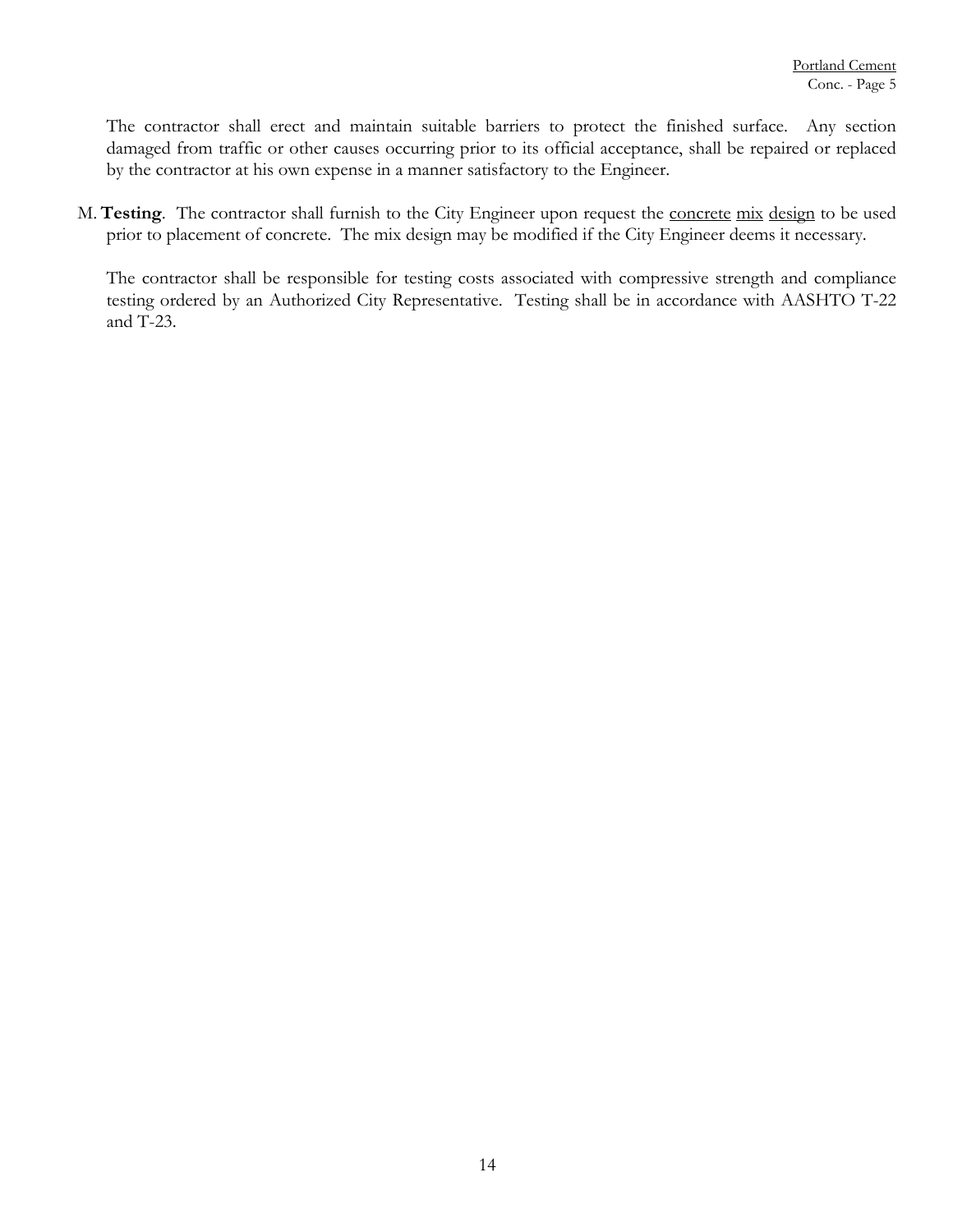#### **SECTION 5** - **EXCAVATION AND BACKFILL FOR PIPELINES**

- A. **General**. This section covers the requirements for trenching and backfilling for underground pipelines and appurtenances.
- B. **Control of Ground Water**. All trenches shall be kept free from water during excavation, fine grading, pipe laying, jointing, and embedment operations. Where the trench bottom is mucky or otherwise unstable because of the presence of ground water, and in cases where the static ground water elevation is above the bottom of any trench or bell-hole excavation, such ground water shall be lowered to the extent necessary to keep the trench free from water and the trench bottom stable when the work within the trench is in progress. Surface water shall be prevented from entering trenches.
- C. **Excavation for Pipelines**. Excavation for pipelines shall follow lines parallel to and equidistant from the location of the pipe center line. Trenches shall be excavated to the depths and widths required to accommodate the construction of the pipelines, as follows:
	- (1) Except in ledge rock, cobblerock, stones or water-saturated earth, mechanical excavation of trenches shall not extend below an elevation of four (4) inches above the bottom of the pipe after placement in its final position. All additional excavation necessary for preparation of the trench bottom shall be made manually. Excavation shall not be carried below the grade shown on the approved drawings. Any unauthorized excavation made below grade for any reason shall be backfilled in accordance with these specifications.
	- (2) Excavation for trenches in ledge rock, cobblerock, stones, mud of other material unsatisfactory for pipe foundation, shall extend to a depth of at least six (6) inches below the bottom of the pipe. A bedding of special material shall be placed and thoroughly compacted with pneumatic tampers in six (6) inch lifts to provide a smooth, stable foundation. Special foundation material shall consist of suitable earth materials free from roots, sod, or vegetable matter. Trench bottoms shall be hand shaped as specified in paragraph 1 above.

Where unstable earth or muck is encountered in the excavation at the grade of the pipe, a minimum of twelve (12) inches below grade will be removed and backfilled with crushed rock or gravel to provide a stable subgrade.

- (3) The maximum width of trench measured at the top of the pipe shall be as narrow as possible, but not wider than the pipe outside diameter plus eighteen (18) inches, unless approved otherwise by the City Engineer.
- (4) The trench wall slope and all other trench safety requirements must comply with Utah State Industrial Commission and Federal OSHA regulations.
- D. **Gravel Foundation for Pipe**. Wherever the subgrade material does not afford a sufficiently solid foundation, as determined by the City Engineer, to support the pipe and superimposed load, and where water must be drained to maintain a dry bottom for pipe installation and at other locations as previously defined, the subgrade shall be excavated to the specified depth and replaced with crushed rock or gravel.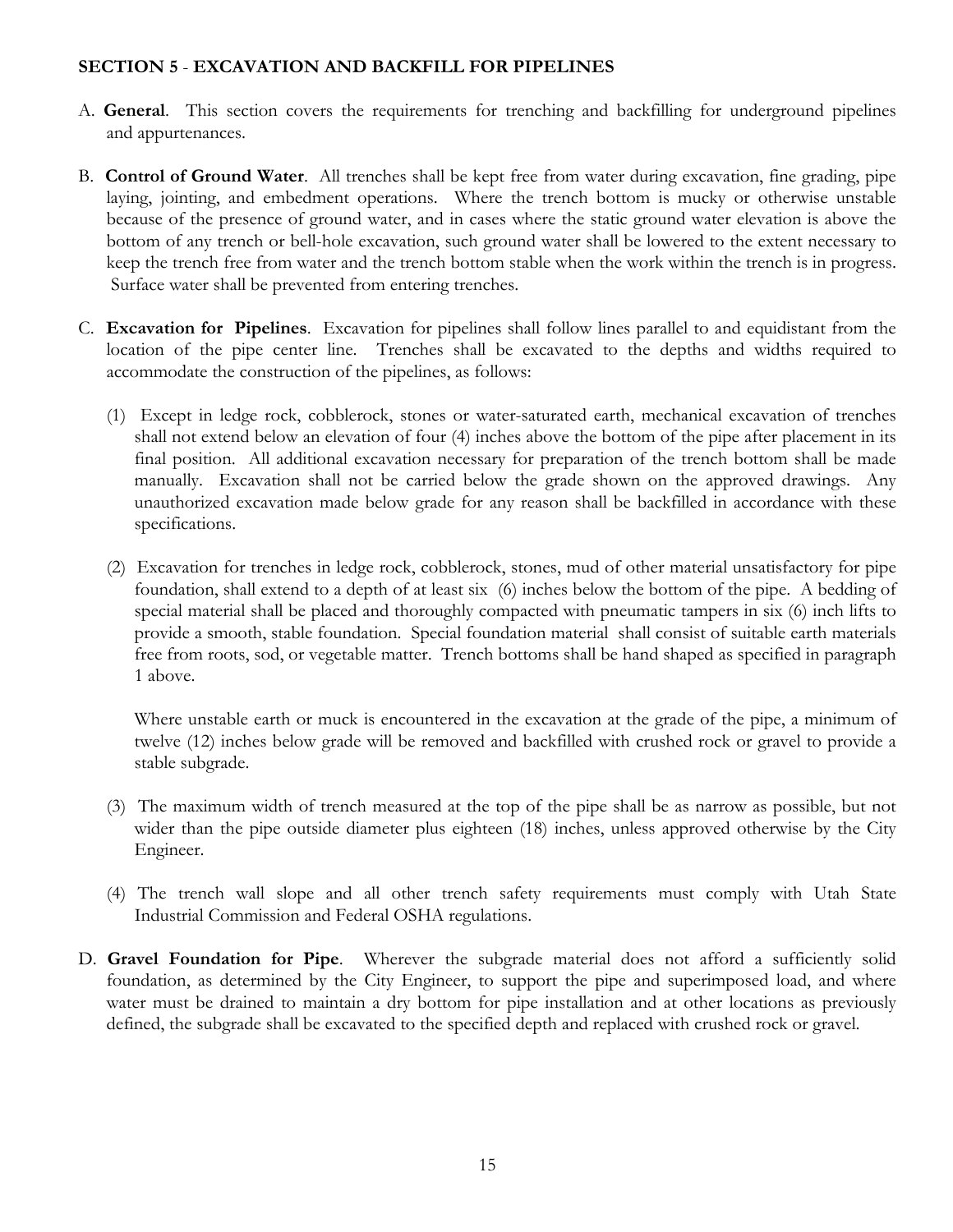Gravel for pipe foundations shall be clean crushed rock or gravel conforming to the following gradation:

| Screen | $\frac{0}{0}$ Passing |
|--------|-----------------------|
| 1"     | 100                   |
| 1/2"   |                       |

The gravel material shall be deposited over the entire trench width in six (6) inch maximum layers Each layer shall be compacted by tamping, rolling, vibrating, spading, slicing, rodding, or by a combination of one or more of these methods. In addition, the material shall be graded to produce a uniform and continuous support the installed pipe.

- E. **Blasting**. Blasting will not be allowed except by permission from the City Engineer. The contractor shall comply with all laws, ordinances, and applicable safety code requirements and regulations relative to the handling, storage and use of explosives and protection of life and property. He shall be fully responsible for all damage attributable to his blasting operations. Excessive blasting or over-shooting will not be permitted. Any material outside the authorized cross-section which may be shattered or loosened by blasting shall be removed by the contractor.
- F. **Sheeting, Bracing and Shoring of Excavations**. Excavation shall be sheeted, braced, and shored as required to support the walls of the excavations to eliminate sliding and settling; and as may be required to protect the workmen, the work in progress, and existing utilities and improvements. All such sheeting, bracing, and shoring shall comply with the requirements of the Utah State Industrial Commission and Federal OSHA Requirements.

 All damage resulting from lack of adequate sheeting, bracing, and shoring shall be the responsibility of the contractor, and the contractor shall make all necessary repairs or reconstruction resulting from such damage.

G. **Bedding/Backfilling**. Backfill shall be carefully placed around and over pipes and shall not be permitted to fall directly on a pipe from such a height, or in such a manner as to cause damage. In these specifications the process of preparing the trench bottom to receive the pipe and the backfilling on each side of the pipe to a level over the top of the pipe is defined as bedding. Bedding requirements are defined in the specifications for each specific pipe material per the manufacturer's requirements.

Trench backfilling above the level of the pipe bedding shall normally be accomplished with native excavated materials and shall be free from rocks larger than four (4) inches in diameter.

The backfill in all utility trenches shall be either compacted or consolidated according to the requirements of the materials being placed under the direction of the City Engineer. Under pavements or other surface improvements, the in-place density shall be a minimum of 95% of laboratory standard maximum dry density as determined by AASHTO T-99. In shoulders and other areas the in-place density shall be a minimum of 90% of the maximum dry density as determined by the same laboratory method.

H. **Consolidation of Backfill**. Consolidation of backfill shall be accomplished by those methods in which water is used as the essential agent to produce the desired condition of density and stability. Water shall be applied by jetting unless flooding is specifically authorized by the City Engineer. All consolidation of backfill which uses water shall be approved by the City Engineer.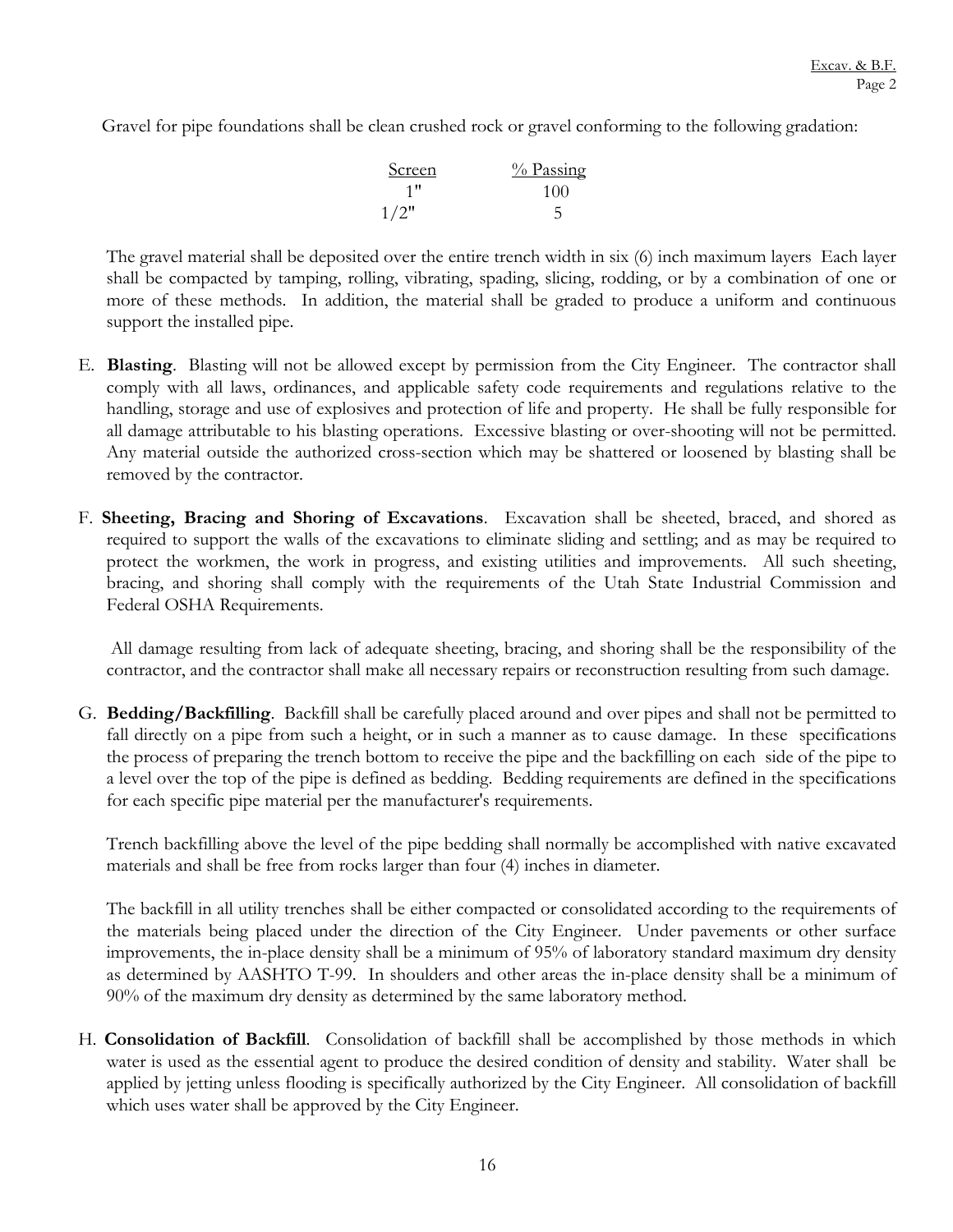Authorization by the City Engineer to use any consolidation method does not relieve the contractor of his responsibility to meet the specified density requirements. Water for consolidation shall be furnished by the contractor at his expense.

 In the jetting procedure, the jets shall be inserted at not more than four (4) foot intervals (staggered) throughout the length of the backfilled area and shall be slowly forced down to the bottom of the trench or the top of the previously jetted lift and held until the trench backfill is completely saturated with water. Depth of jetted lift shall not exceed three (3) feet.

The minimum size of hose and equipment shall be such as to provide a minimum pressure of thirty-five (35) pounds per square inch at the discharge. The jet shall be a rigid iron pipe with a minimum diameter of one (1) inch.

After the water-settled trench has set for a minimum of seven (7) days, any depression in the trench shall be filled, and mounded over with the fill material and recompacted.

All precautions necessary shall be taken by the contractor to prevent damage and movement (including floating) of the pipeline structures and existing adjacent improvements and utilities. The allowance of the use of consolidation methods shall not be construed as guaranteeing or implying that the use of such methods will not result in damage to adjacent ground. The contractor shall make his own determination in this regard, and shall assume all risks and liability for settlement or lateral movement of adjacent ground, or improvements, or utilities, either on the surface of the ground or underground.

I. **Compaction of Backfill**. Backfill shall be compacted by means of sheepsfoot rollers, pneumatic tire rollers, vibrating rollers, or other mechanical tampers of a size and type approved by the City Engineer. All backfill methods shall be performed in strict compliance with the pipe manufacture requirements.

Where mechanical compaction methods are used, the material shall be placed at a moisture content such that after compaction the required relative densities will be produced. The material shall also be placed in lifts which, prior to the compaction, shall not exceed twelve  $(12)$  inches.

Prior to compaction each layer shall be evenly spread, moistened, and worked by disk harrowing, or other means approved by the City Engineer.

If the required relative density is not attained, test sections will be required to determine any adjustments in compacting equipment, thickness of layers, moisture content and compactive effort necessary to attain the specified minimum relative density.

Approval of equipment, thickness of layers, moisture content, and compactive effort shall not be deemed to relieve the contractor of the responsibility for attaining the specified minimum relative densities. The contractor in planning his work shall allow sufficient time to perform the work connected with test sections, and to permit the City Engineer to make tests for relative densities.

All relative density tests shall be made by the contractor at no expense to the City and in the presence of the City Engineer.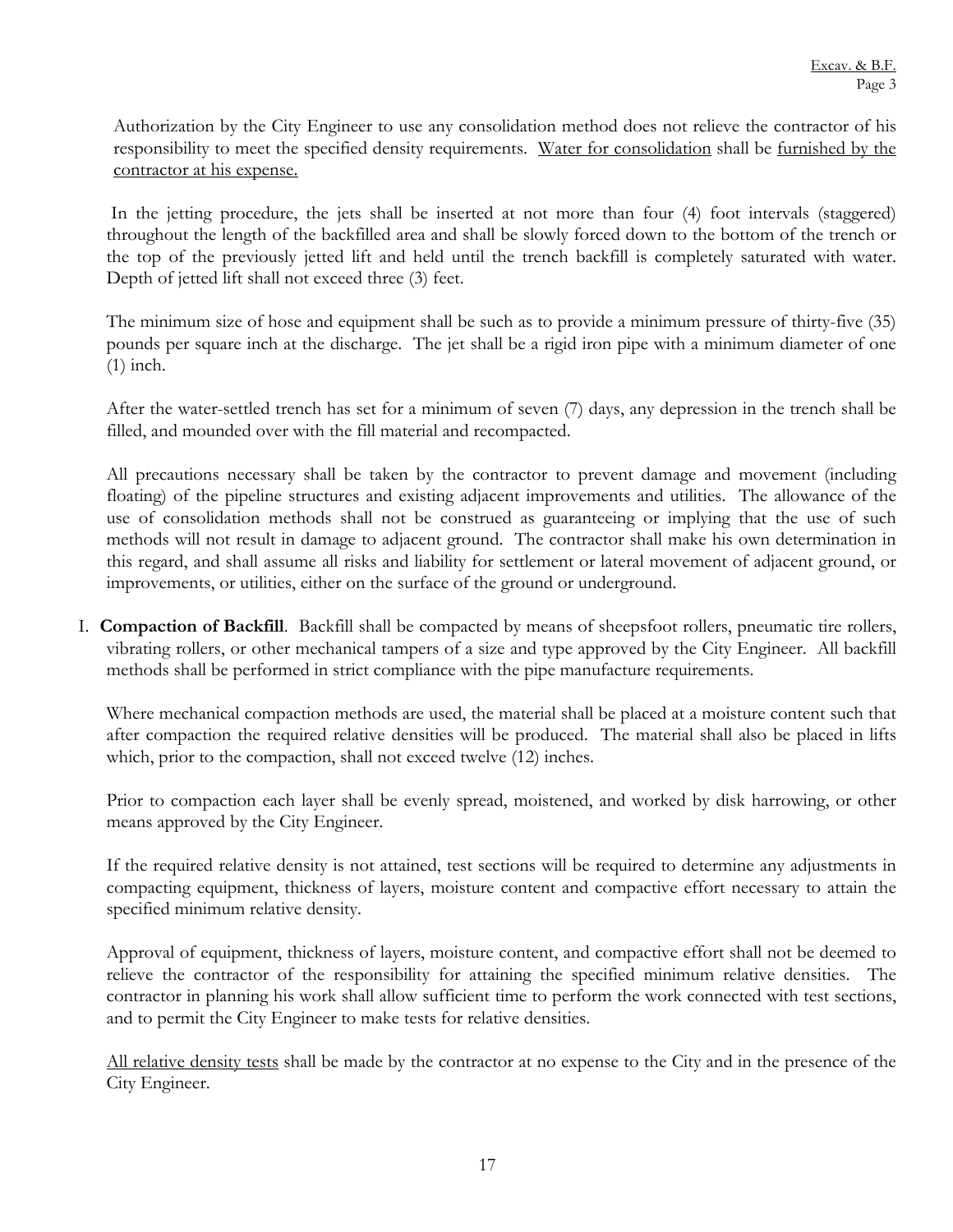- J. **Imported Backfill Material**. In the event the native excavated material is not satisfactory for backfilling, the contractor shall provide imported granular material. This granular material shall pass a three (3) inch square sieve and shall not contain more than 15% of material passing a 200-mesh sieve, and shall be free from sod, vegetation and other organic or deleterious materials.
- K. **Disposal of Excess Materials**. All excess materials shall be hauled away from the construction site and disposed of by the contractor unless otherwise approved by the City Engineer.
- L. **Soil Testing**. All in-place density testing of backfill shall be performed in the presence of the City Engineer by a qualified testing company. If densities do not comply with the required values, the contractor shall be required to correct any deficiencies as directed by the City Engineer. All costs associated with density testing and obtaining soil "proctors" shall be the responsibility of the subdivider/ developer.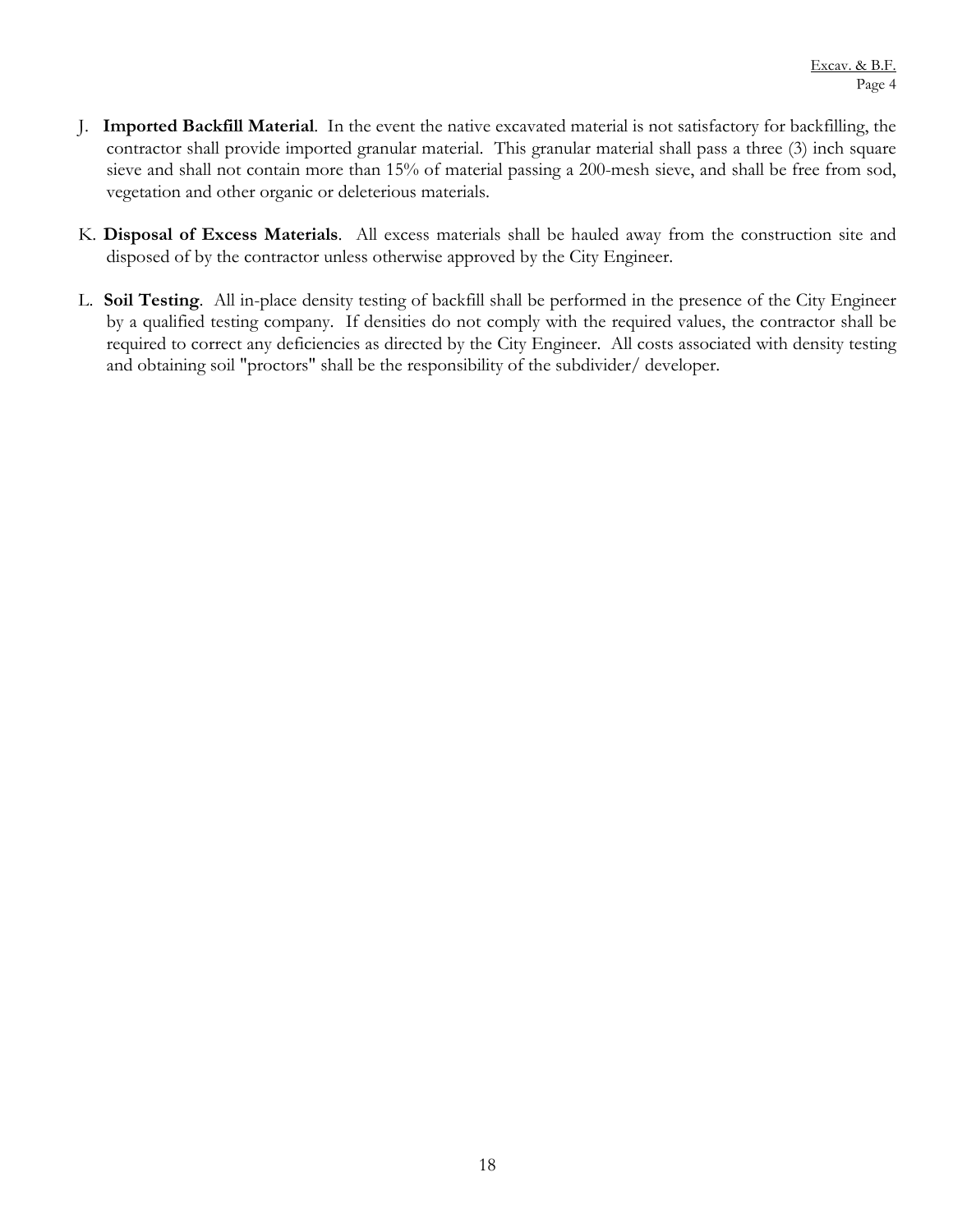#### **SECTION 6 - CONCRETE PIPE**

- A. **General**. This section covers the requirements for concrete pipe materials and installation in sanitary sewer, storm drain, and land drain construction.
- B. **Pipe**. Pipe used in sewer line, storm drain, and land drain shall be either non-reinforced concrete sewer pipe manufactured to meet ASTM C-14, or reinforced concrete pipe as manufactured according to ASTM C-76 as follows:
	- (1) Non-reinforced concrete pipe shall be used for all sanitary sewers and storm drains up to and including twelve (12) inch size on the approved drawings. Pipe shall be Class 3 as shown on Table 1 of the latest revision of ASTM C-14. The joint shall consist of a bell or groove on one end of the pipe and a spigot or tongue on the adjacent end of the pipe. All surfaces of the joint upon which the rubber gasket may bear shall be smooth and free of chips, spalls, fractures, and imperfections that would adversely affect the performance of the joint.

Pipe joints shall be designed as to provide for self- centering and when assembled to compress the gasket to form a water tight seal. The joint shall meet the requirements of ASTM C-443.

- (2) Reinforced concrete pipe shall be used for all sanitary sewers and storm drains of a size larger than twelve (12) inches and/or all sanitary sewers and drain lines of a smaller size where installation does not provide a cover of at least three (3) feet over the top of the pipe. Reinforced concrete pipe shall conform to the requirements of ASTM C-76 and shall be Class III, IV, or V as designated on the plans. Joints shall be either rubber gasket conforming to ASTM C-443 or tongue and groove as indicated on the plans.
- C. **Pipe Laying**. All concrete pipe installation shall proceed upgrade on a stable foundation with joints closely and accurately fitted. Gaskets shall be fitted properly in place and care shall be taken in joining the pipe units to avoid twisting of gaskets. Joints shall be clean and dry and a joint lubricant, as recommended by the pipe supplier, shall be applied uniformly to the mating joint surfaces to facilitate easy positive joint closure.

 Pipe shall be installed with uniform bearing under the full length of the barrel with suitable excavations being made to receive pipe bells. Select material shall be compacted around the pipe to firmly bed the pipe in position.

 If adjustment of position of a pipe length is required after being laid, it shall be removed and rejointed as for a new pipe. When laying is not in progress, the ends of the pipe shall be closed with a tight fitting stopper to prevent the entrance of foreign material. In addition to the above requirements, all pipe installation shall comply to the specific requirements of the pipe manufacturer.

D. **Gravel Foundation for Pipe**. Wherever the subgrade material does not afford a sufficiently solid foundation to support the pipe and superimposed load, and where groundwater must be drained, the subgrade shall be excavated to such depth as may be necessary and replaced with crushed rock or gravel compacted into place. Gravel foundation material shall be as defined in Section 5 - paragraph D, of these specifications.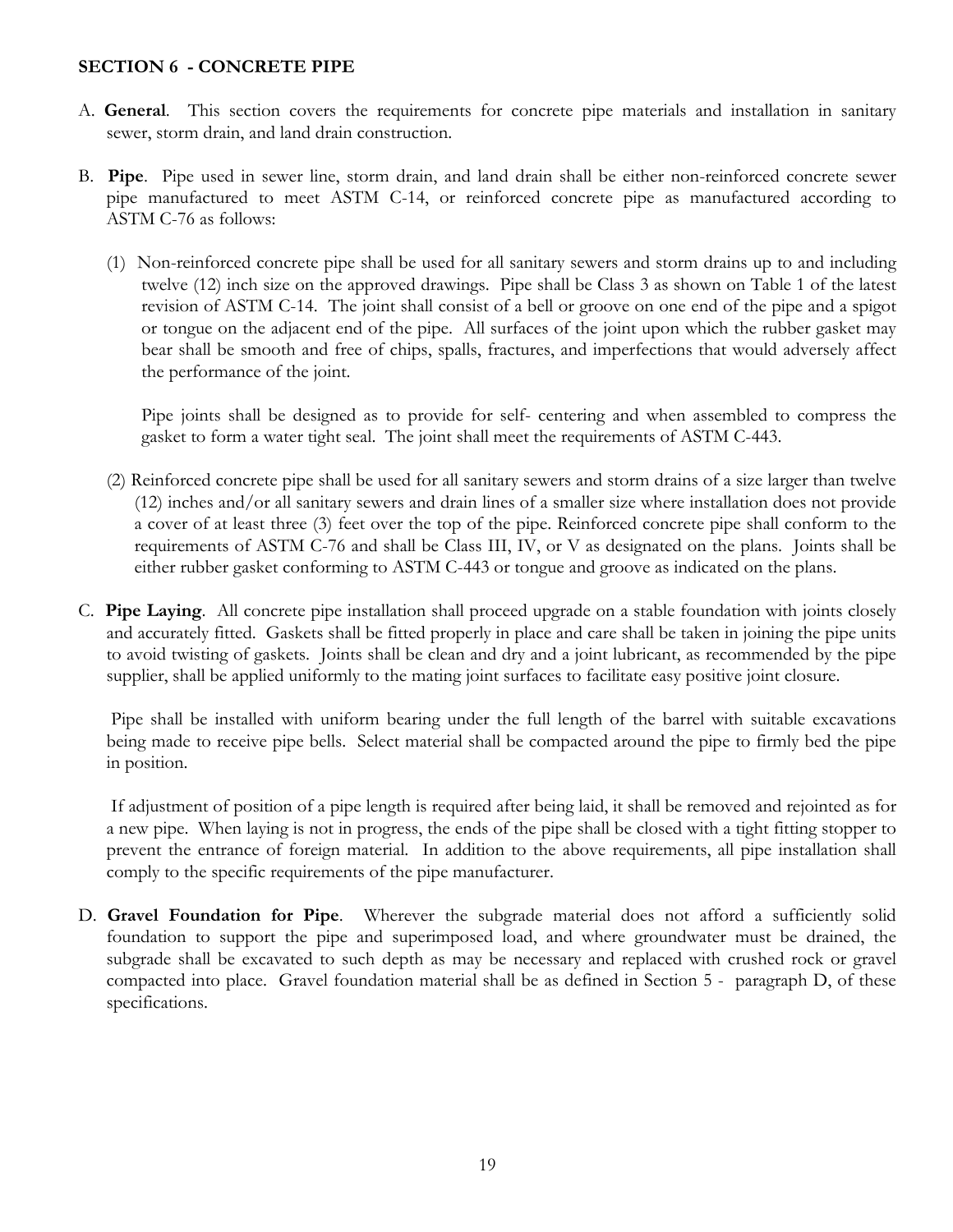E. **Installation Requirements for Line and Grade**. All pipe shall be installed accurately to the defined line and grade within the following limits:

Variance from established line and grade shall not be greater than one thirty-second (1/32) of an inch per inch of pipe diameter in eight (8) feet and not to exceed one-half (1/2)inch in eight (8) feet, provided that such variation does not result in a level or reverse sloping invert; provided also that variation in the invert elevation between adjoining ends of pipe, due to non-concentricity of joining surface and pipe interior surfaces, does not exceed one sixty-fourth  $(1/64)$  inch per inch of pipe diameter, or one-half  $(1/2)$  inch maximum.

F. **Pipe Bedding**. All piping shall be protected from lateral displacement and possible damage resulting from impact or unbalanced loading during backfilling operations by being adequately bedded.

A groove shall be excavated in the bottom of the trench to receive the bottom quadrant of the pipe. Before preparing the groove, the trench bottom shall be excavated or filled and compacted to an elevation sufficiently above the grade of the pipe so that, when completed, the pipe will be true to line and grade. Bell holes shall be excavated so that only the barrel of the pipe receives bearing from the trench bottom.

Pipe bedding materials placed at any point below an elevation twelve (12) inches above the top of the pipe shall be deposited and compacted in layers not to exceed six (6) inches in uncompacted depth. Deposition and compaction of bedding materials shall be done simultaneously and uniformly on both sides of the pipe. Compaction shall be accomplished with hand or mechanical compactors. All bedding materials shall be placed in the trench with hand tools or other approved method in such a manner that they will be scattered alongside the pipe and not dropped into the trench in compact masses. Bedding materials shall be loose earth, free from lumps, sand or gravel free from rocks larger than two (2) inches in diameter; with all materials free from roots, sod, or other vegetable matter.

In the event trench materials are not satisfactory for pipe bedding, modified bedding will be required. Modified bedding shall consist of placing compacted granular material on each side of and to the level of twelve (12) inches above the top of the pipe. Modified bedding material shall be graded as follows: 100% passing a one (1) inch screen and 5% passing a No. 4 sieve.

- G. **Tests**. Tests for both displacement and leakage shall be conducted on the installed piping system. House service laterals shall be considered part of the main line and shall be tested with the mainline pipe. The contractor may choose test 3, 4, or 5 below, unless otherwise directed by the Engineer.
	- (1) **Inspection of Sewer Lines.** All sewer lines will be recorded with a video camera to ensure quality of pipe.
	- (2) **Displacement Test**. The displacement test conducted shall be conducted by the City Engineer and shall consist of the following: A light will be flashed between manholes or, if the manholes have not as yet been constructed, between the locations of the manholes, by means of flashlight or by reflecting sunlight with a mirror. If the illuminated interior of the pipe shows broken, a misaligned or displaced pipe, or other defects, the defects discovered by the City Engineer shall be remedied at the contractor's expense.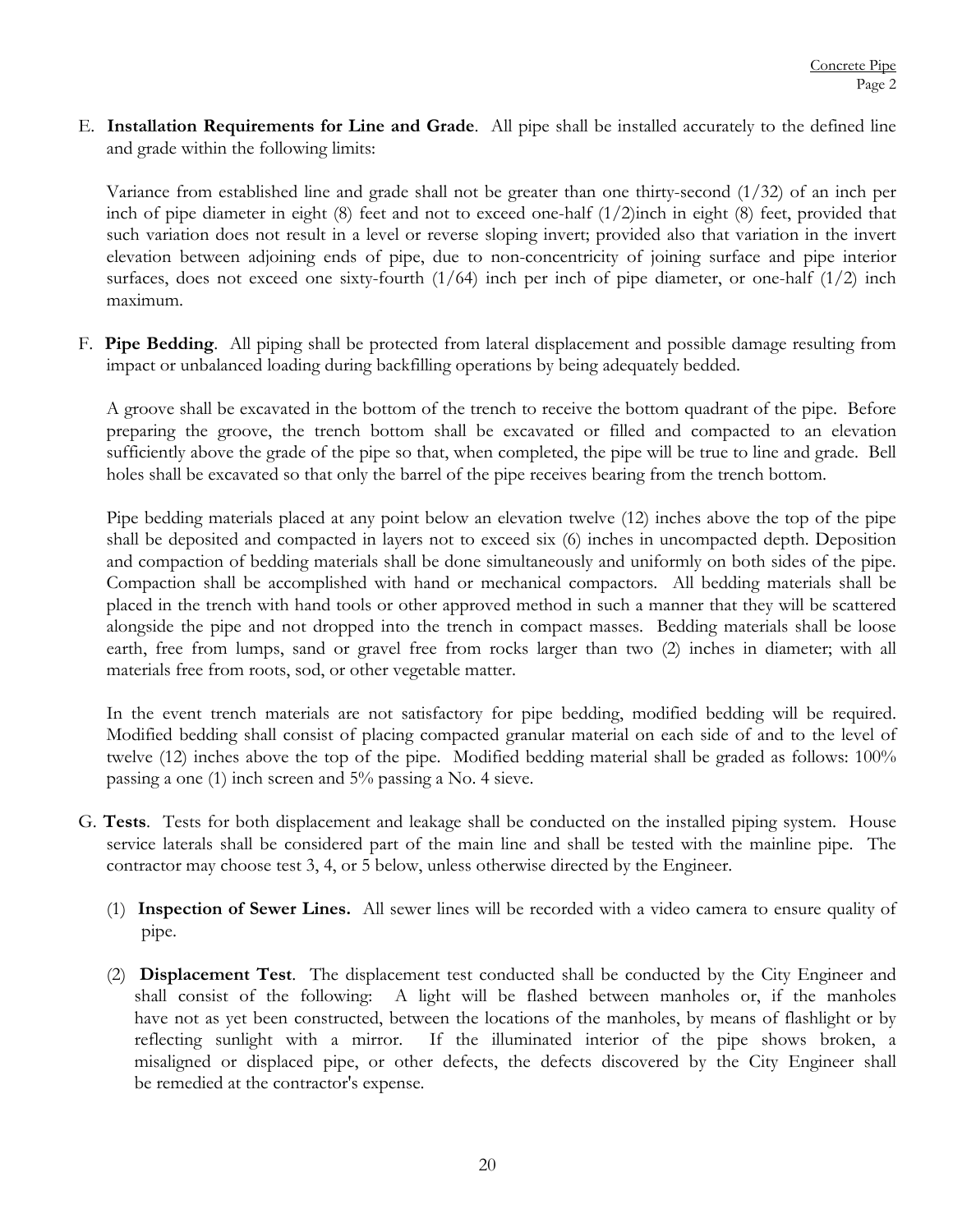(3) **Exfiltration Test**. This test is allowed only where groundwater does not exist. The contractor shall test all sanitary sewer pipe by means of an exfiltration test. Length of the line tested at one time shall be limited to the length between adjacent manholes.

Each section of the pipe shall be tested between successive manholes by closing the lower end of the pipe to be tested and the inlet pipe of the upper manhole with stoppers. The pipe and manhole shall be filled with water to a point approximately four (4) feet above the invert of the pipe at the center of the upper manhole.

The allowable leakage will be computed by the formula:

 $E = 0.25$  D divided by H

Where: E is the allowable leakage in gallons per minute per 1000 feet of pipe tested.

D is the internal diameter of the pipe in inches.

H is the difference in elevation in the water surface in the upper manhole and the invert of the pipe at the lower manhole (feet).

If the leakage for the pipe as shown by the test exceeds that allowed by the formula the contractor shall make the necessary corrections to reduce the exfiltration to within permissible limits.

Where the difference in elevation between inverts of adjacent manholes exceeds ten (10) feet, the exfiltration leakage test will be modified as directed by the City Engineer.

(4) **Infiltration Test**. The contractor shall furnish all labor, equipment and materials, including pumps. In the presence of the City Engineer, infiltration tests of the completed pipe shall be conducted before it can be placed into service. The contractor shall furnish and install the measuring weirs or other measuring devices.

The length of line to be tested at any time and shall be subject to the approval of the City Engineer. The maximum allowable infiltration shall not exceed 50 gallons per mile per 24 hours for all installed sanitary sewer pipe. If the quantity of infiltration is in excess of the maximum allowable, the leaking joints shall be repaired to the satisfaction of the City Engineer at the expense of the contractor.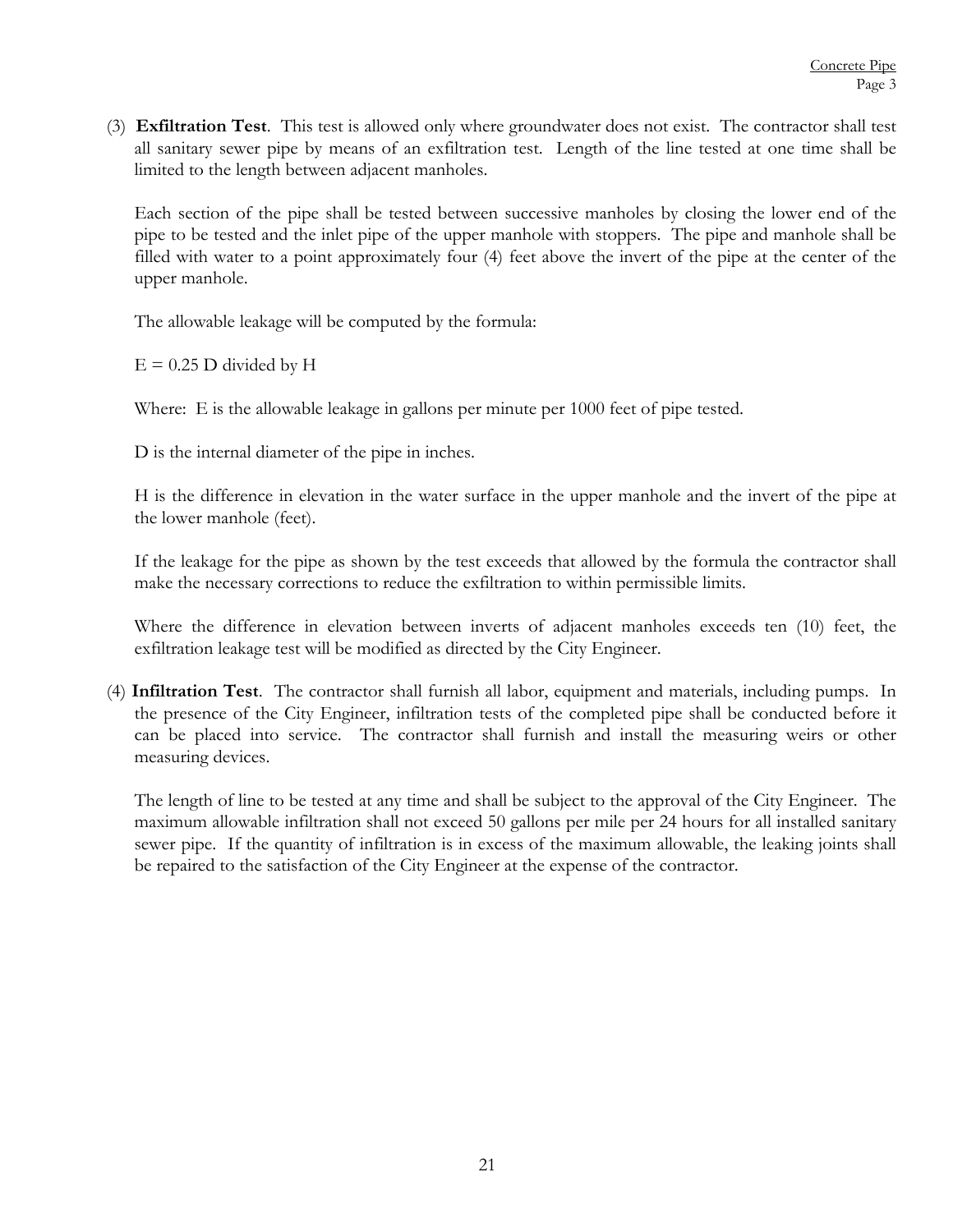(5) **Low Pressure Air Testing**. The contractor or a qualified firm or individual approved by the City Engineer shall furnish labor, equipment, and materials, including pumps and compressors, and shall perform in the presence of the City Engineer, air tests of the completed pipe before it can be placed in service. (As covered under ASTM C-924-84; standard practice for testing.) Each section of sanitary sewer pipe between manholes shall be tested after all the four (4) inch service laterals have been installed. For the purpose of stabilizing the air pressure in each test section, the 4.0 psi pressure shall be maintained for a two (2) minute period. After the air pressure has stabilized for at least two (2) minutes, air introduction into the pipe should be stopped. After disconnection of the air supply, the pressure shall gradually decrease. When the air pressure decreases to 3.5 psi, start a stopwatch. The time for the pressure to decrease 2.5 should be noted in minutes and seconds with the stopwatch. The time noted for this pressure drop should not be less than the time shown on the following table:

| LENGTH | 4"   | 6"   | 8"   | $10$ " | 12"  | 15"  |
|--------|------|------|------|--------|------|------|
| 25     | 0:04 | 0:10 | 0:17 | 0:22   | 0:26 | 0:31 |
| 50     | 0:09 | 0:20 | 0:35 | 0:44   | 0:53 | 1:02 |
| 75     | 0:13 | 0:30 | 0:53 | 1:06   | 1:20 | 1:33 |
| 100    | 0:17 | 0:40 | 1:11 | 1:28   | 1:46 | 2:05 |
| 125    | 0:22 | 0:50 | 1:28 | 1:51   | 2:13 | 2:36 |
| 150    | 0:26 | 1:00 | 1:46 | 2:13   | 2:40 | 3:07 |
| 175    | 0:31 | 1:10 | 2:04 | 2:35   | 3:06 | 3:38 |
| 200    | 0:35 | 1:20 | 2:22 | 2:57   | 3:33 | 4:09 |
| 225    | 0:40 | 1:30 | 2:40 | 3:19   | 3:59 | 4:41 |
| 250    | 0:44 | 1:40 | 2:57 | 3:42   | 4:26 | 5:12 |
| 275    | 0:49 | 1:50 | 3:15 | 4:04   | 4:53 | 5:43 |
| 300    | 0:53 | 2:00 | 3:33 | 4:26   | 5:19 | 6:14 |
| 325    | 0:57 | 2:10 | 3:51 | 4:48   | 5:46 | 6:46 |
| 350    | 1:02 | 2:20 | 4:08 | 5:10   | 6:13 | 7:17 |
| 375    | 1:06 | 2:30 | 4:26 | 5:33   | 6:39 | 7:48 |
| 400    | 1:11 | 2:40 | 4:44 | 5:55   | 7:06 | 8:19 |
| 425    | 1:15 | 2:50 | 5:02 | 6:17   | 7:33 | 8:50 |

#### TEST TIME (min:sec)

The test section of piping and laterals shall be accepted if the time noted on the stopwatch is greater than the time required on the above table.

Failure of the contractor's testing equipment to properly function shall render the test unacceptable. All faulty sections of pipeline shall be repaired and retested until the minimum air testing requirements have been met, at the expense of the contractor.

(6) **Sewer Lateral Connections**. All sewer lateral connections into new sewer mains shall be through preformed wyes. All connections into existing sewer line shall be done with a sewer tapping machine and as shown on the drawings. All connections to be stainless steel band connectors.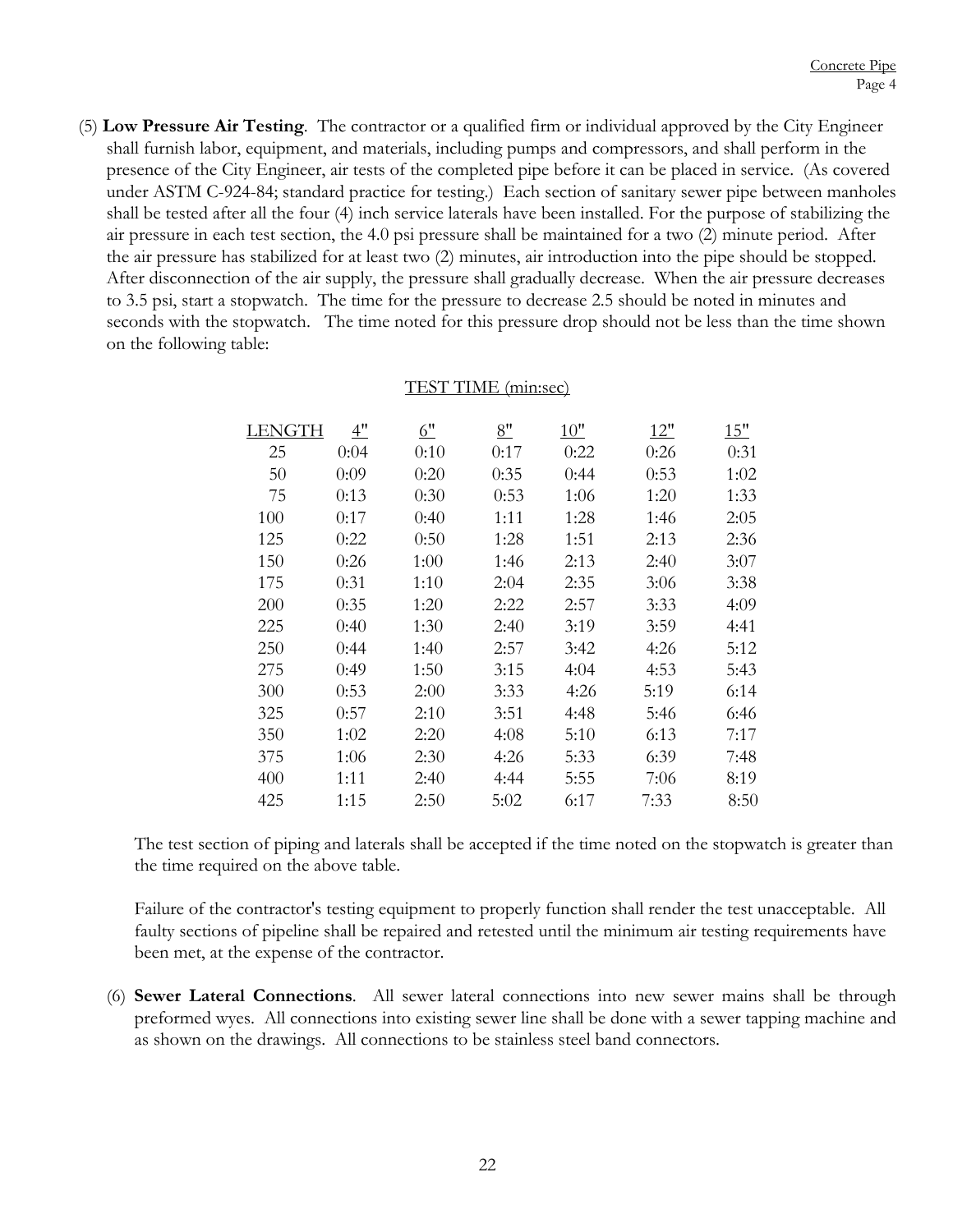#### **SECTION 7 - PVC PLASTIC SEWER PIPE**

- A. **General.** This section covers the requirements for PVC plastic sewer pipe to be used in sewer mains and sewer laterals.
- B. **Pipe**. PVC plastic sewer pipe shall be made of compound conforming to ASTM D-1784 with a cell classification of 12454-A with a minimum tensile modular of 500,000 psi. PVC sewer pipe must meet all the dimensional, chemical and physical requirements outlined in ASTM D-3034, shall have a SDR of 35.0 for diameters four (4) inch to fifteen (15) inch and ASTM F-679 for eighteen (18) inch and twenty-one (21) inch, and shall be supplied in twenty (20) foot laying lengths. Pipe shall carry the IAMPMO UPC Seal of Approval.

PVC sewer pipe shall be installed according to the requirements of ASTM D-2321 and the manufacturer's requirements.

- C. **Joints**. Joints for PVC plastic sewer pipe shall be of the rubber gasket bell and spigot type, and the rubber gaskets shall conform to ASTM F-477.
- D. **Fittings**. Fittings shall be made of PVC plastic conforming to ASTM D-1784, have a cell classification as outlined in ASTM D-3034, and carry the IAPMO UPC Seal of Approval and shall have gasket joints.
- E. **Pipe Laying**. All pipe installation shall proceed upgrade on a stable foundation with joints closely and accurately fitted. Installation requirements of the manufacturer shall be rigidly adhered to.

Rubber gaskets shall be fitted properly in place and care shall be taken in joining the pipe units to avoid twisting of gaskets. Joints shall be clean and dry and a joint lubricant, as recommended by the pipe supplier, shall be applied uniformly to the mating jointing surfaces to facilitate easy positive joint closure.

Pipe shall be installed with uniform bearing under the full length of the barrel, with suitable excavation being made to receive pipe bells.

Select material shall be compacted around the pipe to firmly bed the pipe in position. If adjustment of position of a pipe length is required after being laid, it shall be removed and rejointed as for a new pipe. When laying is not in progress, the ends of the pipe shall be closed with a tight-fitting stopper to prevent the entrance of foreign material. In addition to the above requirements, all pipe installation shall comply to the specific requirements of the pipe manufacturer.

F. **Gravel Foundation**. Wherever the subgrade material does not afford a sufficiently solid foundation to support the pipe and superimposed load, it shall be excavated to such depth as may be necessary and replaced with crushed rock or gravel compacted into place. Gravel foundation material for pipe shall be placed only when, and to the depth, requested by the City Engineer or specified on the drawings.

Gravel for PVC pipe foundations shall be clean crushed rock or gravel with 100% passing a one (1) inch screen and maximum of 5% passing a No. 4 sieve.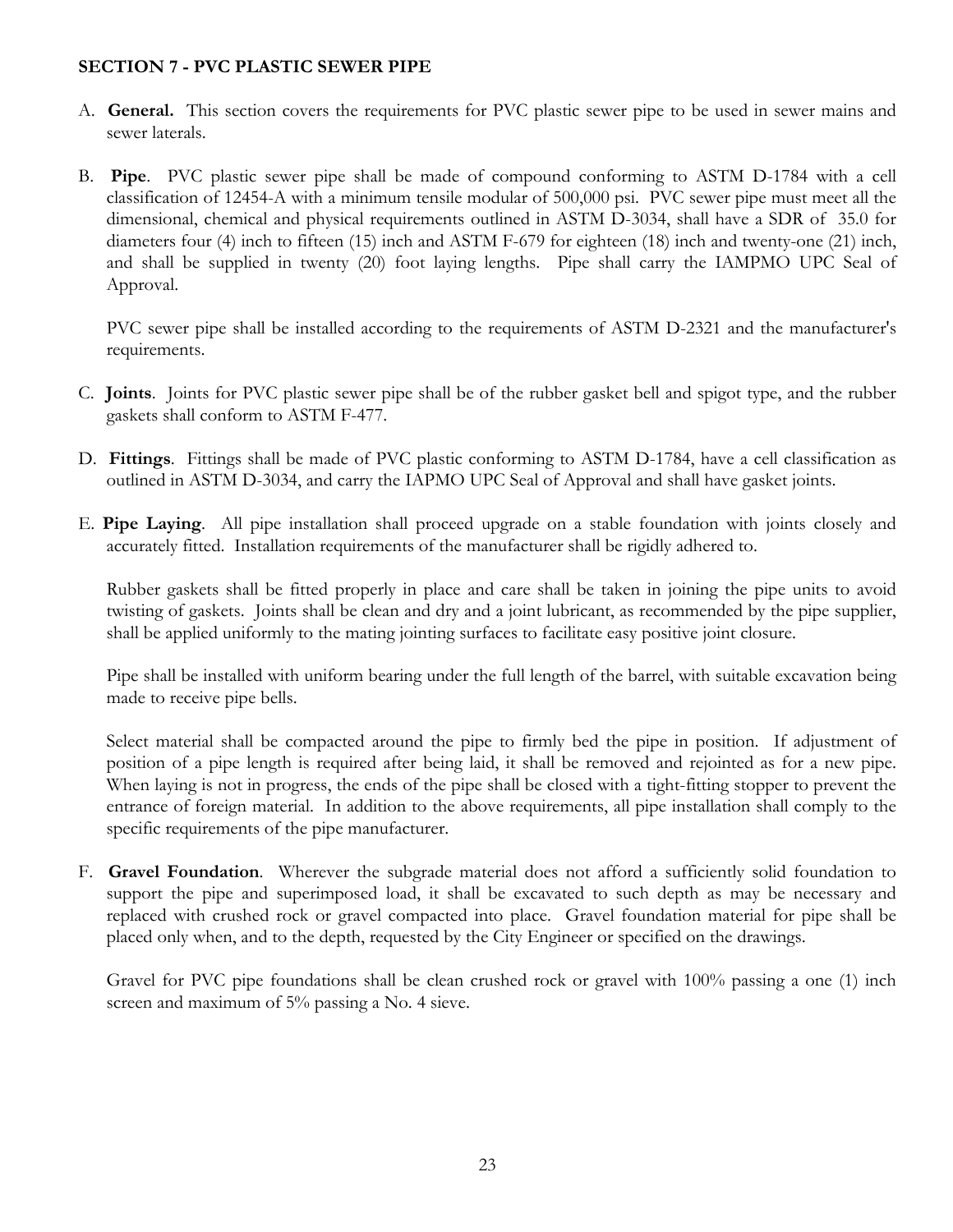G. **Installation Requirement for Line and Grade**. All sewer pipe shall be installed accurately to the defined line and grade with the following limits:

Variance from established line and grade shall not be greater than one thirty-second (1/32) of an inch per inch of pipe diameter and not to exceed one-half (1/2) inch in eight (8) feet provided that such variation does not result in a level or reverse sloping invert; provided also, that variation in the invert elevation between adjoining ends of pipe, due to non-concentricity of joining surface and pipe interior surfaces, does not exceed one sixty-fourth (1/64) inch per inch of pipe diameter, or one-half (1/2) inch maximum.

H. **Pipe Bedding**. All pipe shall be protected from lateral displacement and possible damage resulting from impact of unbalanced loading during backfilling operations by being adequately bedded in suitable embedment material. The bottom of the trench shall be of stable materials. In general, coarse-grained soils, free of rocks and stones, such as grade crushed rock, gravel, sand and other granular materials are considered stable materials. A stable material shall be placed and compacted under the pipe haunches and up to the springline in uniform layers not exceeding twelve (12) inches in depth. When bedding is required, the same material should be used for both bedding and haunching. Stable material, free of rocks and stones, shall be used to backfill the trench from the springline of the pipe to a point at least twelve (12)inches above the top of the pipe. Each ten (10) inch layer of bedding, haunching and initial backfill shall be placed, then carefully and uniformly compacted to a 95% of AASHTO T-99 density. Extra-fine sand, clay, silt, or large soil lumps shall not be allowed as bedding, haunching, or initial backfill material. The remaining backfill over the top of the initial backfill shall be placed in accordance with Section 2.

No bedding material shall be used unless accepted by the City Engineer. Samples of the materials shall be submitted by the contractor a sufficient time in advance of intended use to enable its inspection and testing. Bedding material shall be one of the following, at the contractor's option:

(1) **Sand**. Sand bedding shall be a clean sand-gravel mixture free from organic matter and conforming to the following gradation when tested in accordance with ASTM D-422:

| <b>U.S. Standard Sieve Size</b> | Percent Passing by Weight |
|---------------------------------|---------------------------|
| 3/4"                            | 100                       |
| 3/8"                            | 70-100                    |
| #4                              | $55-100$                  |
| #10                             | $35-95$                   |
| #20                             | $20 - 80$                 |
| #40                             | $10 - 55$                 |
| #100                            | $0 - 10$                  |
| #200                            | $0 - 3$                   |

(2) **Pea Gravel**. Pea gravel bedding shall be a clean mixture free from organic matter and conforming to the following gradation when tested in accordance with ASTM D-422:

| <b>U.S. Standard Sieve Size</b> | Percent Passing by Weight |
|---------------------------------|---------------------------|
| $1 - 1/2"$                      | 100                       |
| 3/4"                            | $30 - 75$                 |
| 1/2"                            | $15 - 55$                 |
| 1/4"                            | $0 - 5$                   |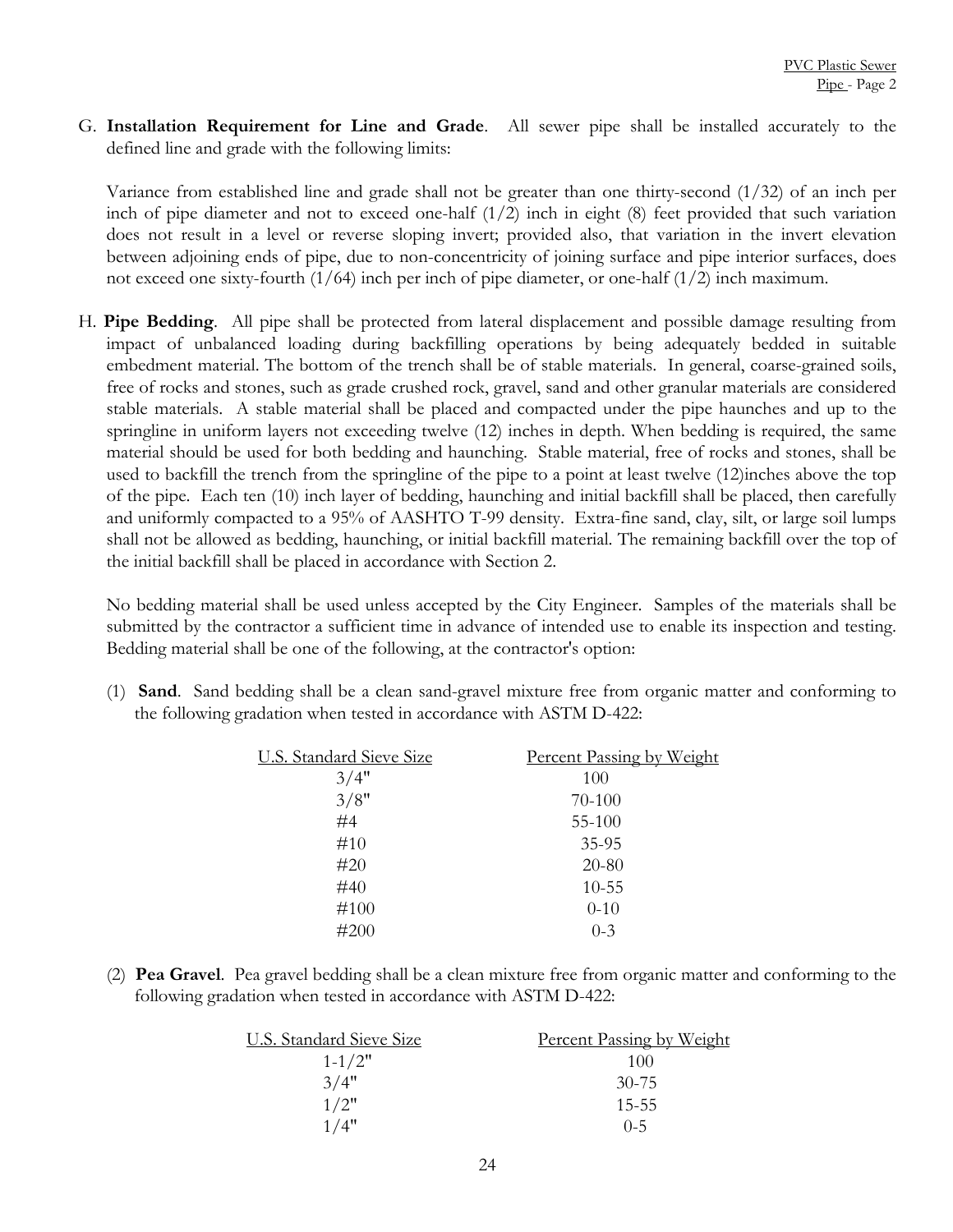#### (3) **Gravel-Sand**.

| <b>U.S. Standard Sieve Size</b> | Percent Passing by Weight |
|---------------------------------|---------------------------|
| $1 - 1/2"$                      | 100                       |
| 3/4"                            | $30 - 75$                 |
| 1/2"                            | $15 - 55$                 |
| 1/4"                            | $0-40$                    |
| #200                            | $0 - 3$                   |

(4) **Crushed Rock**. Crushed rock bedding shall be a clean mixture free from organic material and conforming to the following gradation when tested in accordance with ASTM D-422:

| U.S. Standard Sieve Size | Percent Passing by Weight |
|--------------------------|---------------------------|
| 5/8"                     | 100                       |
| 1/4"                     | $50-65$                   |
| #40                      | $8 - 23$                  |
| #200                     | $() - 1()$                |

- I. **Tests**. The contractor will be required to conduct an infiltration, exfiltration and/or air test and displacement tests in the presence of the City Engineer. If these tests prove to be inconclusive, repairs shall be performed by the contractor and any or all of the other required tests shall again be conducted in the presence of the City Engineer or his representative. Tests shall be performed as specified in Section 6, paragraph G.
- J. **Sewer Lateral Connections**. All sewer lateral connections into new sewer mains shall be through preformed wyes. All connections into existing sewer lines shall be done with a sewer tapping machine and all required fittings and materials. Connections shall be as shown in the drawings.
- K. **North Davis Sewer District**. Any sanitary sewer work done involving the North Davis Sewer District (NDSD) will require written approval from NDSD and must be in compliance to all NDSD standards.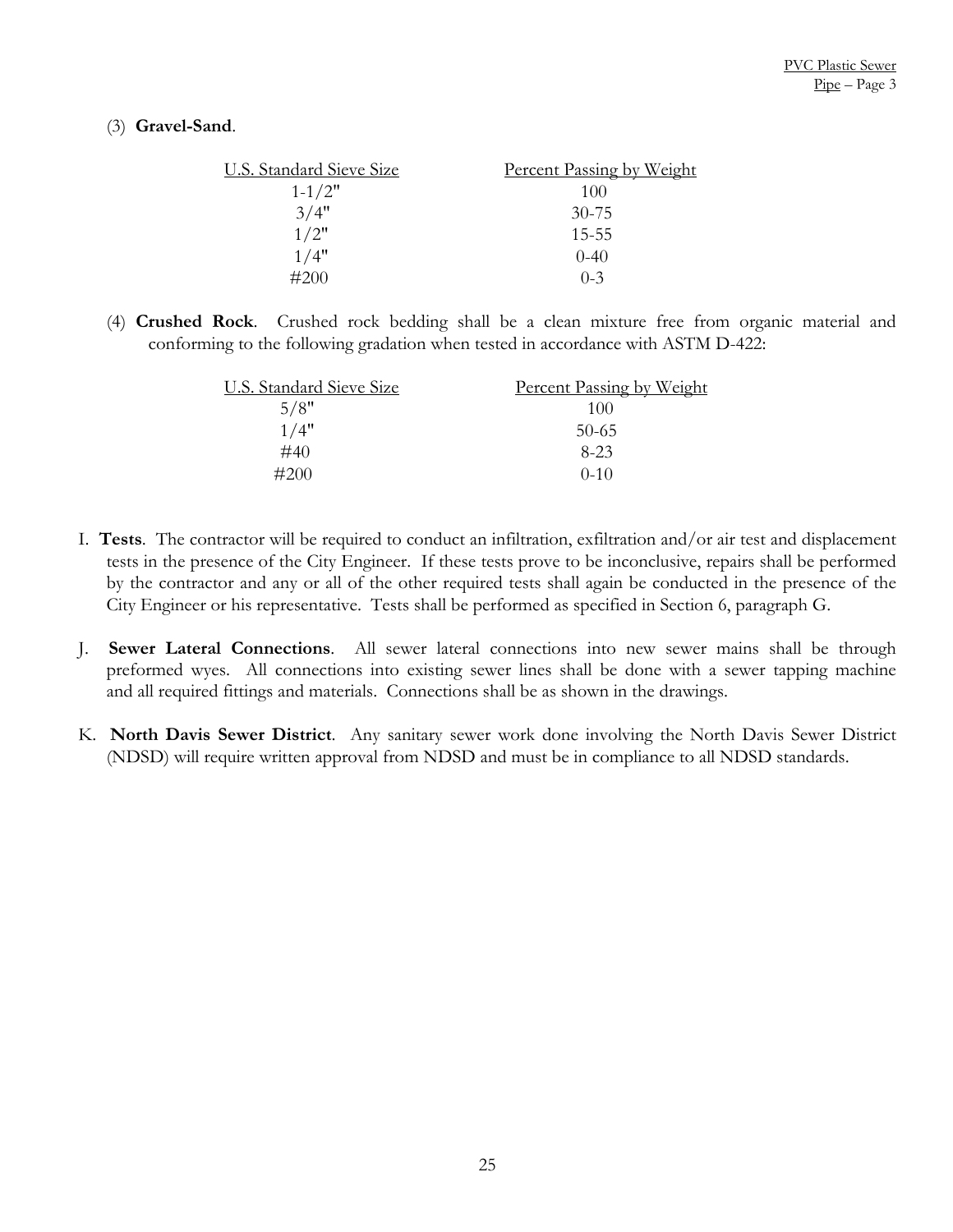#### **SECTION 8 - MANHOLES**

- A. **General**. The contractor shall furnish and install water-tight concrete manholes at the locations shown on the drawings approved by the City Engineer. Manholes shall be furnished complete with cast iron rings, covers, and polypropylene coated steel steps.
- B. **Concrete Bases**. Manhole bases may be either monolithic precast or cast-in place unless otherwise specified. Precast manhole bases shall have pipe inverts, a neoprene boot with strap for each pipe connecting to the manhole, and a minimum of six (6) inches of compacted gravel base under the manhole.

Where pipe line enter manholes, the invert channels shall be smooth and semi-circular in cross-section, conforming to the details shown on the drawings. Changes of direction of flows within the manholes shall be made with a smooth curve with as long of a radius as possible. The floor of the manhole outside the channels shall be smooth and slope toward the channel at not less than one-half (1/2) inch per foot.

The connecting boots shall be made of neoprene compound meeting ASTM C-443 specifications. The boot shall have a wall thickness of three-eighths (3/8) inch. The boot shall either be "cast-in-place" in the precast base or attached to the precast base by means of an internal expanding band. When the boot is attached to the precast base, a watertight seal between the boot and the precast base must be accomplished.

An external band shall be supplied and used to clamp and seal the boot to the pipe. The band shall be made of 300 series nonmagnetic corrosion-resistant steel. After the band has been placed, it shall be completely coated with a bituminous material approved by the Engineer.

Manholes with three or more pipes entering the base or pipes larger than twenty-four (24) inches in diameter shall be sixty (60) inch inside diameter. All others shall be forty-eight (48) inch inside diameter concrete for manhole bases.

- C. **Wall and Cone Sections**. All manhole sections shall be precast, sectional, reinforced concrete of either forty-eight (48) inch or sixty (60) inch, as specified. Both cylindrical and taper sections shall conform to all requirements of ASTM C-478 Designation.
	- (1) The taper section shall be of eccentric conical design, three feet in height, and shall taper uniformly from forty-eight (48) inches or sixty (60) inches to thirty (30) inches inside diameter.
	- (2) The pipe used in the wall section shall be furnished in section lengths of one (1), two (2), three (3), and four (4) feet as required.
	- (3) Reinforcing steel shall be placed per ASTM C-478 designation.
	- (4) The "D-Load" test will not be required.
	- (5) In areas where the water table is high, rubber gasket joints shall be used between manhole sections.

All joints surfaces of precast sections and the face of the manhole base shall be thoroughly cleaned and wet prior to setting precast sections. Joints shall be set in mortar consisting of one part cement and one and onehalf (1-1/2) parts sand with sufficient water added to bring the mixture to workable consistency.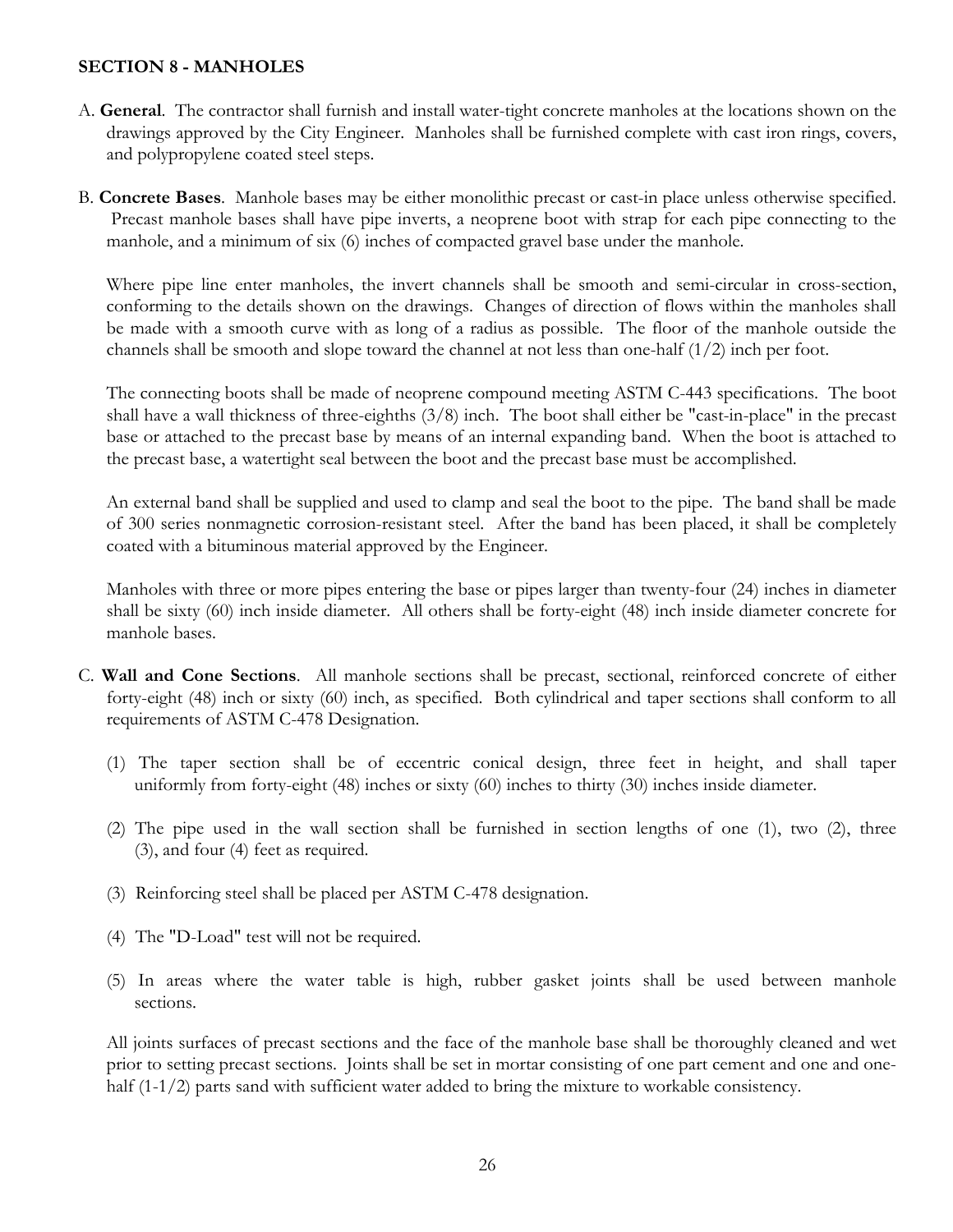Bituminous jointing material may be used in lieu of cement mortar and shall be installed in accordance with manufacturer's recommendations. All joints shall be watertight and free from appreciable irregularities in the interior wall surface.

D. **Iron Castings**. All iron castings shall conform to the requirements of ASTM A-48 (Class 30) for grey iron castings.

 Rings an covers shall be thirty (30) inch diameter as supplied by "D & L Supply" Model A-1181 or any approved equal. Each cover shall contain one pick hole and air vent holes. In addition to the foundry name and year of manufacture, the cover shall be marked "SEWER" or "STORM DRAIN," as appropriate.

E. **Polypropylene Covered Steel Steps**. Steps shall be provided and installed at an interval of twelve (12) inches in both the base and cone sections. These steps shall be PSI-375, M.A. Industries, Inc. or an approved equal.

All manhole rings shall be carefully set to the grade shown on the approved drawings or as directed by the City Engineer.

F. **Concrete collars.** All manhole lids to be raised within three-eighth (3/8) inches of the finish surface and have an eight (8) inch thick and twelve (12) inch wide concrete ring.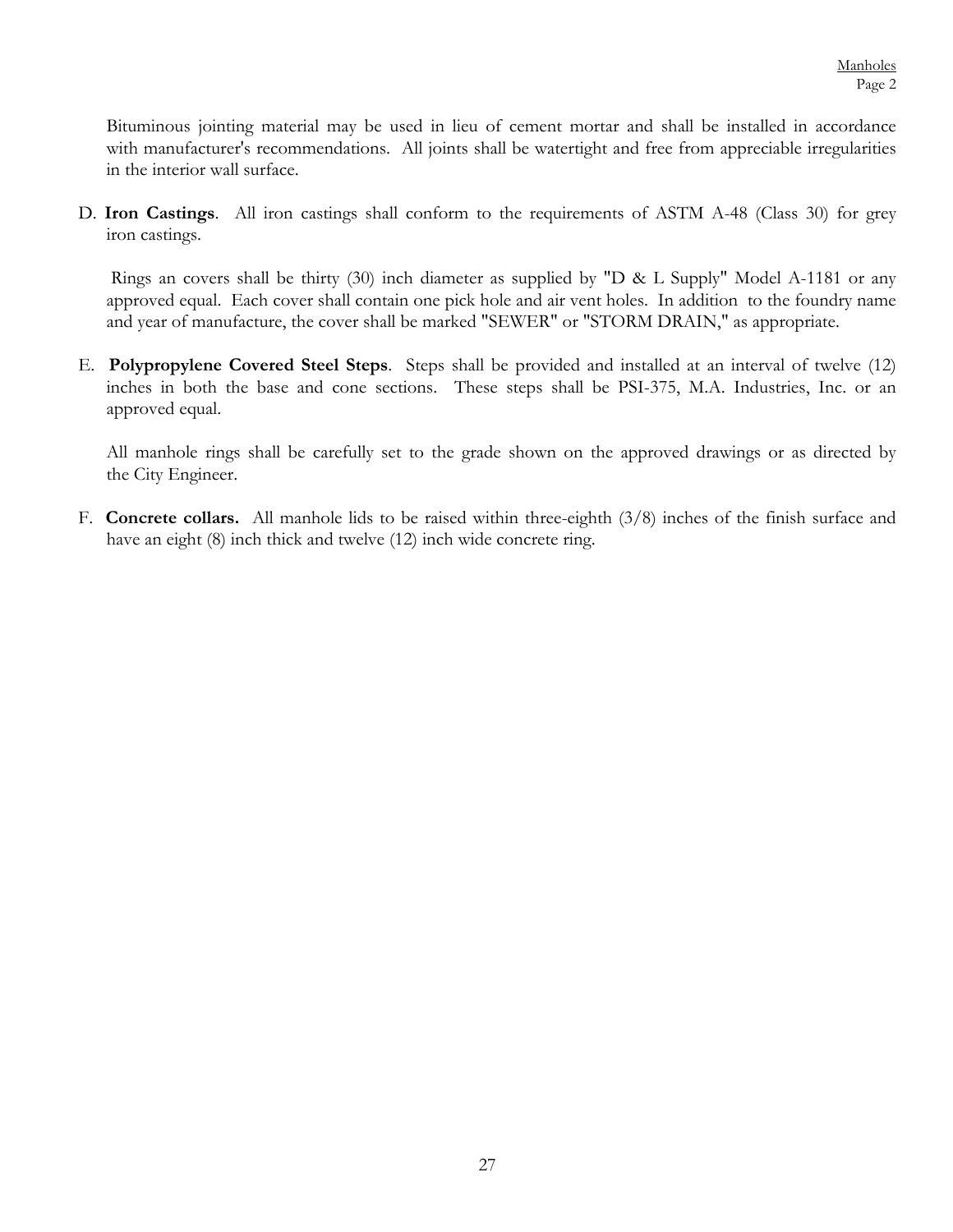#### **SECTION 9 - DUCTILE IRON PRESSURE PIPE (WATER LINES)**

- A. **General**. This section covers the requirements for ductile iron pressure pipe material sand installation.
- B. **Materials**. Ductile iron pipe shall conform to all requirements of ANSI A-21.51, "Ductile Iron Pipe, centrifugally Cast in Metal Molds or Sand Lined Molds, for Water or Other liquids." Minimum thickness shall be Class 52.

#### C. **Joints**.

(1) **Mechanical Joints**. All mechanical joints shall meet requirements of ANSI A-21.6 and ANSI 21.11. All gasket surfaces shall be smooth and free from imperfections. Gaskets shall conform to tests in accordance with specifications and shall be new and less than one (1) year old.

Mechanical joint restraint fittings (e.g. megalug) shall be used on all valves, bends, caps & hydrants.

Bolts shall meet all requirements of the above specification, honoring all characteristics, tolerances, and tests.

(2) **Push-on Joints**. All push-on joints shall meet the requirements of ANSI 21.11. Gaskets shall be free from defects and not over one (1) year old.

Lubricants shall be non-toxic and have no deteriorating effects on gasket materials. It shall not impart taste to water in a pipe. It shall conform in every way to ANSI 21.11.

(3) **Flanged Joints**. Flanged joints shall be bolted firmly with machine stud or cap bolts of proper size. Flanges may be cast integrally with the pipe or may be screwed on threaded pipe. Flanges shall be faced and drilled and of proper dimensions for size and pressure required. All flanges shall meet requirements of ANSI A-21.10, "American Standard for Cast Iron Fittings."

Bolts and nuts, unless otherwise specified, shall be made of the best quality refined iron or metal steel and have clean, well-fitting threads. Bolts will be provided with standard hexagonal nuts and standard hexagonal heads. Bolts shall be of the diameter required for each flange and, when installed, shall be of length so that no more than three-eighth  $(3/8)$  inch less than one-eighth  $(1/8)$  inch extends past face of nut.

Gaskets shall be one-sixteenth (1/16) inch thick, made of best quality sheet gasket material or equal. A gasket for each flanged joint of proper size, ring type or full face as shown on the drawings.

(4) **Compression Joints**. Compression joints shall be mechanical joint sleeve, Rockwell 441 or Flange adapter Rockwell 912 or approved equal.

#### D. **Fittings**.

- (1) **Mechanical Joint Fittings**. Mechanical joint fittings shall conform to ANSI/AWWA C-153, "American Standard for Cast Iron Fittings."
- (2) **Push-on fittings**. Push-on fittings shall conform to ANSI A 21.10 with bells, sockets, and plain ends per ANSI A-21.11.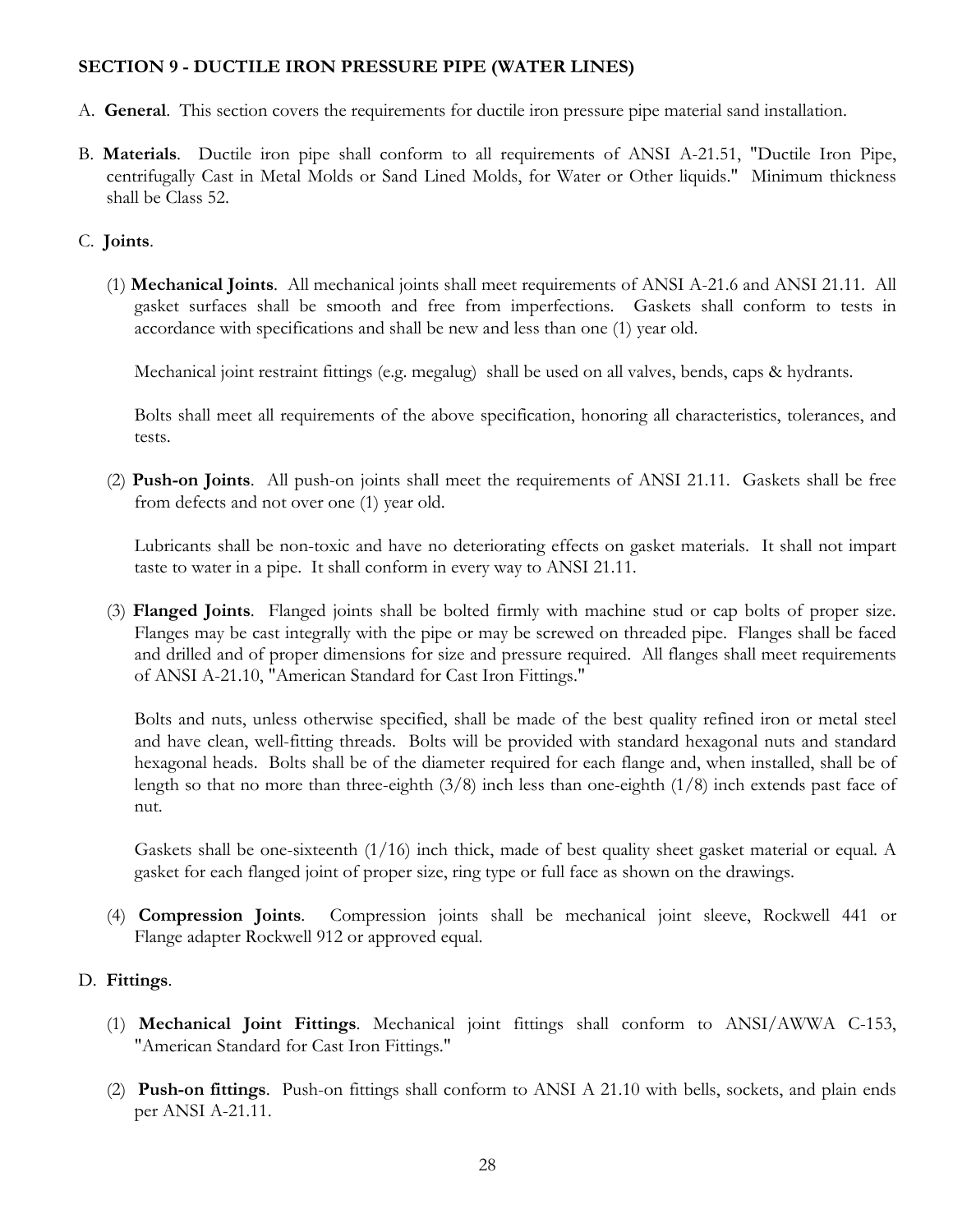(3) **Flanged Fittings**. Flanged fittings shall conform to ANSI/AWWA C-110, "American Standard for Cast Iron Fittings."

All flanges shall be faced and drilled. When cap screws or stud bolts are needed, flanges shall be tapped to support cap screws or stub bolts.

E. **Pipe Laying**. Cast iron pipe shall be laid as specified in AWWA Standard for "Installation of Cast Iron Water Mains" C-600, except as modified herein and in Special Conditions. Tee, elbows, crosses, and reducers shall be used for changes in direction and outlets, as shown on the drawings. Anchors and thrust blocks shall be placed at valves, elbows, tees, etc., as shown on the drawings and as directed by the City Engineer.

All ductile iron pipe installation shall proceed on a stable foundation, with joints closely and accurately fitted. Joints shall be clean and dry, and a joint lubricant, as recommended by the pipe supplier, shall be applied uniformly to the mating joint surfaces to facilitate easy, positive joint closure.

Pipe shall be installed with uniform bearing under the full length of the barrel with suitable excavations being made to receive pipe bells.

Select material shall be compacted around the pipe to firmly bed the pipe in position. If adjustment of position of a pipe length is required after being laid, it shall be removed and re-jointed as for new pipe. In addition to the above requirements, all pipe installation shall comply with the specific requirements of the pipe manufacturer.

Each pipe shall be laid true to line and grade and in such a manner as to form a close concentric joint with adjoining pipe and to prevent sudden offsets to the flow line. As work progresses, the interior of the pipe shall be cleared of dirt and superfluous materials of every description. Where cleaning after laying is difficult because of small pipe size, a suitable swab or drag shall be kept in the pipe and pulled forward past each joint immediately after jointing has set, and pipe shall not be laid when condition of the trench or weather is unsuitable for such work. At all times when work is not in progress, all open ends of the pipe and fittings shall be securely closed to the satisfaction of the City Engineer so that no water, earth, or other substance will enter the pipe or fittings.

F. **Gravel Foundation**. Wherever the subgrade material does not afford a sufficiently solid foundation to support the pipe and superimposed load, and where groundwater must be drained, the subgrade shall be excavated to such depth as may be necessary and replaced with crushed rock and gravel compacted into place.

Gravel for ductile iron pipe foundations shall be clean crushed rock or gravel with 100% passing one and one-half  $(1-1/2)$  inch screen and 5% passing a No. 4 sieve.

G. **Pipe Bedding**. All pipes shall be protected from lateral displacement and possible damage resulting from impact or unbalanced loading during backfilling operations by being adequately bedded.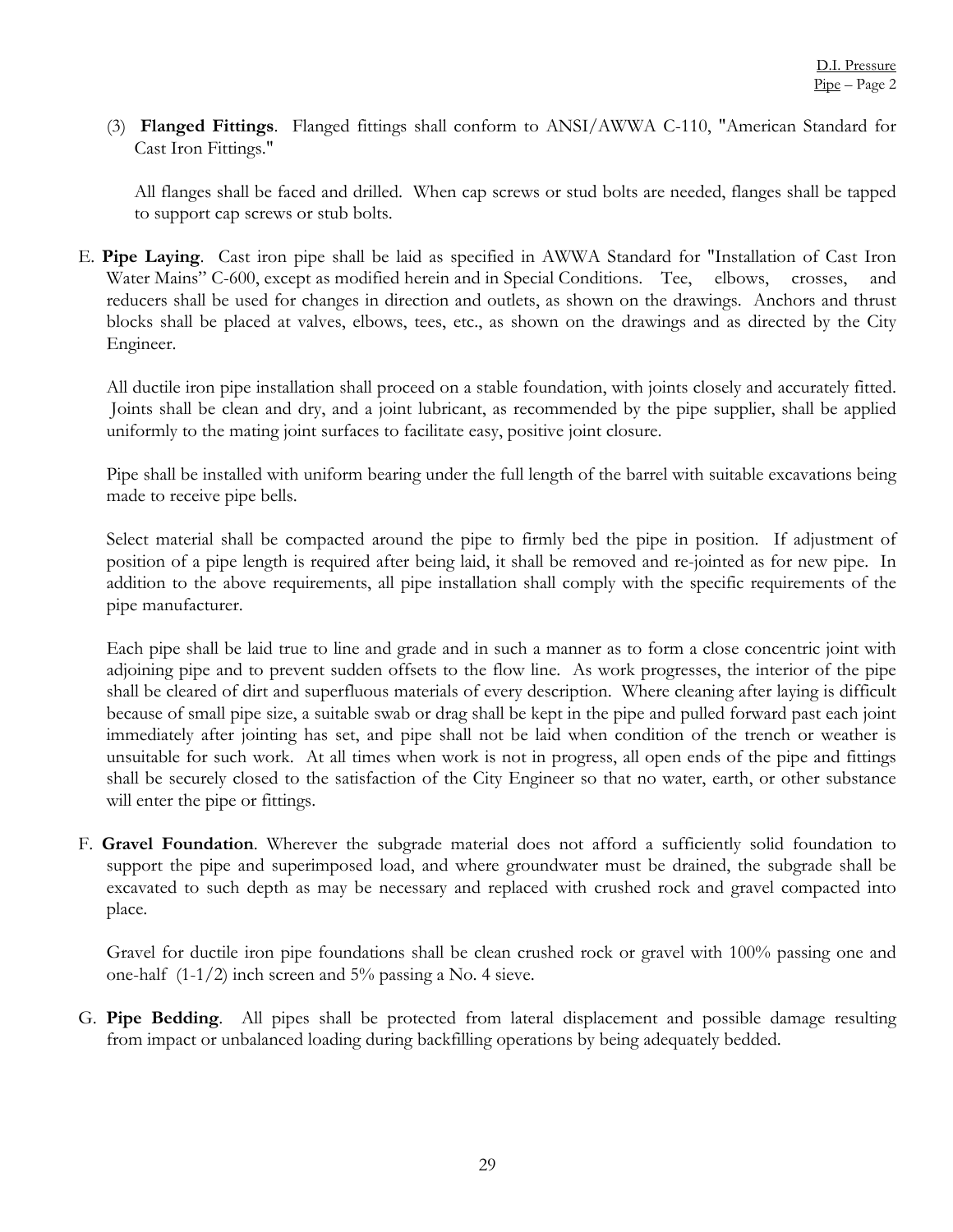A groove shall be excavated in the bottom of the trench to receive the bottom quadrant of the pipe. Before preparing the groove, the trench bottom shall be excavated or filled and compacted to an elevation sufficiently above the grade of the pipe so that, when completed, the pipe will be true to line and grade. Bell holes shall be excavated so that only the barrel of the pipe receives bearing from the trench bottom.

Pipe bedding material placed at any point below the midpoint of the pipe shall be deposited and compacted in layers not to exceed six (6) inches in uncompacted depth. Deposition and compaction of bedding materials shall be done simultaneously and uniformly on both sides of the pipe. Compaction shall be accomplished with hand or mechanical compactors. All bedding materials shall be placed in the trench with hand tools or other approved method in such a manner that they will be scattered alongside the pipe and not dropped into the trench in compact masses. Bedding materials shall be loose earth, free from lumps; sand materials free from roots, sod, or other vegetable matter.

In the event trench materials are not satisfactory for pipe bedding, modified bedding will be required. Modified bedding shall consist of placing compacted granular material on each side of and to the level of twelve (12) inches above the top of the pipe.

Modified bedding material shall be graded as follows: 100% passing a one (1) inch screen and 5% passing a No. 4 sieve.

H. **Polyethylene Wrapping**. Ductile iron pipe materials placed are required to be wrapped, with a polyethylene plastic wrap the entire length of the pipeline materials, including all fittings and valves, in accordance with the manufacturer's specifications as determined by the soil conditions and/or a geotechnical report. This shall be completed in order to provide the necessary cathodic protection.

Polyethylene encasement wrap shall consist of one (1) or more wraps of sheet polyethylene plastic to produce a minimum thickness of eight (8) mils over all surfaces. The wrap shall be sufficiently loose so that it will contact all surfaces without tension after backfilling. The wrap shall extend one (1) foot over adjacent surfaces. The overlap at edges of the plastic shall be a minimum of one (1) foot, and the laps shall be secured in place. Ends of the wrap shall be secured by circumferential bands on one (1) inch wide polyethylene plastic tape applied under light tension.

Where polyethylene wrap is specified, all compression couplings, mechanical joints, flanged joints and valves exposed to soil shall be wrapped with eight (8) mil thick polyethylene film adhesive tape equal to Polyken No. 900 or Scotchrap No. 50. The tape shall be installed to adhere securely to both the pipe and polyethylene. All threaded connections and/or bolts shall be encased with a APWA approved lubricant grease. Enough film shall be used to overlap the adjoining pipe a minimum of one foot.

Valves shall be wrapped by bringing the wrap on the adjacent pipe over the bells or flanges of the valve and sealing with the adhesive tape. The valve bodies are then wrapped with a flat sheet of the film passed under the valve bottom and brought up around the body to the stem and fastened in place with the adhesive tape.

All fittings that require concrete blocking should be completely wrapped prior to pouring the concrete thrust block.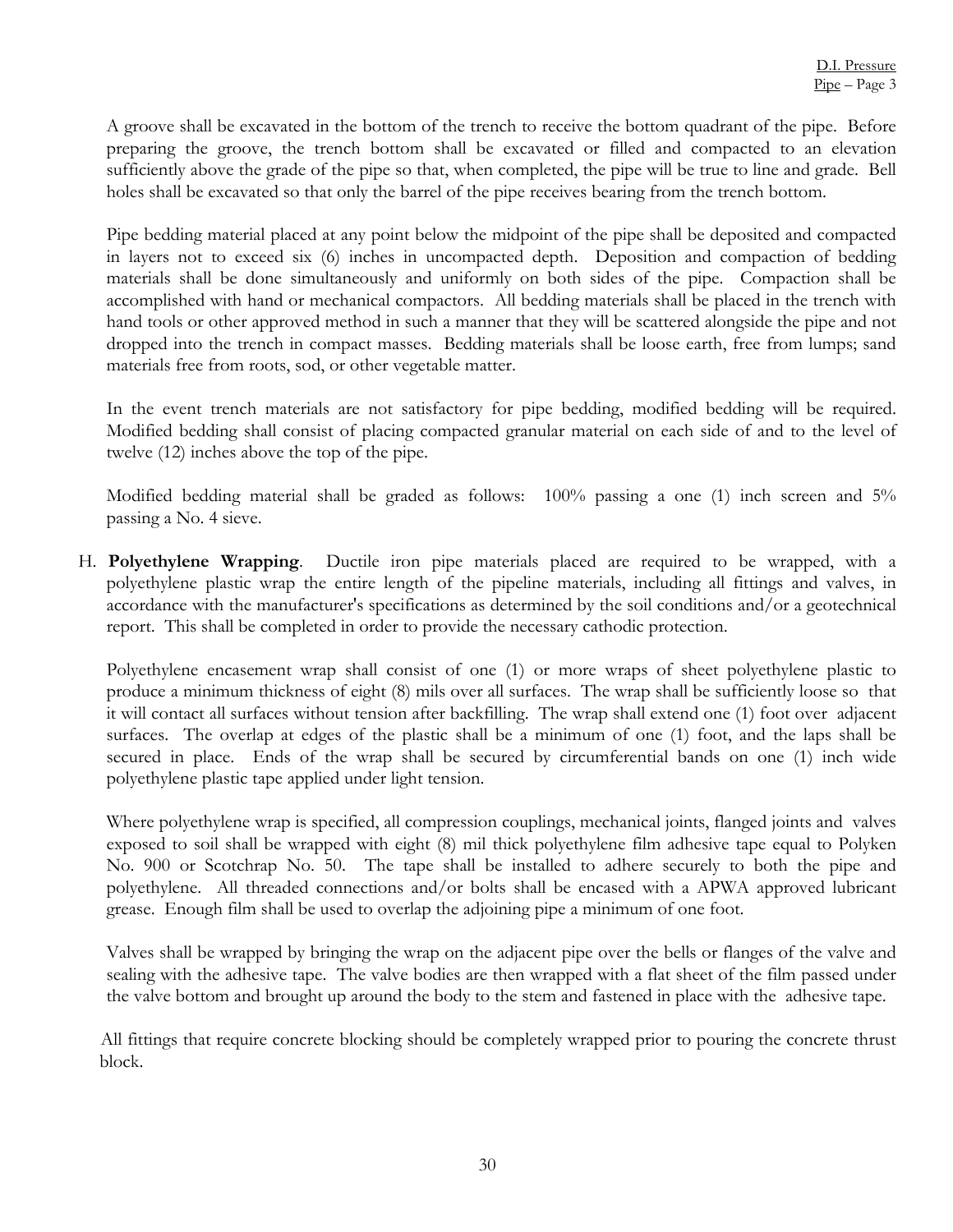Polyethylene wrap shall be protected from the sun and weathering prior to use. Care shall be exercised during backfilling of the protected areas to prevent puncturing the film. The bottom of the trench shall be shaped to give substantially uniform circumferential support of the lower third  $(1/3)$  of each pipe.

- I. **Pipe Sizes**. If the size of any piping is not clearly evident in the drawings, the contractor shall request instructions from the City Engineer as to the proper sizing. Any changes resulting from the contractor's failure to request clarification shall be at the contractor's expense.
- J. **Cleaning and Flushing**. The contractor shall take every precaution to remove dirt, grease, and all other foreign matter from each length of piping before making connections in the field. After each section of piping is installed, it shall be thoroughly cleaned to remove rocks, dirt, and other foreign matter by washing, sweeping, scraping, or other method that will not harm the lining or pipe.

Water required for flushing shall be furnished by the contractor. All temporary connections for flushing and drainage shall be furnished, installed, and subsequently removed by the contractor.

All open ends of pipes shall be bulkheaded or plugged when workmen are not on the job or in the immediate area to prevent rocks or other foreign matter from entering the pipe.

K. **Service Connections**. Service connections to ductile iron pressure pipe shall be through either tapped couplings (AWWA thread) with teflon tape to be spirally wrapped completely around the thread area prior to insertion of the corporation stop, or by nylon coated service saddle with stainless steel strap(s) (e.g. Romac 202NS). Reducing bushings shall be of nylon.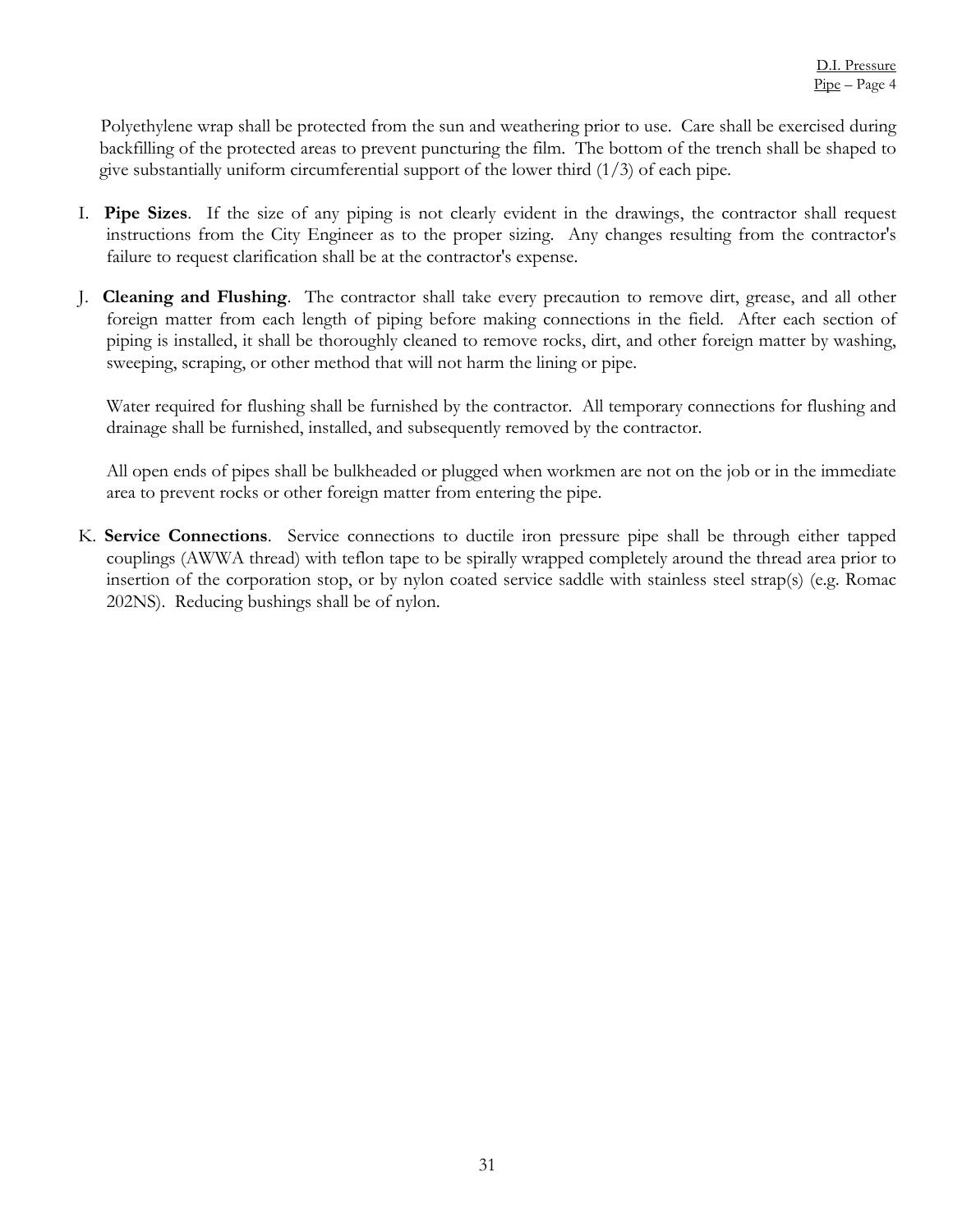#### **SECTION 10 - POLYVINYL CHLORIDE (C-900) PRESSURE PIPE (WATER LINES)**

- A. **General.** This specification cover polyvinyl chloride (C-900) pipe and fittings made in standard thermoplastic pipe dimension ratio (SDR) and pressure rated for the pressurized transmission and distributions of potable water for municipal service.
- B. **Materials and Workmanship.** Pipe shall be extruded from clean, polyvinyl compounds (PVC 1120, PVC 1220, or CPVC 4120) conforming to ASTM Resin Specification D 1784. Pipe shall meet or exceed the requirements of ASTM D 2241, "Poly (Vinyl Chloride) (PVC) Plastic Pipe (SDR-PR)."

The pipe shall be homogeneous throughout; and free from visible cracks, holes, foreign inclusions, or other defects. The pipe shall be as uniform as commercially practicable in color, opacity, density, and other physical properties. Pipe surfaces shall be free from nicks, scratches, gouges and other imperfections that might weaken the pipe wall or cause leakage at joints.

The PVC pipe shall bear the seal of approval of the National Sanitation Foundation for potable water service.

C. **Pressure Class.** Pressure class rated pipe shall provide not less than the following allowable working pressure, conforming to ASTM D 2241.

|                       | Allowable Working   |                  |  |
|-----------------------|---------------------|------------------|--|
| <u>Pressure Class</u> | <u>Pressure psi</u> | Minimum DR ratio |  |
| 160                   | 160                 | 26               |  |
| 200                   | 200                 |                  |  |

- D. **Dimensions.** The dimensions and tolerances of the pipe barrel and bell ends shall conform to the applicable requirement of ASTM D 2241 for the pressure-class specified.
- E. **Fittings.** All fittings and accessories shall be a manufactured or recommended by the pipe manufacturer, or accepted equal, and have bell and spigot configuration identical to that of the pipe. The pipe fittings may be manufactured from PVC, cast iron, ductile iron, or welded steel, and shall have strength equal to or greater than the pipe which they attach. Fittings shall be installed as specified by the manufacturer.
- F. **Joints.** The pipe and fittings shall be furnished with integrally thickened bell and spigot ends; for joining with a solid, uniform cross-sectional elastomeric gasket as the sealing element. Couplings will not be permitted. The gasket shall not be required to support the weight of the pipe when two sections are joined; but shall serve only as a seal, and shall conform to ASTM D 3139.

The critical sealing dimensions of the bell, spigot, and gasket shall be in accordance with the manufacturer's standard dimensions and tolerances. The gasket shall provide an adequate compressive force against the sealing surfaces of the bell and spigot so as to effect a positive seal under all combinations of the joint tolerances. The gasket shall be the only element depended upon to make the joint flexible and watertight. Solvent welded joints will not be permitted unless written approval is obtained from the Engineer prior to welding the joint.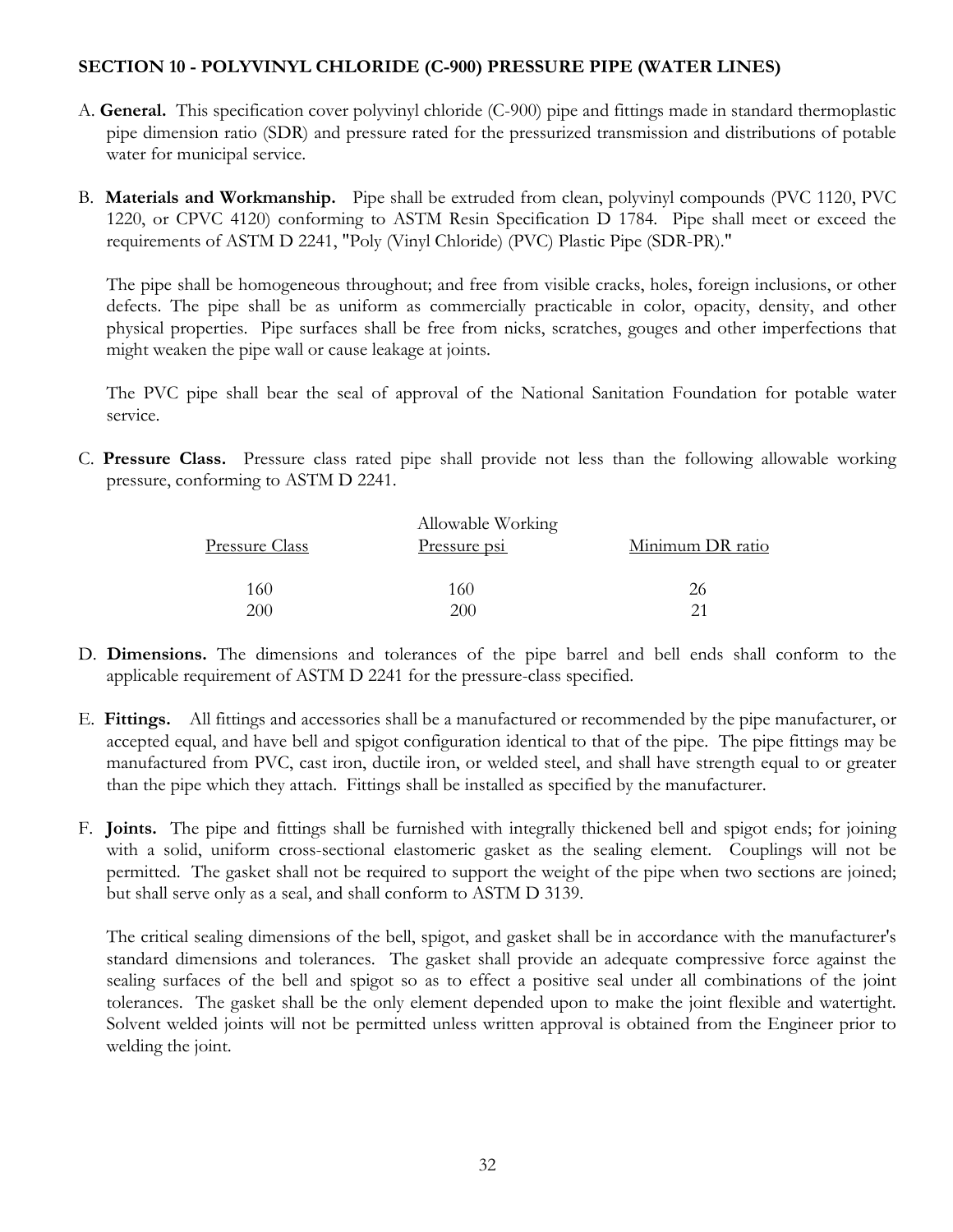- F. **Pipe Tests.** The pipe manufacturer shall perform the inspection and testing as specified in ASTM D 2241 on a representative sample of the manufacturer's product and shall furnish to the City a certificate affirming that their product meets the requirements of ASTM D 2241, and the additional requirements of these specification, including the drop impact test.
	- (1) Drop Impact Test. All sizes of the pipe and fittings shall be tested in accordance with ASTM D 2444; and shall with stand without failure. There shall be no visible evidence of shattering or splitting when the recommended energy is imposed.
	- (2) Field Tests. The Contractor shall perform the field tests required in Section of these specifications.
- G. **Installing PVC Pipe.** The pipe manufacturer's written instructions and recommendations, and the requirements shall be followed in installing the pipe. The maximum width of the trench at the top of the pipe shall be as shown on the drawing "Trench Details".

#### I. **Special Requirements.**

- (1) Certification. The pipe manufacturer shall furnish the City certificates of all test. The certificates and pipe shall be so marked that the test results can readily be identified with the pipe furnished. The "Certificates of Tests" shall be received by the City prior to the installation of any of the pipe covered by the certificate.
- (2) Marking. Marking on the pipe shall include the nominal pipe size, ASTM D 2241, Class and dimension ration (DR), the NSF seal of approval, and the manufacturer's name or trademark. Marking intervals shall be not more than 5 feet.
- (3) Polyethylene Wrap. Where directed by the City Engineer, ferrous fittings and valves shall be wrapped with 8-mil thick polyethylene film, tube or sheet. The film shall be held in pace by 2-inch wide plasticbacked adhesive tape equal to Polyken No. 900 or Scotchrap No. 50. The tape shall be installed to adhere securely to both the pipe and polyethylene. All threaded connections and/or bolts shall be encased with a APWA approved lubricant grease. Enough film shall be used to overlap the adjoining pipe an minimum of 1 foot.

Polyethylene wrap shall be protected from the sun and weathering prior to use. Care shall be exercised during backfilling of the protected areas to prevent puncturing the film.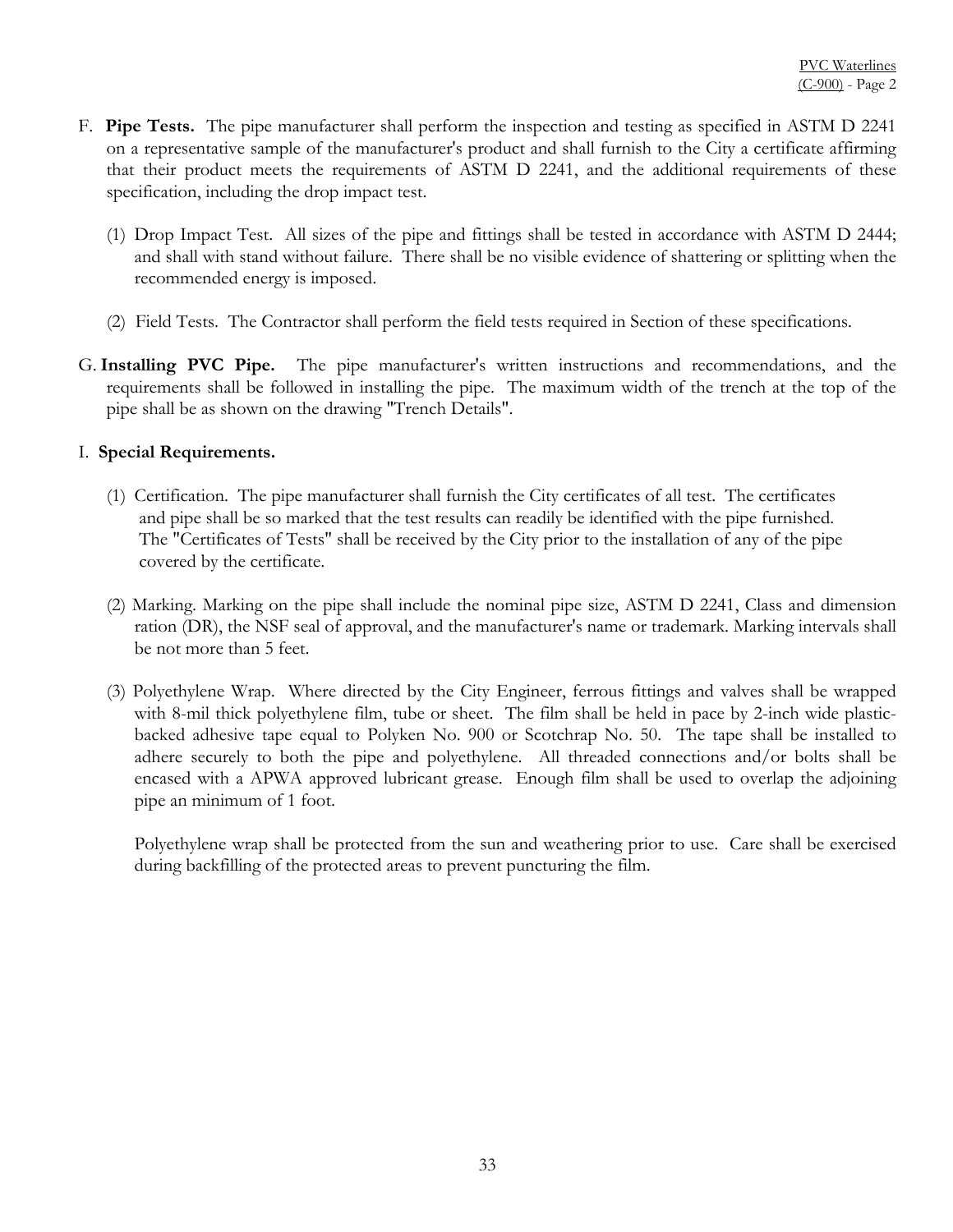#### **SECTION 11 - WATER LINE WARNING TAPE**

- A. **General.** This section covers requirements for waterline warning tape required with the construction of water lines and services as shown in the standard detail drawings.
- B. **Specifications.** A non-detectable acid and alkali-resistant safety warning tape for the protects. location and identification of underground water lines shall be installed. The tape shall consists of a nominal 4-mil overall thickness, inert 100% low density polyethylene plastic film formulated for extended use underground. The tape is to be supplied in accordance with the ARWA national color code and permanently imprinted with a black, environmentally safe ink with an appropriate legend to define the type of utility line it protects.

| <b>Test Data</b>     |                             |  |
|----------------------|-----------------------------|--|
| Method               | Value                       |  |
| ASTM D 2103          | 4-mils (nominal)            |  |
| ASTM D 882           | $10$ lbs/in width           |  |
| <b>ASTM D 882-88</b> | 600%                        |  |
| ASTM D 2578          | $>40$ dynes/cm <sup>2</sup> |  |
|                      |                             |  |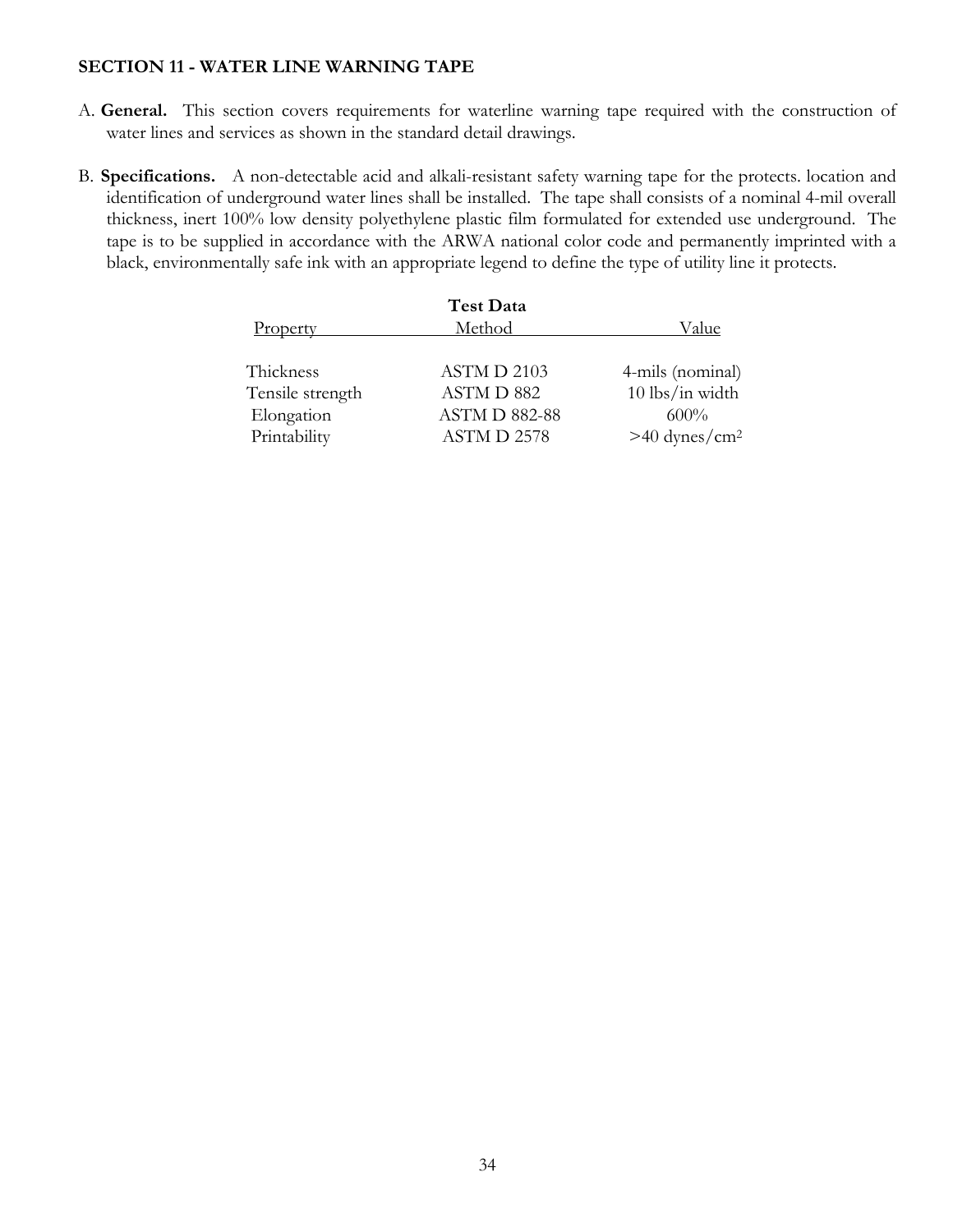#### **SECTION 12 - VALVES, HYDRANTS, AND MISCELLANEOUS ITEMS**

- A. **General.** This section covers requirements for gate valves, hydrants, and miscellaneous items required in the construction of water lines and services.
- B. **Gate Valves**. Gate valves shall conform to AWWA C-509 specifications. Valves shall be of iron body, resilient seat gate with modified wedge disc, non-rising stem design with O-ring seats. Unless otherwise shown or specified, valves shall be of mechanical joint connection design for buried service, and flanged connection design for installation in structures. Gate valves shall be "Mueller" resilient seat gate valves unless approved otherwise by the City Engineer. Buried valves shall have a two (2) inch operating nut; valves in structures shall have hand wheels.
- C. **Valve Boxes.** All buried gate valves shall be installed complete with a cast iron, two (2) piece, slip-type, 5-1/4" shaft valve box. Valve boxes shall be "Tyler" 6855 series unless approved otherwise by the City Engineer.
- D. **Fire Hydrants**. Hydrants shall be designed, manufactured, and tested in compliance with the latest edition of AWWA C-502 "Standard for Dry Barrel Fire Hydrants" and shall be "Mueller" A-423 Centurion or Clow Medallion Fire Hydrant unless approved otherwise by the City Engineer.

 The hydrant main valve shall be a minimum diameter of 5-1/4" with two (2) 2/1/2" NST hose nozzles, and one 4-1/2" NST pumper nozzle. The hydrant shall be supplied complete with a flanged by mechanical joint end, auxiliary gate valve connected by flange at the main line tee complete with box next to the main line and installed per drawings.

- E. **Water Services**. Pipe for residential water services shall be three-fourth (3/4) inch type K soft copper tubing with flared or compression fittings conforming to ASTM B-88. (Service larger than three-fourth (3/4) inch shall be approved by the City Engineer). Connection of the water service to the main lines shall be through a corporation type stop equal to Mueller H-15000. (A horizontal gooseneck shall be formed with the copper tubing immediately adjacent the corporation stop). Copper is required for all services that are three (3) inch or less. The service line shall be stubbed from the meter box to the property line.
- F. **Water Meter Box, Ring and Cover**. Meter boxes shall be round eighteen (18) inch diameter pre-cast plastic or concrete box, thirty (30) inch in length, notched for service pipe. The ring and cover for the meter box shall be cast iron with a locking cover, operated by a pentagon head and shall have a twelve (12) inch minimum opening diameter. The meter shall also have an opening for an electronic meter system. The top of the meter box shall be level with finish grade.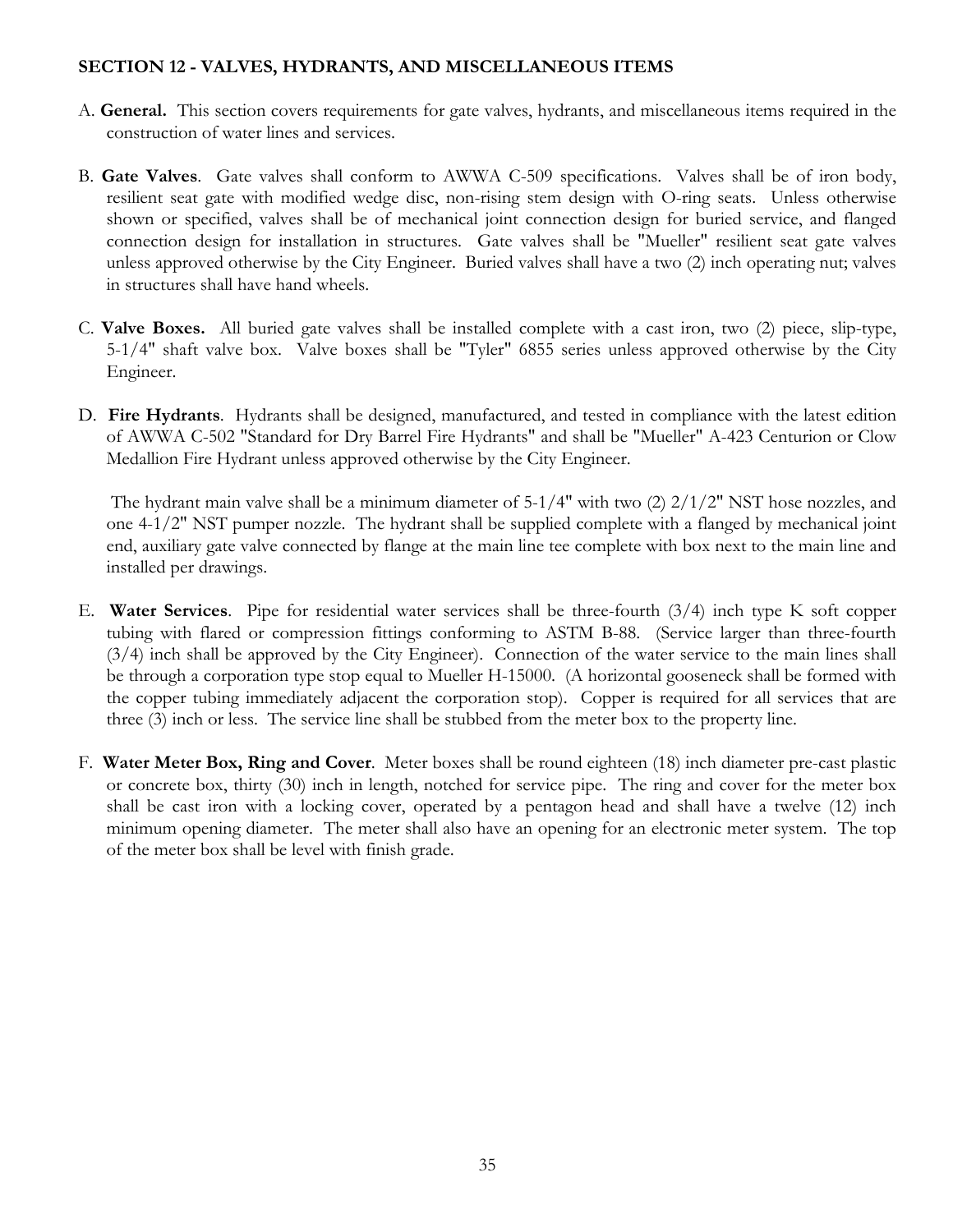#### **SECTION 13 - TESTING AND DISINFECTION OF CULINARY WATER LINES**

- A. **General**. All culinary water lines shall be tested, flushed, and disinfected as outlined in this section.
- B. **Testing**. Tests shall be made upon completion of system installation or any valved portion thereof. All tests shall be made by Clearfield City at the expense of the contractor and in the presence of the City Engineer or City Representative.

 Lines shall be slowly filled with water venting off all air. If required, taps shall be provided at line high points, to bleed off air and after testing these shall be plugged. A minimum pressure 200 psi shall be maintained on the portion being tested for a minimum period of two hours. This pressure shall remain steady for a period of two (2) hours for water line approval.

C. **Flushing**. After pressure testing, all pipelines shall be flushed. Flushing shall be accomplished through hydrants or, if a hydrant does not exist at the end of the line, the contractor shall install a tap sufficient size to provide for a 2.5 foot per second flushing velocity in the line. The following is the flow quantity required to provide a 2.5 foot per second flushing velocity:

| Pipe Size | Flow  |
|-----------|-------|
| (in.)     | (gpm) |
|           | 100   |
| 6         | 220   |
| 8         | 390   |
| 10        | 610   |
| 12        | 880   |

D. **Chlorination**. After pipeline flushing, all culinary water lines shall be disinfected by chlorination. Chlorination shall provide a minimum of thirty (30) ppm residual after twenty-four (24) hours contact in the pipeline. This may be expected with an application of fifty (50) ppm although some conditions may require more. Chlorine, in the form of a 1% slurry of high test calcium hypochlorite shall be fed into the pipeline in such a manner as to mix with the water flowing in the pipeline.

 The following table provides information as to the required quantity of slurry to be used per one-hundred (100) feet of pipe to provide a chlorine concentration of fifty (50) ppm:

| Pipe Size | Vol. of 100 Ft. | Required Amount of |
|-----------|-----------------|--------------------|
| (in.)     | Length (gal.)   | Slurry (gal.)      |
|           | 65              | 0.47               |
|           | 147             | 1.05               |
| 8         | 261             | 1.87               |
| 10        | 408             | 2.92               |
| 12        | 588             | 4.20               |

During the process of chlorinating the pipeline, all valves and other pipeline appurtenances shall be operated several times to provide sufficient contact with the chlorinating agent. Following chlorination, the water line shall be drained and thoroughly flushed, and if necessary, rechlorinated until a satisfactory bacteriological test is obtained. Any chlorinated water waste shall not be discharged into Clearfield City storm water system unless neutralized nor discharged into the Clearfield City sanitary sewer system without approval.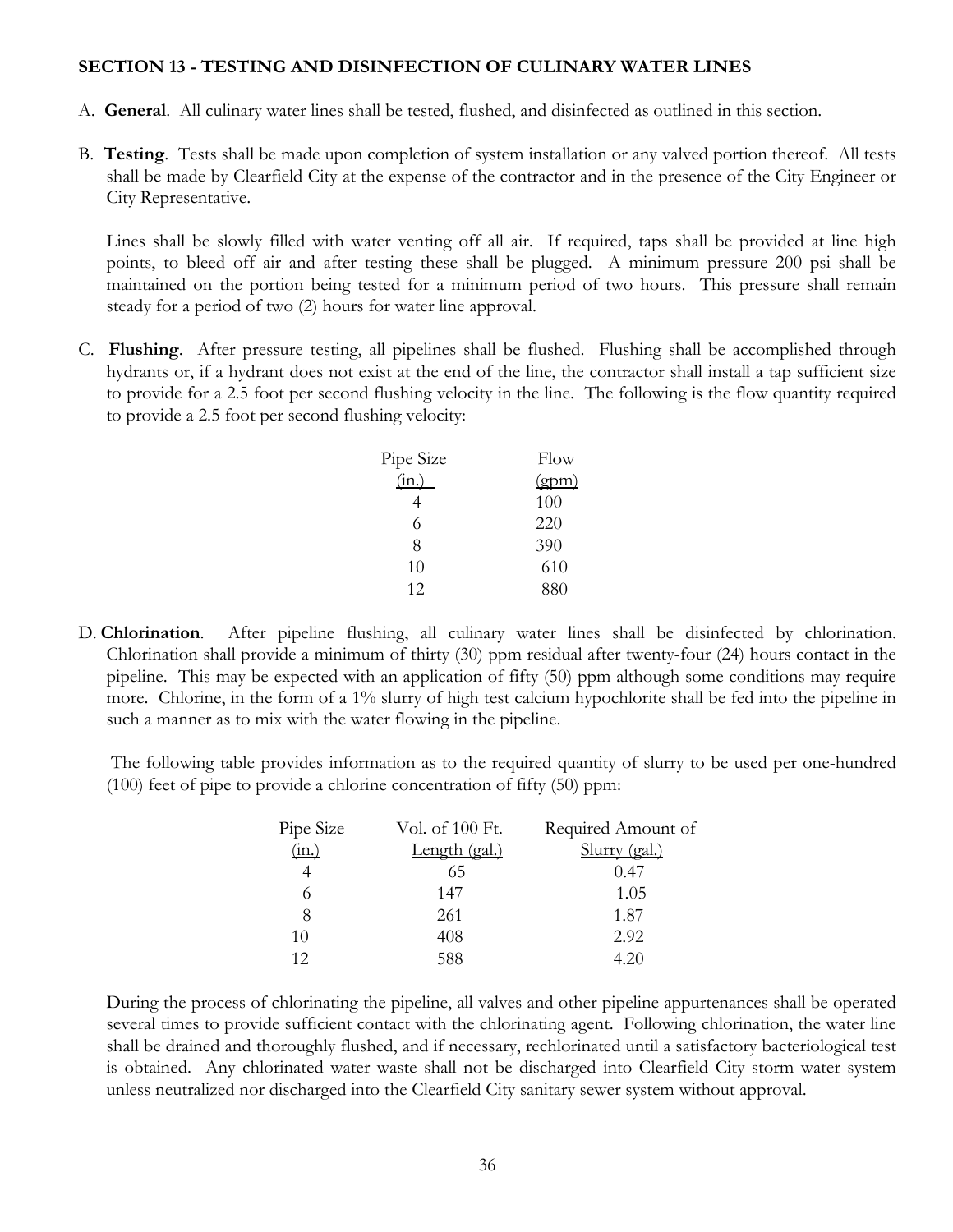- E. **Clear Water Test**. Following chlorination and flushing of the water line a clear water test shall be taken in the presence of the City Engineer. A maximum of one (1) ppm of chlorine will be allowed to be present in the pipeline. Should a higher residual of chlorine be present the contractor shall be required to re-flush the water line and retest.
- F. **Bacteriological Test**. Following completion of the clear water test, a water sample shall be taken to an approved laboratory. A bacteriological test, approved by the Utah Department of Environmental Quality, shall be performed. Upon successful completion of all noted tests listed above, along with the bacteriological test, the culinary water pipeline may then be connected and/or placed into service.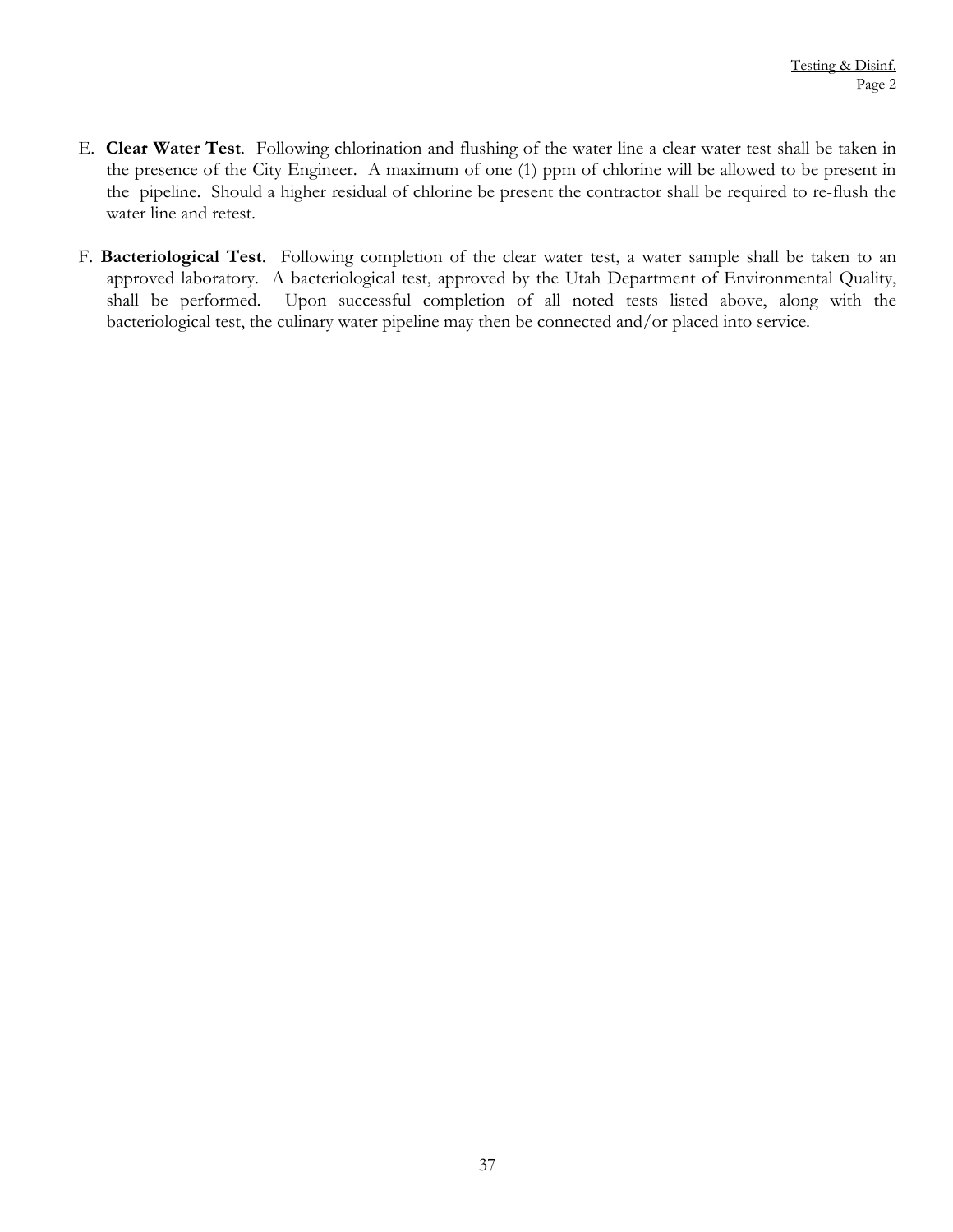#### **SECTION 14 - CONSTRUCTION AND PLACEMENT OF THRUST BLOCKS**

- A. **Scope**. This section of the specifications defines the placement and the construction of thrust blocks here required. It also gives the concrete mix design requirements for the concrete required in the construction of the thrust blocks.
- B. **Placement**. Thrust blocks are required at points where the pipe changes direction such as: at all tees, elbows, wyes, caps, valves, hydrants, reducers, bends, etc. Thrust blocks should be constructed so that the bearing surface is in direct line with the major force created in the pipe or fitting. The earth bearing surface should be undisturbed. (See the drawings for typical thrust block details).
- C. **Concrete Mix Design**. The Portland Cement Concrete mixture is given in Section 4 paragraph C. The concrete mixture shall have a minimum twenty-eight (28) day compressive strength of 3,000 pounds per square inch.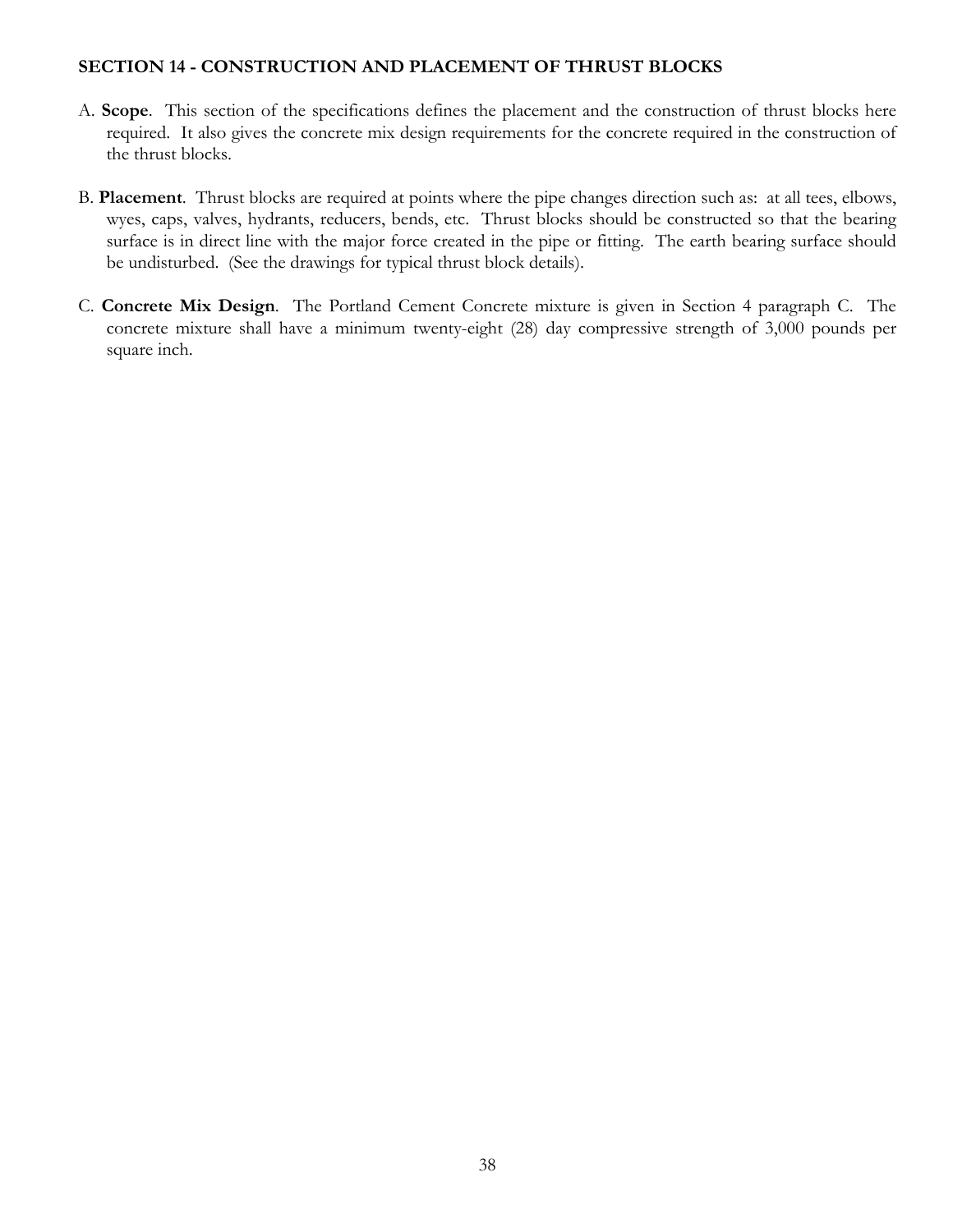#### **SECTION 15 - RESTORATION OF SURFACE IMPROVEMENTS**

- A. **General**. The contractor shall be responsible for the protection and the restoration or replacement of any improvements existing on public or private property at the start of work, or placed there during the progress of the work. Existing improvements shall include, but are not limited to, permanent surfacing, curbs, ditches, driveways, culverts, fences, landscaping and walls. All improvements shall be reconstructed to equal or better, in all respects, the existing damaged improvements removed and disposed properly.
- B. **Road Base Surface**. Where trenches are excavated through road base surfaced areas such as roads and driveways, etc., the road base surface shall be restored and maintained as follows:
	- (1) The road base shall be placed deep enough to provide a minimum of eight (8) inches of material.
		- (2) The road base shall be placed in the trench at the time it is backfilled. The surface shall be maintained by blading, sprinkling, rolling, adding gravel, etc., to maintain a safe uniform surface satisfactory to the City Engineer. Excess material shall be removed from the premises immediately.
		- (3) Material for use on road base surfaces shall consist of select material, either natural or crushed, and shall be graded as per Section 3 paragraph B.
- C. **Bituminous Surface**. Where trenches are excavated through bituminous surfaced roads, driveways, or parking areas, the surface shall be restored and maintained as follows:
	- (1) A temporary road base surface shall be placed and maintained as required in paragraph above, after the required backfill and compaction of the trench has been accomplished.
	- (2) The road base shall be placed to such depth as to provide a minimum of ten (10) inches below the pavement and shall be brought flush with the paved surface.
	- (3) The area over trenches to be resurfaced shall be graded and compacted. Mud or other soft or spongy material shall be removed and the space filled with gravel and rolled and compacted thoroughly in layers not exceeding twelve (12) inches in thickness. The edges of trenches which are broken during the preparation or installation of the subgrade shall be removed and trimmed straight before resurfacing.
	- (4) Before any permanent resurfacing is placed, the contractor shall trim or cut the existing paving to clean, straight lines as nearly parallel to the centerline of the trench as practicable. Said straight lines shall be thirty (30) feet minimum length and no deviations from such lines shall be made except as specifically permitted by the Engineer.
	- (5) Existing bituminous paving shall be cut back a minimum of six (6) inches beyond the limits of any excavation or cave-in along the trench so that the edges of the new paving will rest on at least six (6) inches of undisturbed soil.
	- (6) As soon as is practical, weather permitting, the bituminous surface shall be restored by standard paving practices to a minimum thickness per the roadway classification, and/or existing depth of asphalt under the direction of an Authorized City Representative.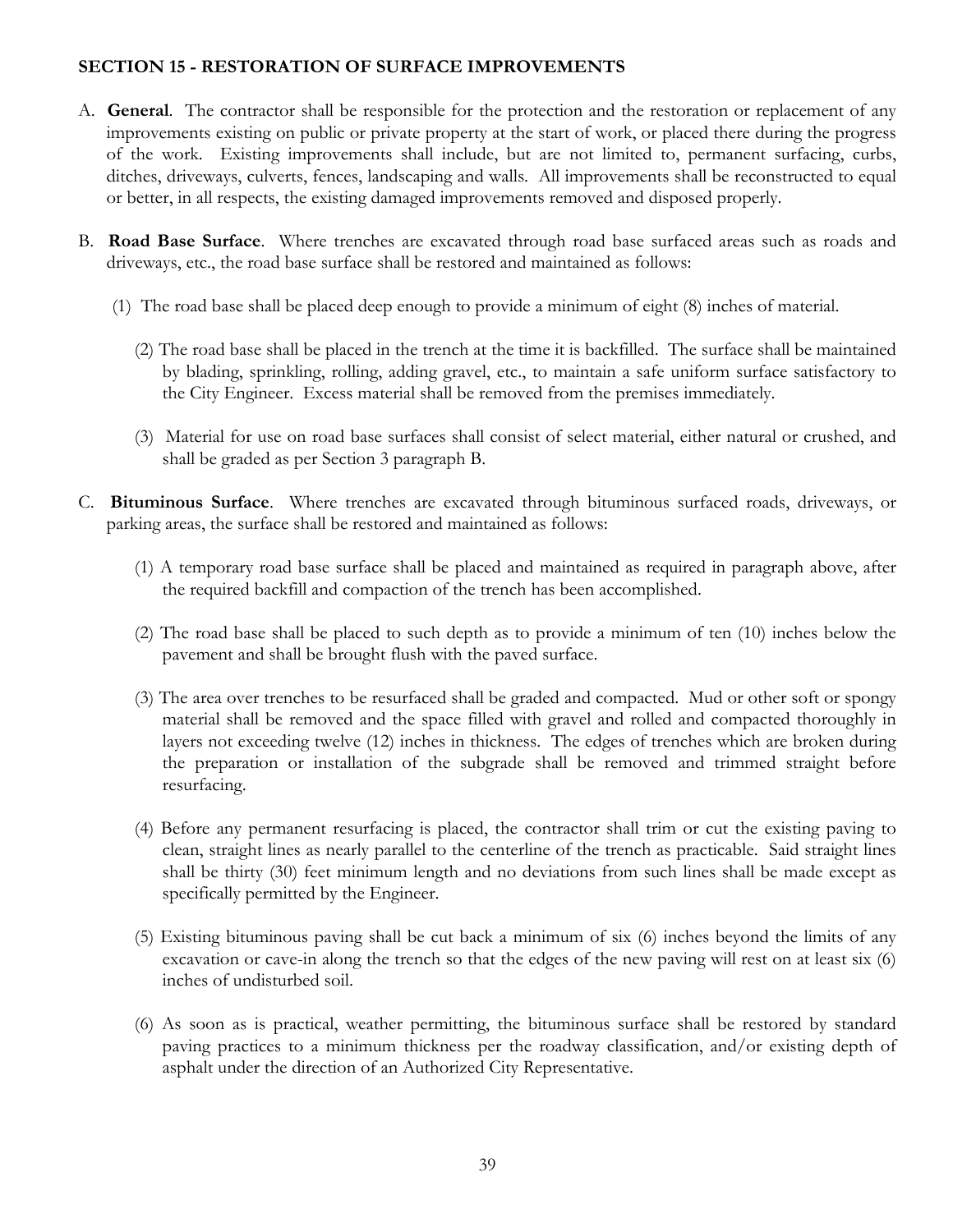- (7) Pavement restoration shall include tacking of pavement edges and subbase with a bituminous material, and placing a hot plant mix bituminous material to the level of the adjacent pavement surfaces.
- D. **Concrete Surfaces**. All concrete curbs, gutters, sidewalks, and driveways shall be removed and replaced to the next joint or scoring line beyond the actually damaged or broken sections; or in the event that joints or scoring lines do not exist or are three (3) or more feet from the removed or damaged section, the damaged portions shall be removed and reconstructed to neat, plane faces. All new concrete shall match, as nearly as possible, the appearance of adjacent concrete improvements. Where necessary, lampblack or other pigments shall be added to the new concrete to obtain the desired results.

All concrete work shall conform to the requirements of Section 4 of these specifications.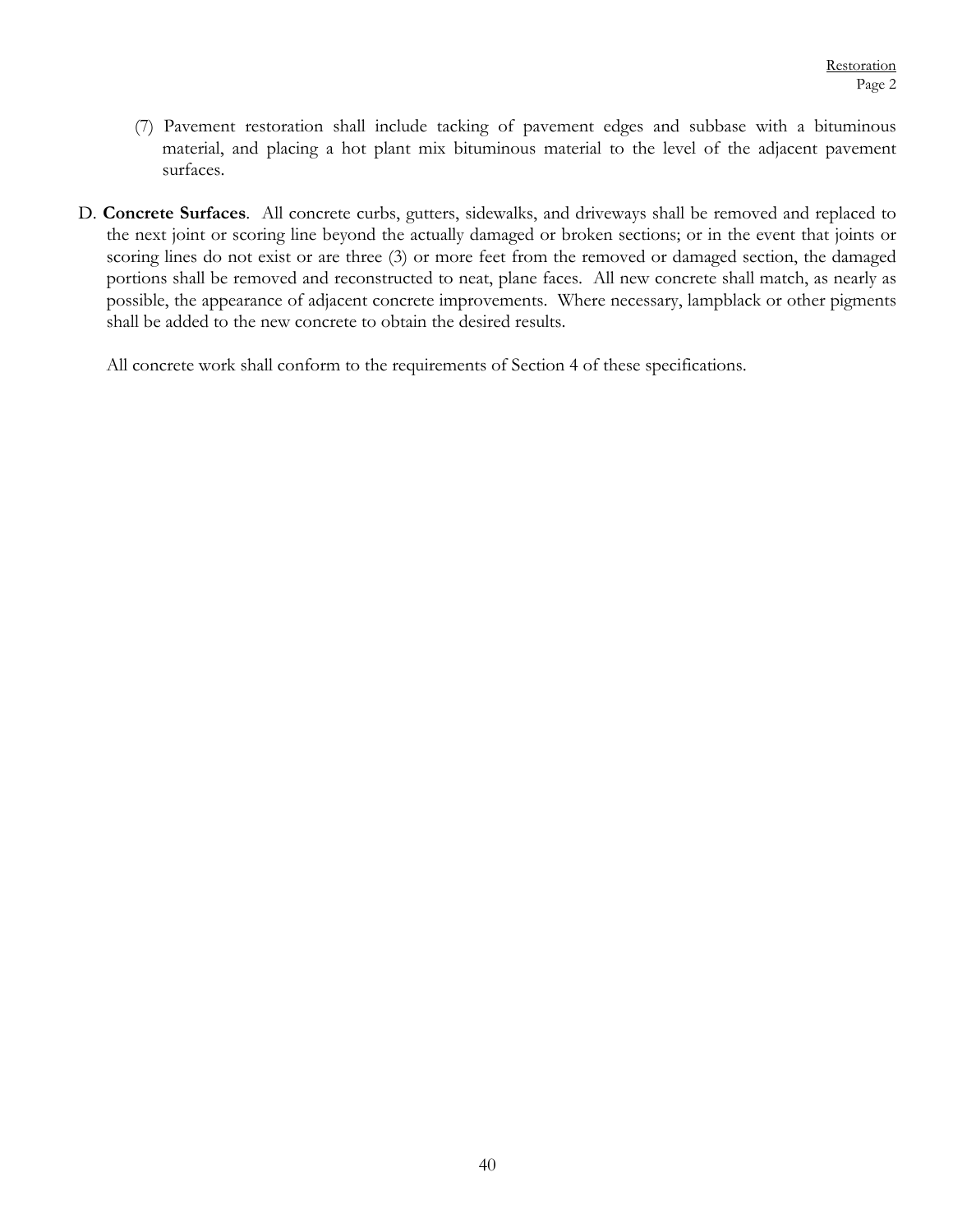#### **SECTION 16 - SUBSURFACE DRAIN PIPE MATERIALS**

- A. **General**. Buried drain pipe with open joints or perforated pipe shall be provided for the drains in the locations shown on the drawings.
- B. **Material**. Drain pipe may be perforated PVC pipe (ASTM D-1784) non-perforated or concrete pipe. Corrugated polyethylene piping (ASTM F-405-77) may also be used if installed with direct burial laser grade control equipment.

Non-perforated pipe shall be extra-strength non-reinforced concrete. The pipe may be furnished with either bell-and-spigot or tongue-and-groove joints. Laying lengths of the non-perforated pipe shall not exceed four (4) feet to insure open joints between lengths of pipe, spacer lugs approximately one-eighth (1/8) inch thick located on the one-third  $(1/3)$  or one-fourth  $(1/4)$  points around the perimeter shall be provided at each joint between lengths of drain pipe. The lugs may be cast on one (1) end of the pipe during manufacture and similar to the details shown on the drawings, or may be gasket-type lugs of plastic, metal, or other suitable material cemented to the pipe by the contractor and approved by the City Engineer.

 Perforated pipe may be corrugated polyethylene pipe with one-fourth (1/4) inch diameter perforations, extra strength non-reinforced concrete pipe, or reinforced concrete pipe, and may be furnished with bell-andspigot or tongue-and-groove joints.

C. **Laying Pipe**. Gravel backfill shall be placed under the pipe to the minimum depth as shown on the drawings. The pipe shall be laid carefully on the gravel in a workmanlike manner and to the lines and grade shown on the drawings or established by the City Engineer. The joints for non-perforated pipes shall be covered with an approved drainage fabric.

The finished bed for all pipe shall be made smooth, including removal of material under the bell, so that the full length of pipe will be evenly and uniformly supported. The pipe shall be laid and completed with adjacent ends closely abutted and with the bell ends upgrade. The water level in the trench area where the pipe is being laid shall be held to a minimum. The pipe shall not be covered with backfill until it has been inspected and approved by the City Engineer. After approval, the trench shall be backfilled as prescribed in Section 5.

The contractor shall keep the pipe drain and manholes free from deposits of mud, sand, gravel, or other foreign matter and in good working condition until the construction is complete and accepted. Upon completion of the drain piping, if a clear and unobstructed view of the pipe interior cannot be obtained by use of a light or sun reflector, a device approved by the City Engineer, having a diameter one (1) inch less than the drain pipe to be tested, shall be pulled through the pipe between manholes. Any obstruction found in the pipe shall be removed by the contractor without cost to the city. Any methods used by the contractor to remove deposits of mud, sand, gravel, or other foreign matter from the pipe, such as use of water pressure, shall be subject to the approval of the City Engineer.

- D. **Concrete Culvert Pipe**. Concrete culvert pipe (reinforced or non-reinforced) shall be furnished and installed as shown on the drawings. Concrete culvert pipe shall be in accordance with ASTM Designation C-76 (reinforced pipe), ASTM C-14 (non-reinforced). Joints shall be bell-and-spigot with gaskets required. The minimum diameter unless approved by the City Engineer shall be fifteen (15) inches.
- E. **Catch Basin Grates**. Grates for catch basins may be shop fabricated and galvanized from steel per ASTM A-36 or as shown on the drawings.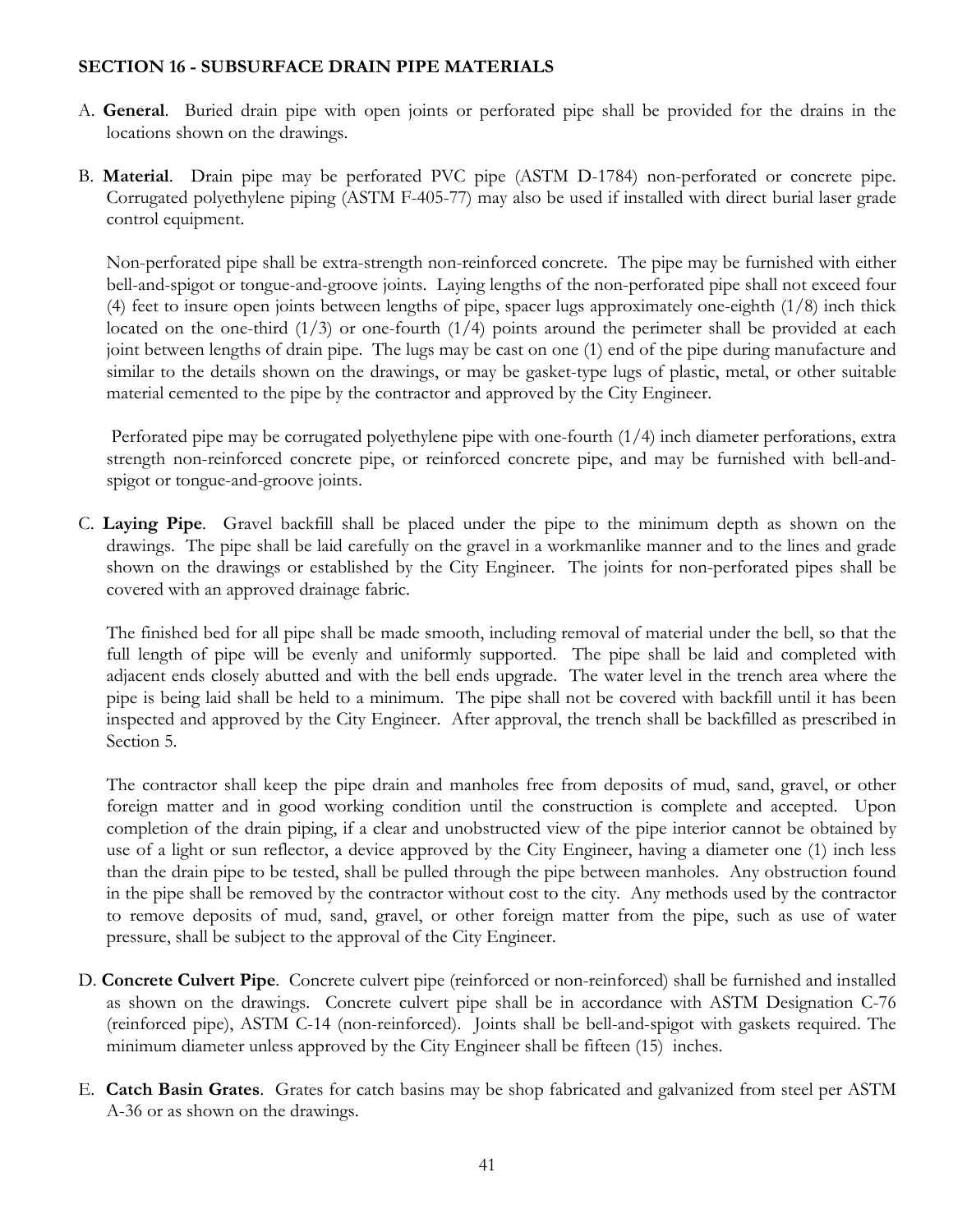#### **SECTION 17 - IRRIGATION WATER**

- A. **Special Note**. Clearfield City does not have a City Irrigation System. This section provides a minimum standard for all private irrigation systems that are/or will be located in the City right-of-way.
- B. **Supply**. Each secondary water system shall originate from a reliable water source capable of delivering a minimum annual supply of three (3) acre-feet per acre of irrigatible property. In the case where the supply is provided by a local irrigation company or a water conservancy district, the developer shall obtain a written agreement from the irrigation company or water district committing themselves to providing the required supply. This agreement shall be reviewed and approved by the city prior to recording of the subdivision.
- C. **Distribution and Delivery**. Each secondary water system shall provide a complete pressure distribution system with minimum three-fourth (3/4) inch diameter service connections to the property line of each lot. Service connections larger than three-fourth (3/4) inches shall be required on service areas exceeding onehalf  $(1/2)$  acre, as approved by the City Engineer. A pressure system shall be required, with pressure within the system ranging from 40 psi to 100 psi. All facilities including reservoirs, pump stations, distribution systems, and miscellaneous structures, shall be constructed in recorded easements, dedicated streets, or on property which has been conveyed to the water company or water district. The pressure distribution system shall be constructed at the standard location shown on the drawings. Distribution systems shall be complete with sufficient gate valves and drains.
- D. **Material**. Secondary water systems shall comply with the following minimum material specifications.
	- (1) **Pipe**. The system may use any one of the following types of piping materials:
		- a. **Ductile Iron Pipe**. AWWA Spec. C-151-76 minimum thickness Class 50 with rubber gasket pushon joints.
		- b. **PVC PIPE**. ASTM D-2241-200 psi class with rubber gasket push-on joints.
		- c. **Polyethylene Pipe**. ASTM D-2239-SDR 7-PE 3408.
		- d. **C-900 Pipe**: AWWA C-900, Class 200, DR-14 with rubber gasket push-on joints.
	- (2) **Gate Valves**. Gate valves shall conform to AWWA Specification C-500. Valves shall be of cast iron body, resident seat with modified wedge disc, nonrising stem design, provided with O-ring packing. Valves shall be of flange or mechanical design and shall be of the nonrising stem design with a two (2) inch square operating nut.
	- (3) **Valve Boxes**. All buried valves shall be installed complete with two (2) piece, cast iron, slip type, 5- 1/4 inch shaft valve boxes.
	- (4) **Concrete**. All concrete used within the system shall conform to the requirements of Section 4.
	- (5) **Reinforcing Steel**. All reinforcing steel shall be deformed bars conforming to the requirements of ASTM A-615-68, Grade 40. Any welded wire fabric used shall conform to ASTM A-185. Bar chairs, spaces, and other supports as stipulated in ACI-315.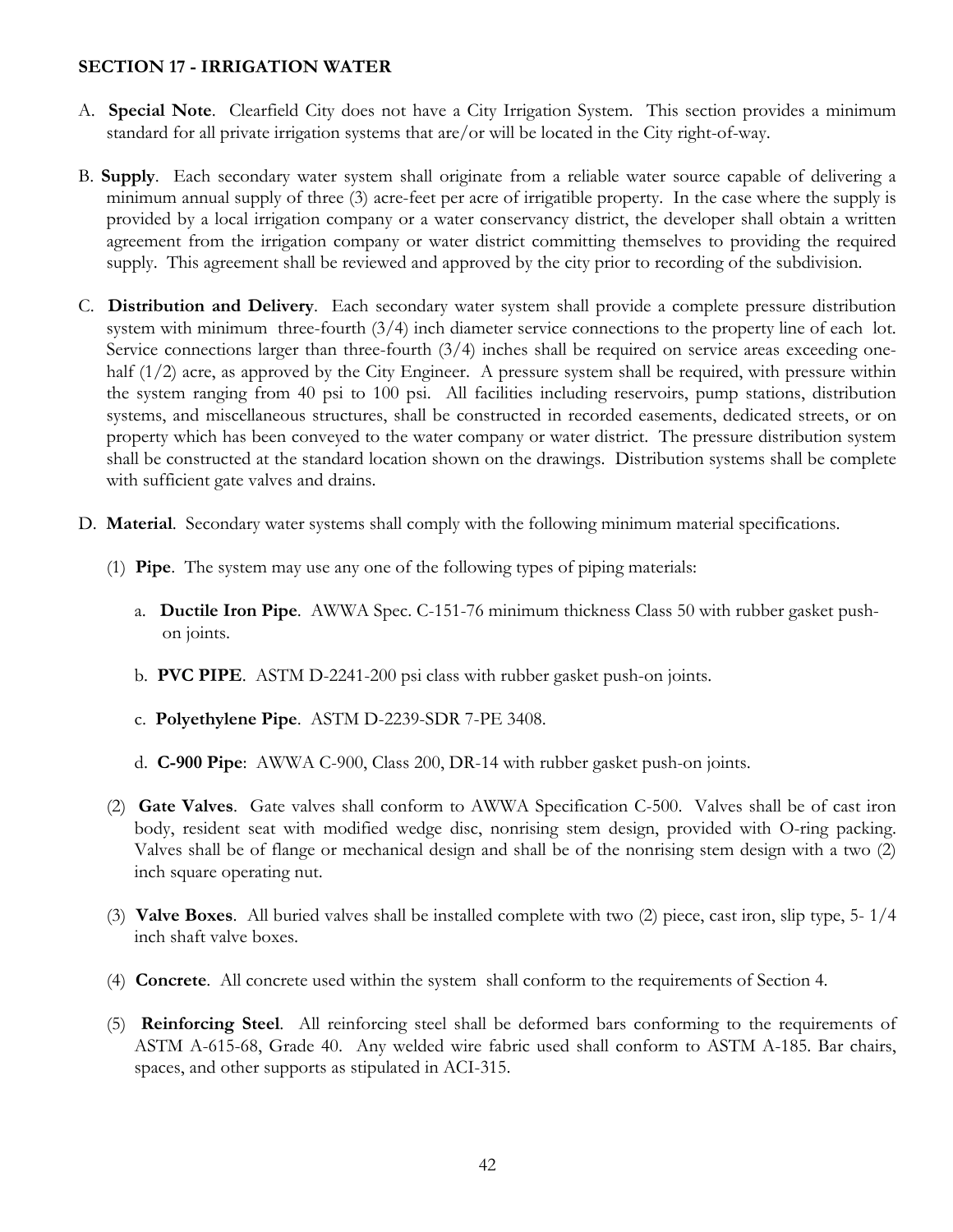- (6) **Special Valves**. Air/vacuum release valves shall be provided at high points in the distribution system and at all pump stations in accordance with city approved construction drawings. Drainage valves must be provided in the system to prevent freezing. Drain piping shall be constructed in accordance with city approved construction drawings.
- (7) **Pump Stations**. Pump stations shall be constructed in accordance with city approved construction drawings and shall be capable of delivering sufficient flow and pressure to meet all peak demands on the system.
- E. **Installation, Cleaning, Flushing, and Pressure Testing**. These items shall be in accordance with preceding sections on culinary water systems under the same headings. (Except chlorination and bacteriological testing).
- F. **Approval and Acceptance**. Prior to construction of the secondary water system, all construction plans shall be approved by an Authorized City Representative. In the event that the secondary system will be an extension or a part of a local irrigation company or water district, the plans shall also be approved by these entities. The Secondary water system shall be considered as a required subdivision improvement and shall be under the same construction guarantees, release of funds procedures, and acceptance as the regular subdivision improvements. The city shall not release funds or grant formal acceptance until both the city and the irrigation company or water district have conducted final inspections and can certify that the completed system conforms to plans and specifications. Following final approval and acceptance, ownership, operation and maintenance of the completed system shall be the responsibility of the irrigation company or water district.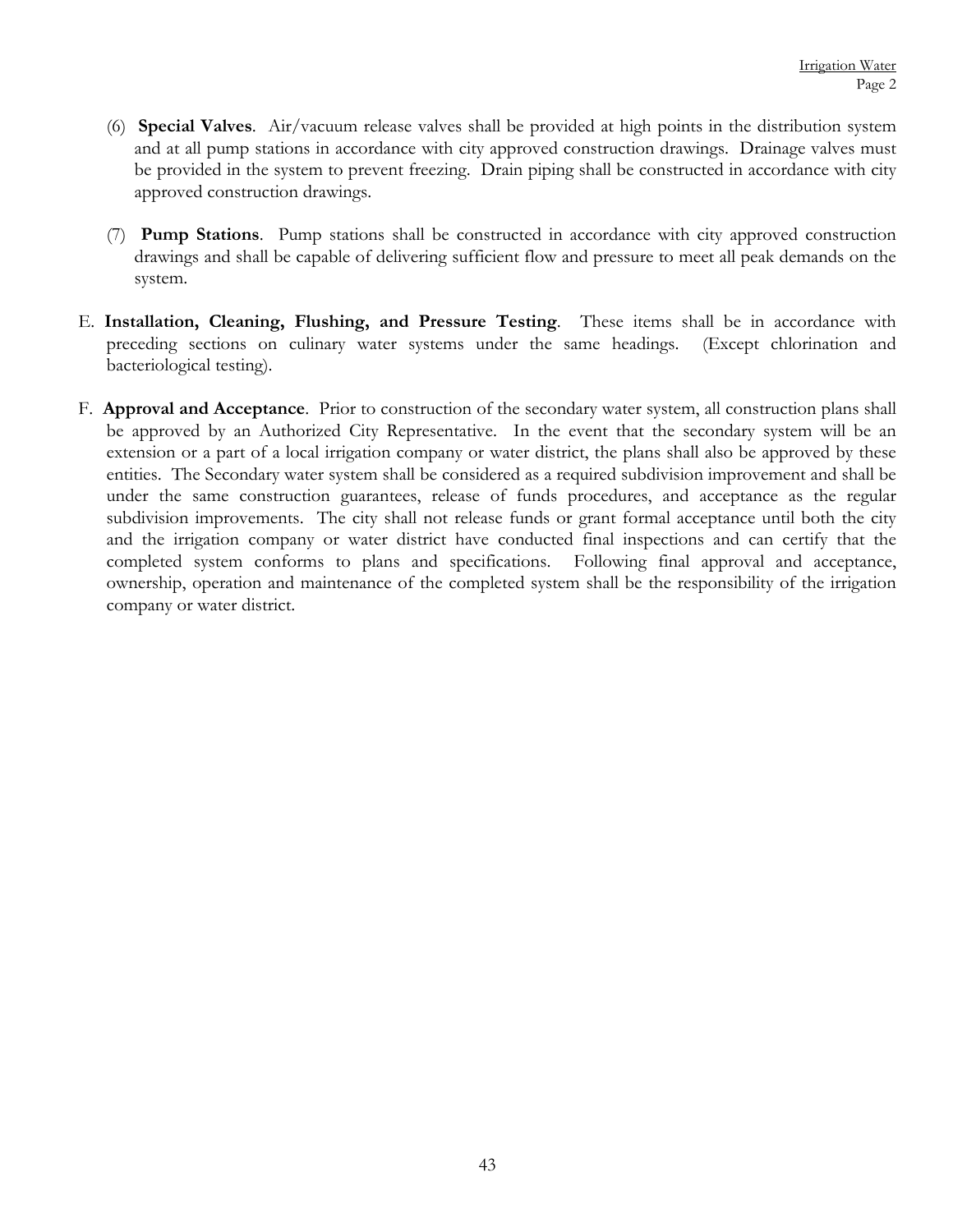#### **SECTION 18 – STORM WATER POLLUTION PREVENTION PLAN (SWPPP)**

- A. **Abbreviations.** Abbreviations that are used in this section include the following:
	- SWPPP Storm Water Pollution Prevention Plan NOI - Notice of Intent NOT - Notice of Termination BMP - Best Management Practices
- B. **General.** Each site will be responsible for preparing a Storm Water Pollution Prevention Plan. The type of SWPPP is dependent on the site.
	- (1) Project site less than 5,000 square feet (5,000 ft2) (not located in a sensitive area or a demolition) will not be required to obtain an Clearfield City SWPPP permit.
		- a. These sites must still comply with Municipal, State, and Federal Storm Water Regulations.
		- b. The responsible party must sign and certify the SWPPP.
	- (2) Project site greater than 5,000 square feet (5,000 ft2) but less than one acre shall be required to obtain a city SWPPP permit.
	- (3) Projects one acre (1 acre) or larger, part of a common plan development, and/or projects involving sensitive areas:
		- a. Must file an NOI with the state of Utah Division of Water Quality (A few exceptions may apply for projects located in sensitive areas).
			- i. Fill out and complete a State SWPPP Booklet (or approved equal) if an NOI is filed.
			- ii. If an NOI is filed, then the responsible party must file an NOT to conclude the project and end inspection requirements.
- C. **BMP's**. All Best Management Practices (BMPs) shall be properly selected, installed, and maintained in accordance with manufacturer specifications and good engineering practices.
- D. **Stabilization.** Portions of the site where construction activity is temporarily or permanently ceased Must be stabilized within 14 days. Unless construction will resume within 21 days.
- E. **Protection.** Litter, debris, and chemicals must be protected from exposure to storm water.
- F. **SWPPP Permit Requirements.** The following will be required when submitting for a SWPPP permit:
	- (1) General Site Plan shall include:
		- a. A description of the protocol for ensuring the following permit requirements will be met.
		- b. The identification of all potential sources of pollution which may affect the quality of storm water discharges from the project site.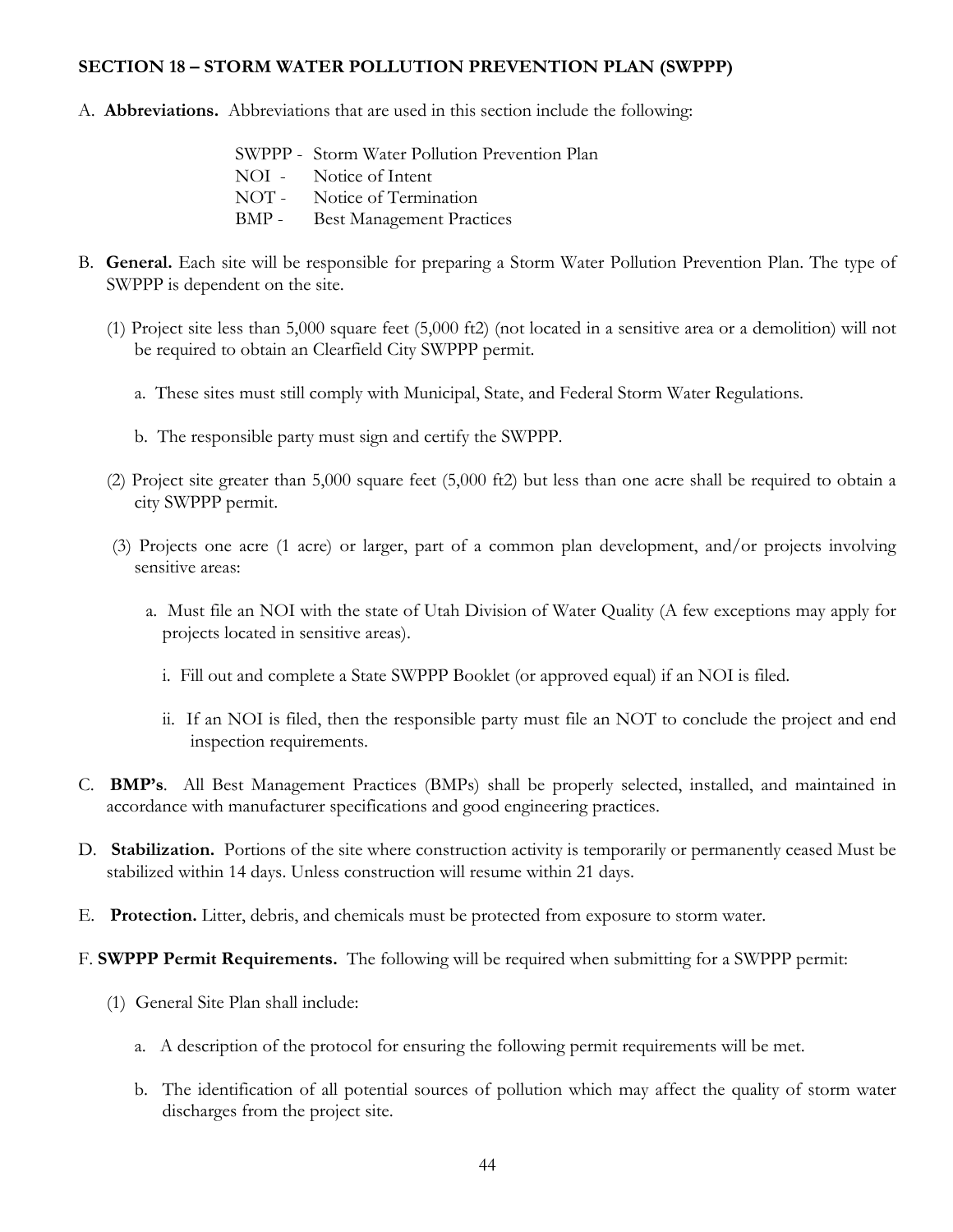- c. Each contractor must have a qualified trained Inspector to conduct SWPPP inspections. The Inspector must meet all requirements of and be recognized as an Inspector by the State of Utah.
- d. A list of all operators at the site in charge of meeting the permit requirements and the implementation of the SWPPP permit.
- (2) Site Description shall include:
	- a. A general location map.
	- b. The total area of site to be disturbed.
		- i. Include amount of pervious and impervious surface.
	- c. The runoff coefficient for pre-construction and post-construction.
	- d. A map identifying discharge locations near the site.
	- e. A description for measures to minimize off-site tracking of sediment.
		- i. Include control measures for the generation of dust.
	- f. A description of construction materials to be stored on site.
		- i. List measures to limit exposure, spill prevention, and response practices for operators on site.
	- g. Describe all measures/waste disposal practices which prevent discharge of solid material and building materials from entering Ogden City Storm Sewers, or any nearby body of water.
	- h. Describe any post-construction storm water management controls being utilized on site.
		- i. Identify reasons for utilization of these methods.
- (3) The Structural Practices shall include:
	- a. Any technical explanations and practices utilized for the current project.
	- b. A description of structures used on site.
	- c. The controls used to minimize off-site tracking.
	- d. A description of materials to be stored on site.
	- e. A description of any post-construction controls.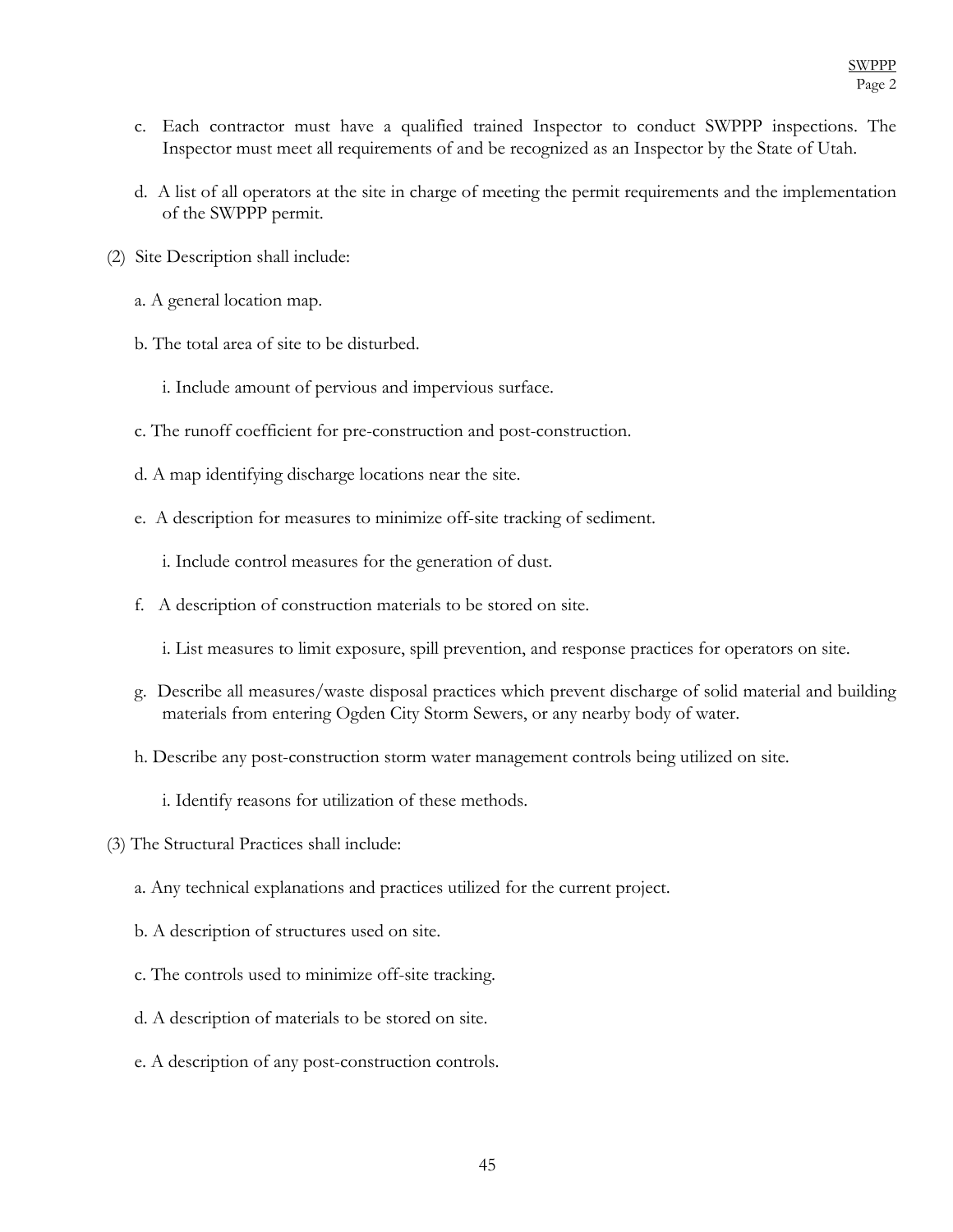- (4) Site Map shall be complete and to scale, of the entire site. The site map shall be included with the approved set of drawings submitted to Clearfield City. A copy of this plan needs to remain on site at all times and shall include:
	- a. A page showing the drainage patterns of the site.
		- i. Include approximate slopes after major grading activities.
	- b. Any areas of soil disturbance and areas not being disturbed.
	- c. The locations of control measures.
	- d. Any Storm Water discharge locations.
		- i. Show locations where storm water discharges from the site, and how it discharges.
- (5) Stabilization Practices shall include:
	- a. A description of any temporary and/or permanent stabilization practices to be used for the development.
		- i. The practices shall make known the responsible party for the each practice.
- (6) All Contractors must comply with the new construction State Permit effective July 1, 2014.
	- a. For a copy of the new construction state permit go to: waterquality.utah.gov